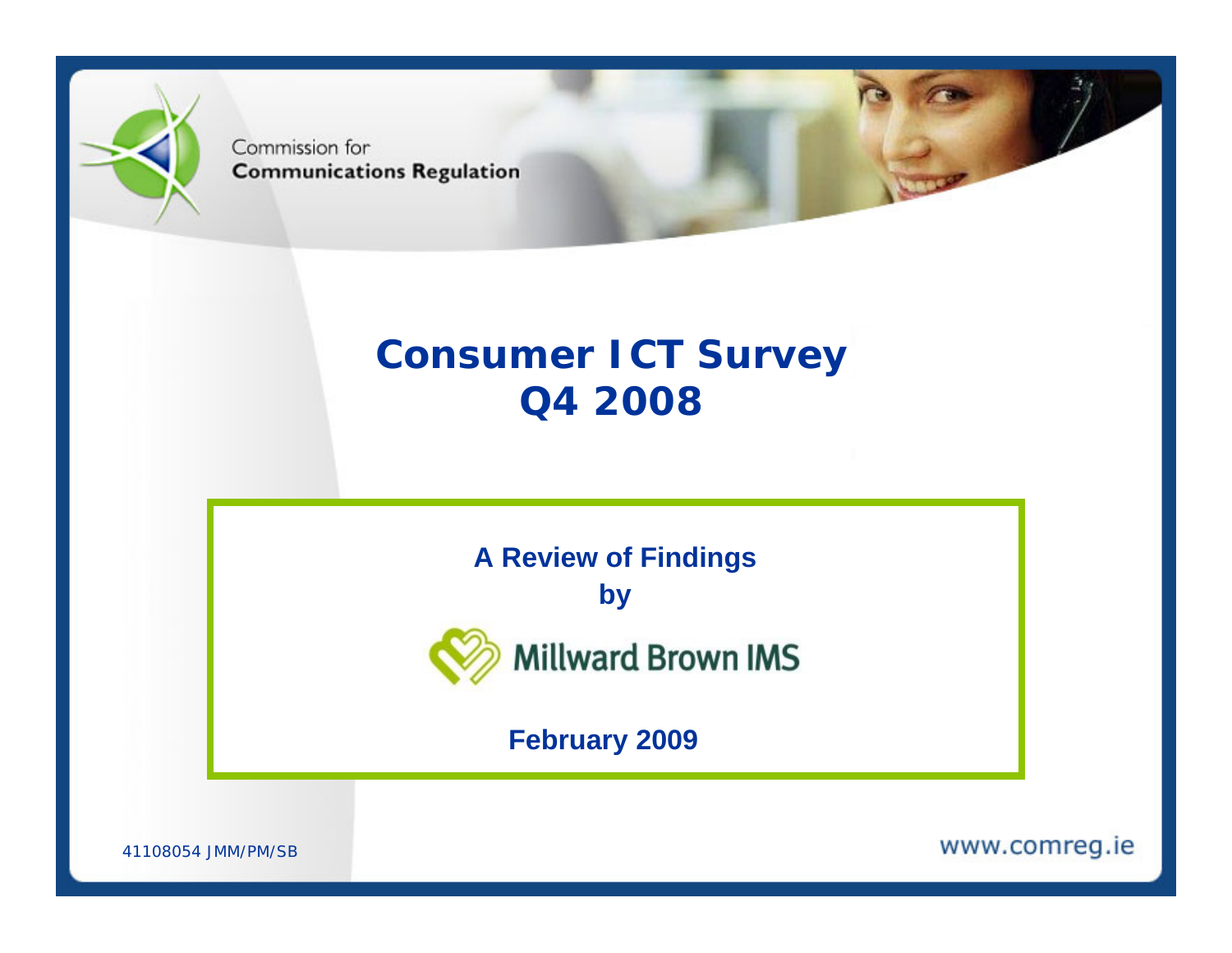# PRESENTATION OUTLINE  $\leq$  communications regul



 $\mathcal{D}_{\mathcal{L}}$ 

 $\mathcal{L}_{\mathcal{A}}$ **Methodology**

#### $\overline{\phantom{a}}$ **Research Findings**

- **Fixed line market**
- $\mathbf{r}$ Mobile market
- **The Internet and Broadband**
- a. Broadcasting
- **Bundled Services**
- Awareness of ComReg
- Attitudes to Technology

#### П **Conclusions**

#### п **Appendix**

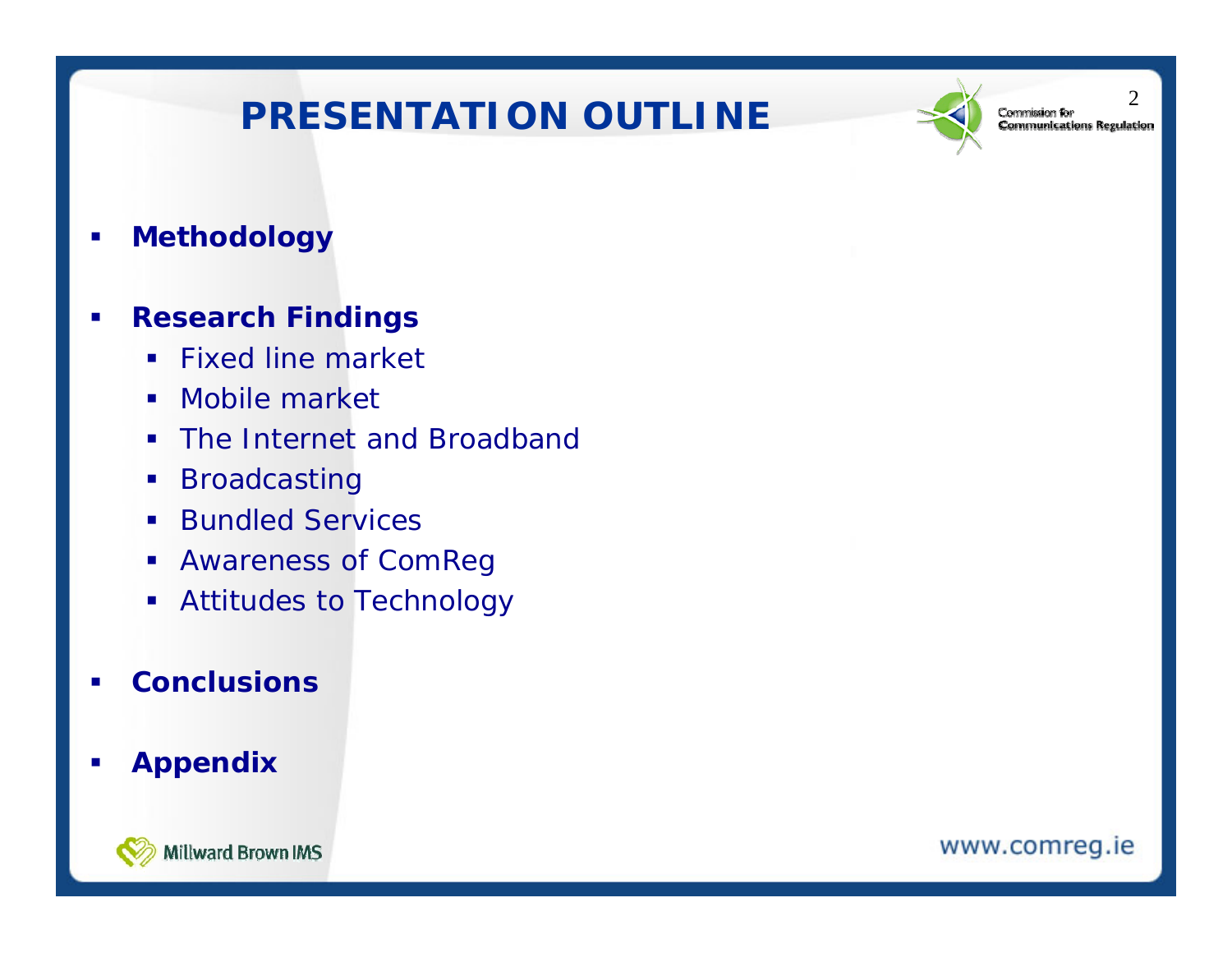# **METHODOLOGY - I**



3

- $\overline{\phantom{a}}$  The following report is based upon research conducted by Millward Brown IMS among a nationally representative sample of **adults aged 15 to 74 throughout the Republic of Ireland.**
- $\overline{\phantom{a}}$ **In total 1002 adults** were interviewed.
- $\overline{\phantom{a}}$  The survey asked consumers about their awareness and usage of ICT services. The survey was conducted via face to face in-home interviewing, between **3rd November and the 5th of December 2008.**
- $\mathbf{r}$  Interlocking quotas were set on gender and age and non interlocking quotas set on region and social class.
- $\overline{\phantom{a}}$  Data has been weighted in order to reflect the exact demographic profile of the adult population in the Republic of Ireland, based on the most recent data available from the CSO.
- f. Where possible, comparisons with previous research have been included.

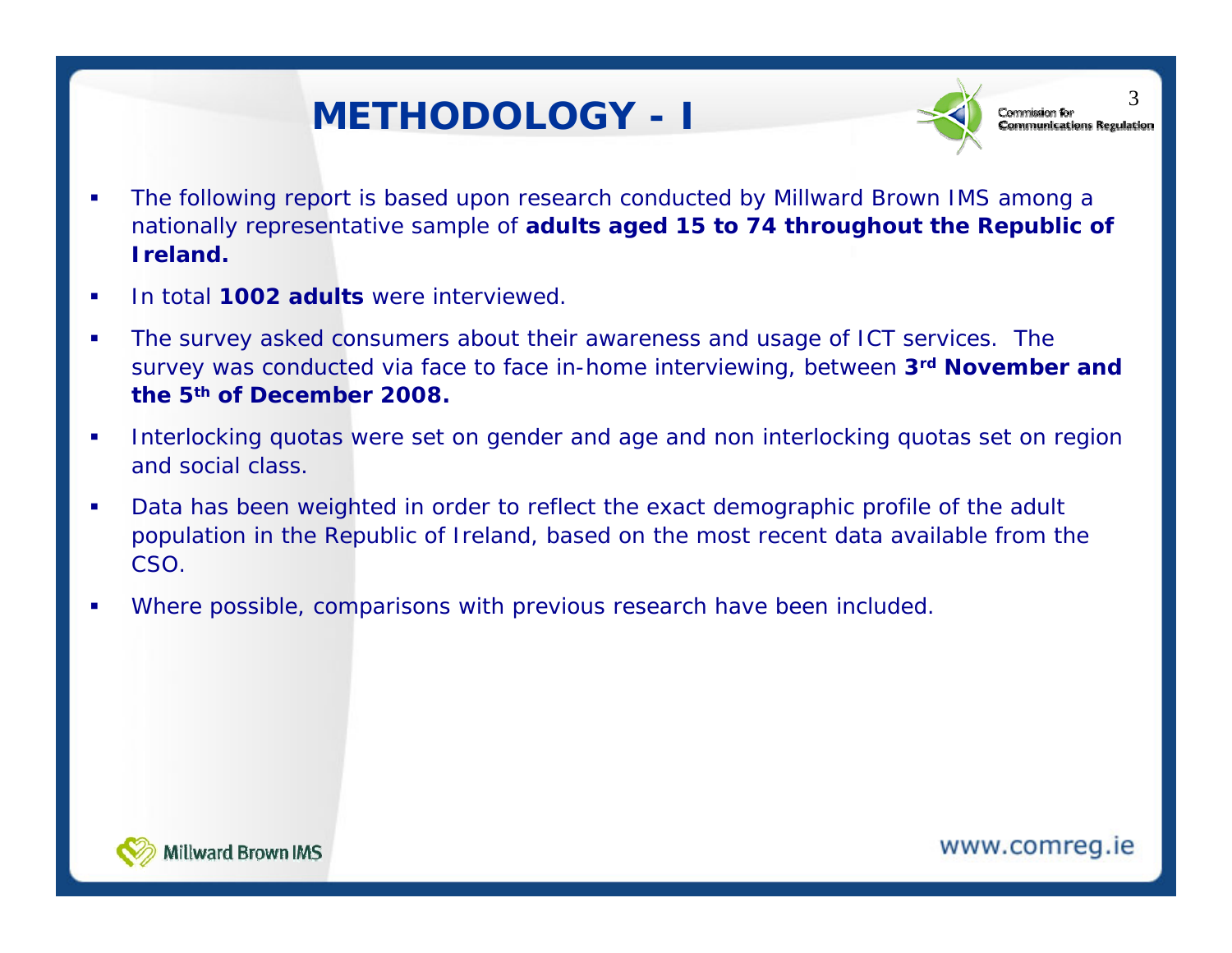# **METHODOLOGY -II**



4

- $\blacksquare$ The accuracy of this survey is estimated to be  $+/- 3\%$ .
- $\mathbf{r}$ A "\*" in the data indicates that less than 1% of respondents gave that response and a "-" indicates that no one selected that response.
- $\overline{\phantom{a}}$  Social Class definitions, as referred to in this report are largely as follows:
	- ABs are professionals
	- C1s are white collar workers
	- C2s are blue collar workers
	- Ds are unskilled workers
	- Es are those relying on State assistance
	- Fs are those in the farming community

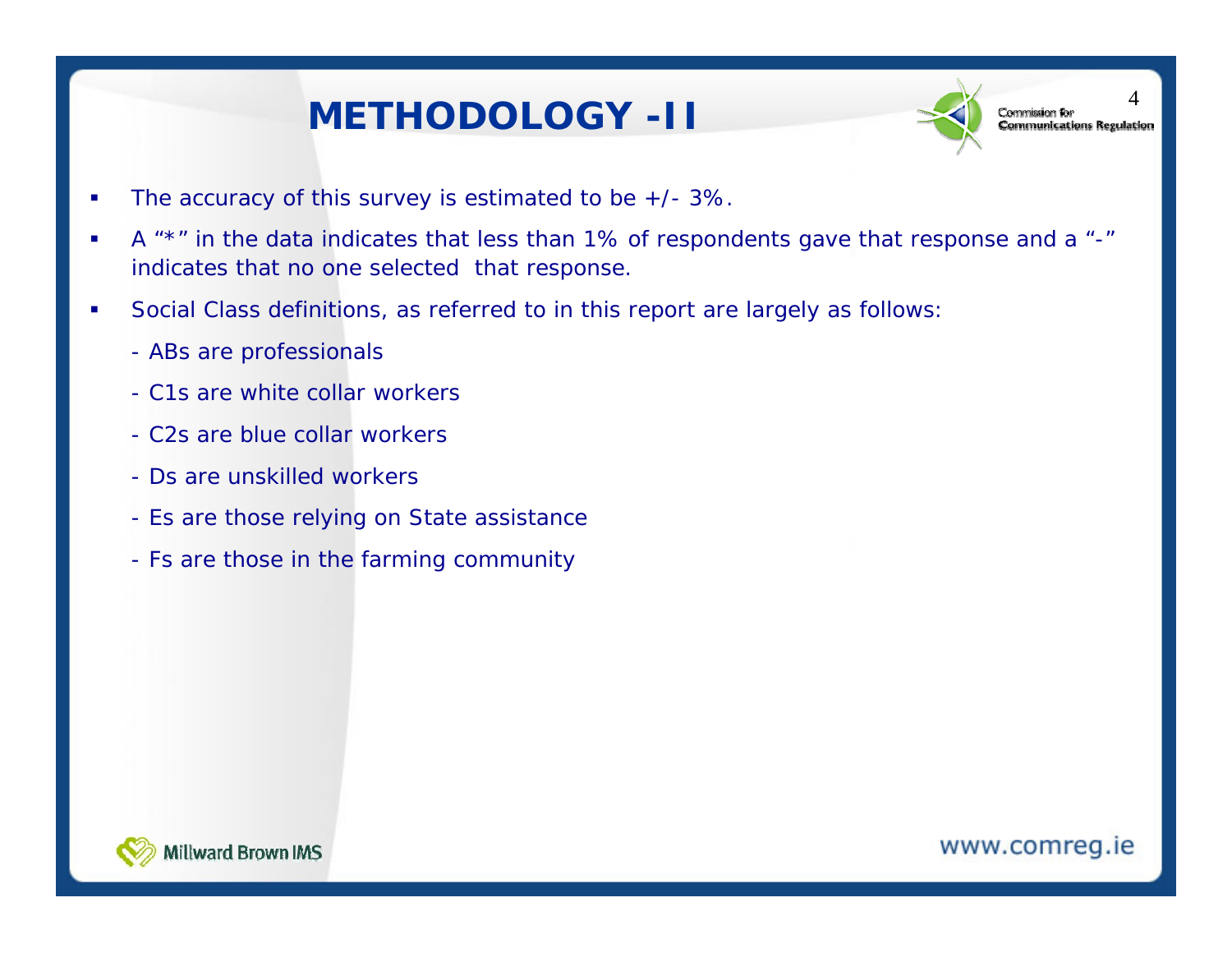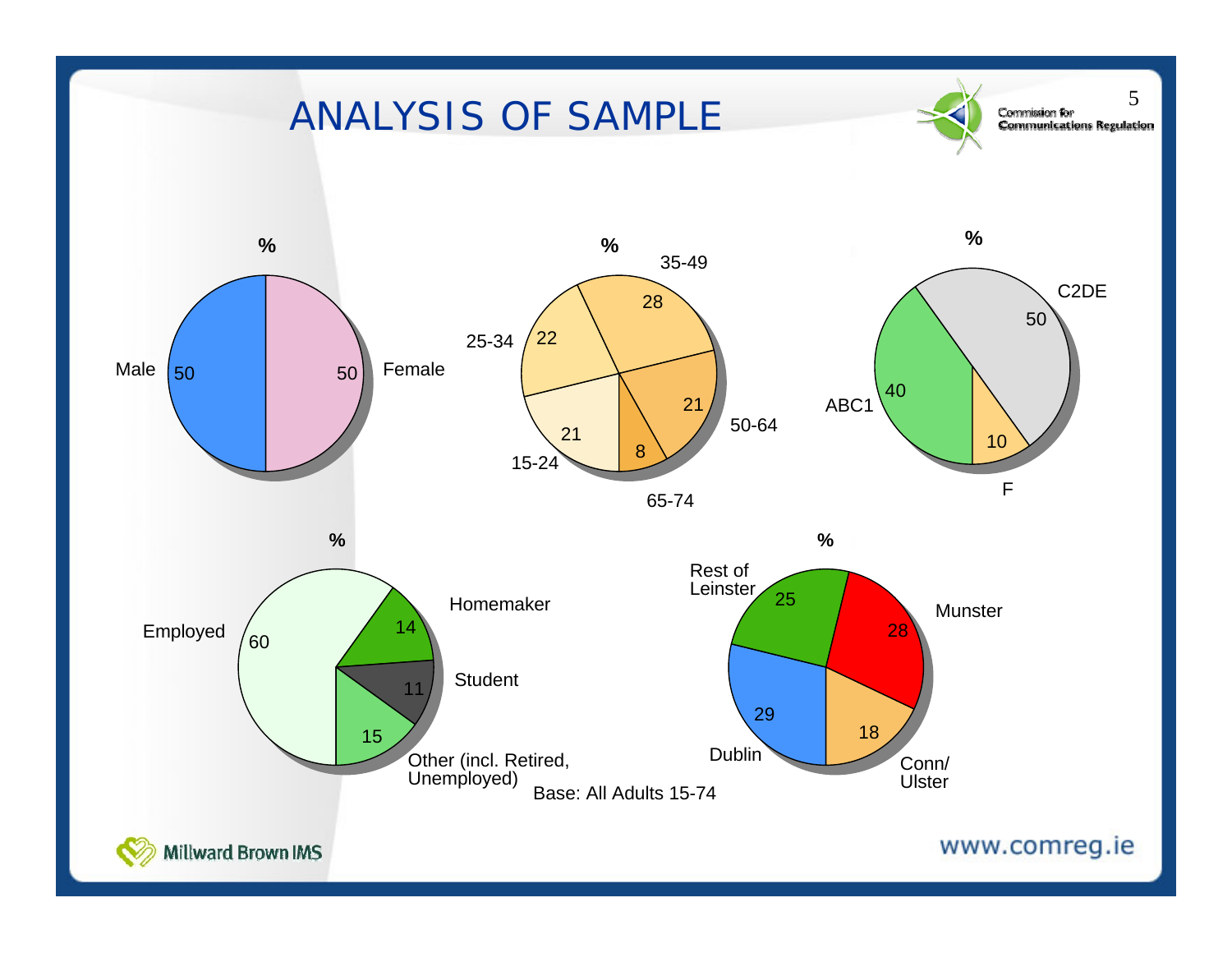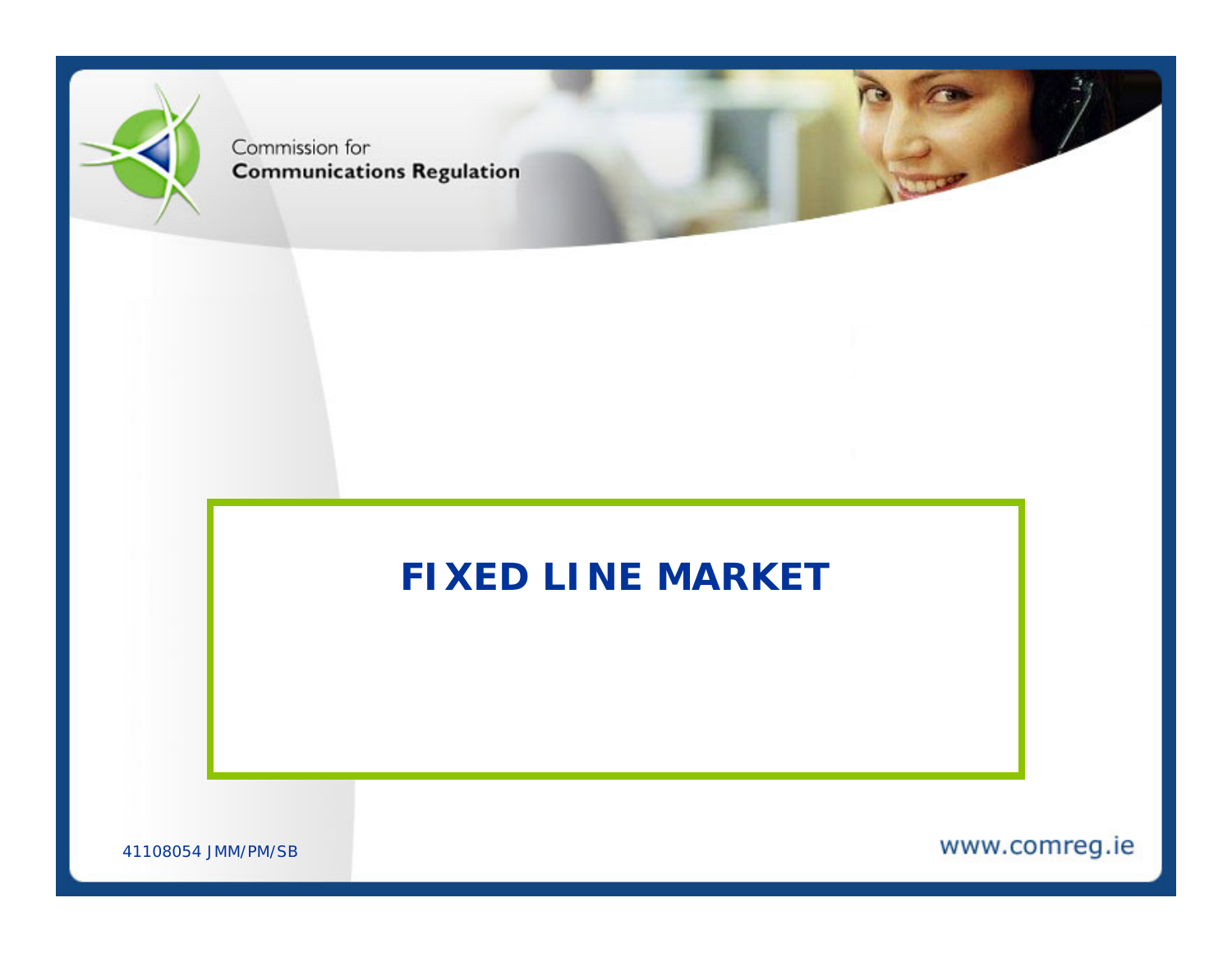# **Continued Increase In Mobile Phone Penetration, With Fixed Line Penetration Remaining Steady**



30% of Irish Adults rely on only mobile phones, rising to 46% among 25-34 year olds.

*\*Note: From Q4'07 data is not rolling data, due to gap in research in 2007* **Millward Brown IMS** 

www.comreg.ie

**Communications Regulation**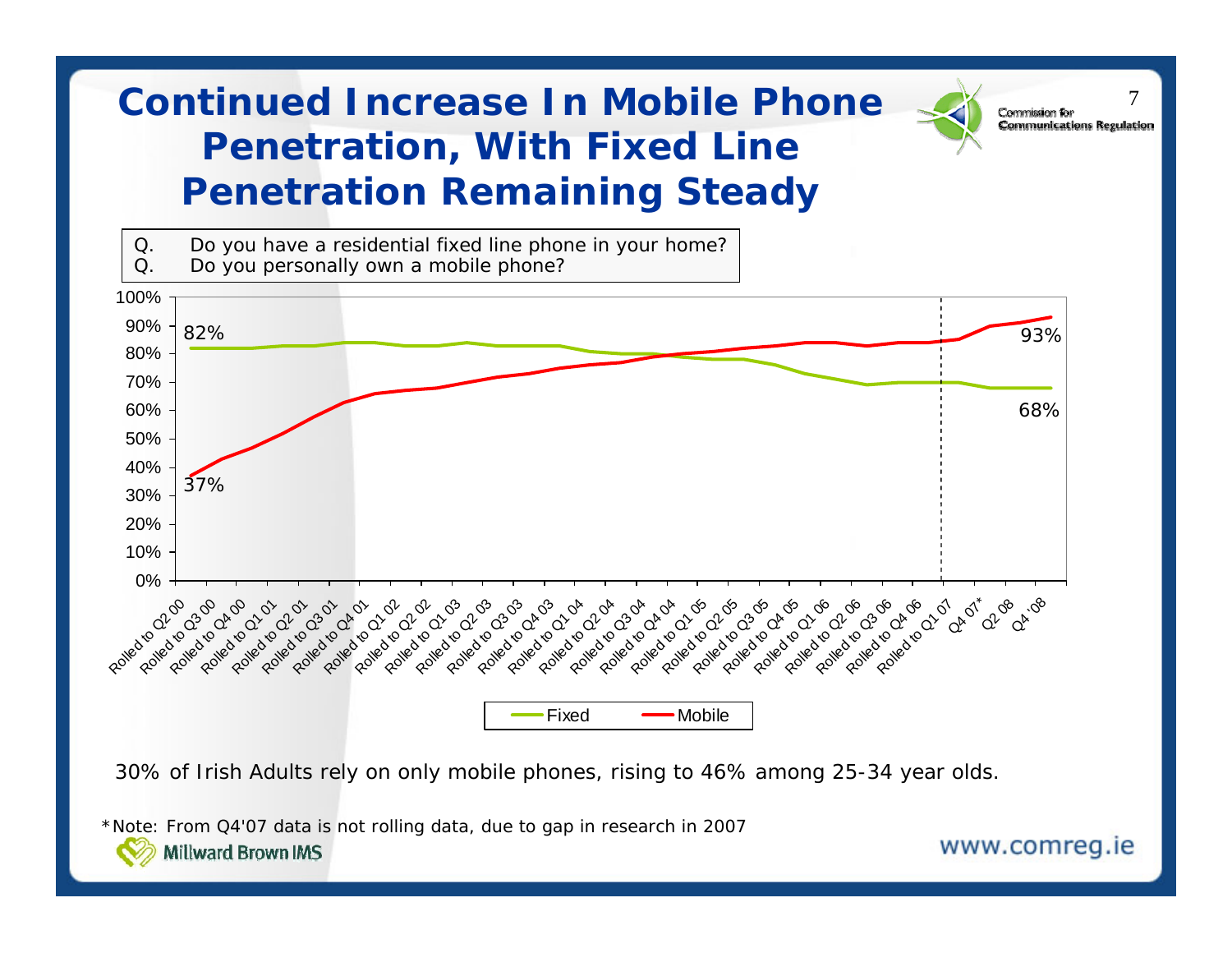# **Almost 8 In 10 Have Eircom As Their Fixed Line Supplier**

Commission for **Communications Regulation** 

www.comreg.ie

8

Q. Which, if any, of the following companies do you use for your residential phone service?

|                                      | Q4'07<br>%     | Q2'08<br>%     | Q4'08<br>%     |                                                                   |
|--------------------------------------|----------------|----------------|----------------|-------------------------------------------------------------------|
| Eircom                               | 78             | 77             |                | 79                                                                |
| Perlico                              | $\overline{7}$ | 6              | $\blacksquare$ |                                                                   |
| BT Ireland (formerly<br>Esat BT)     | 5              | 6              | $\vert$ 5      | • Eircom's residential share<br>remains relativity unchanged      |
| Imagine Group#                       | 2              | $\overline{2}$ | $\parallel$ 2  | with nearly four in five (79%)<br>of fixed line subscribers using |
| Chorus/UPC                           |                | $\overline{2}$ | $\parallel$ 2  | them, slightly up from Q2'08.                                     |
| <b>Talk Talk/Tele2</b>               | 2              | $\overline{2}$ | ∥1             | • Those more likely to<br>subscribe to fixed line                 |
| Euphony                              |                |                | 1 ∥            | providers other than Eircom                                       |
| Smart                                |                |                | ∥1             | were aged 35-49 and 50-64<br>(23% each), ABs (27%),               |
| Skype <sup><math>\wedge</math></sup> |                |                | ∥1             | residents of Leinster (excl.<br>Dublin) 25%, and those who        |
| Other*                               | 2              | 3              | $\parallel$ 1  | have a broadband connection<br>$(25%)$ .                          |
| Don't know                           | 2              | 1              | $\parallel$ 2  | Base: All Who Have Fixed Landline (n=678)                         |



# Response Includes Gaelic, Cinergi and Access. \*Answers under 1% included in Other ^unlike other fixed line providers, Skype offers voice over broadband only and not over fixed line services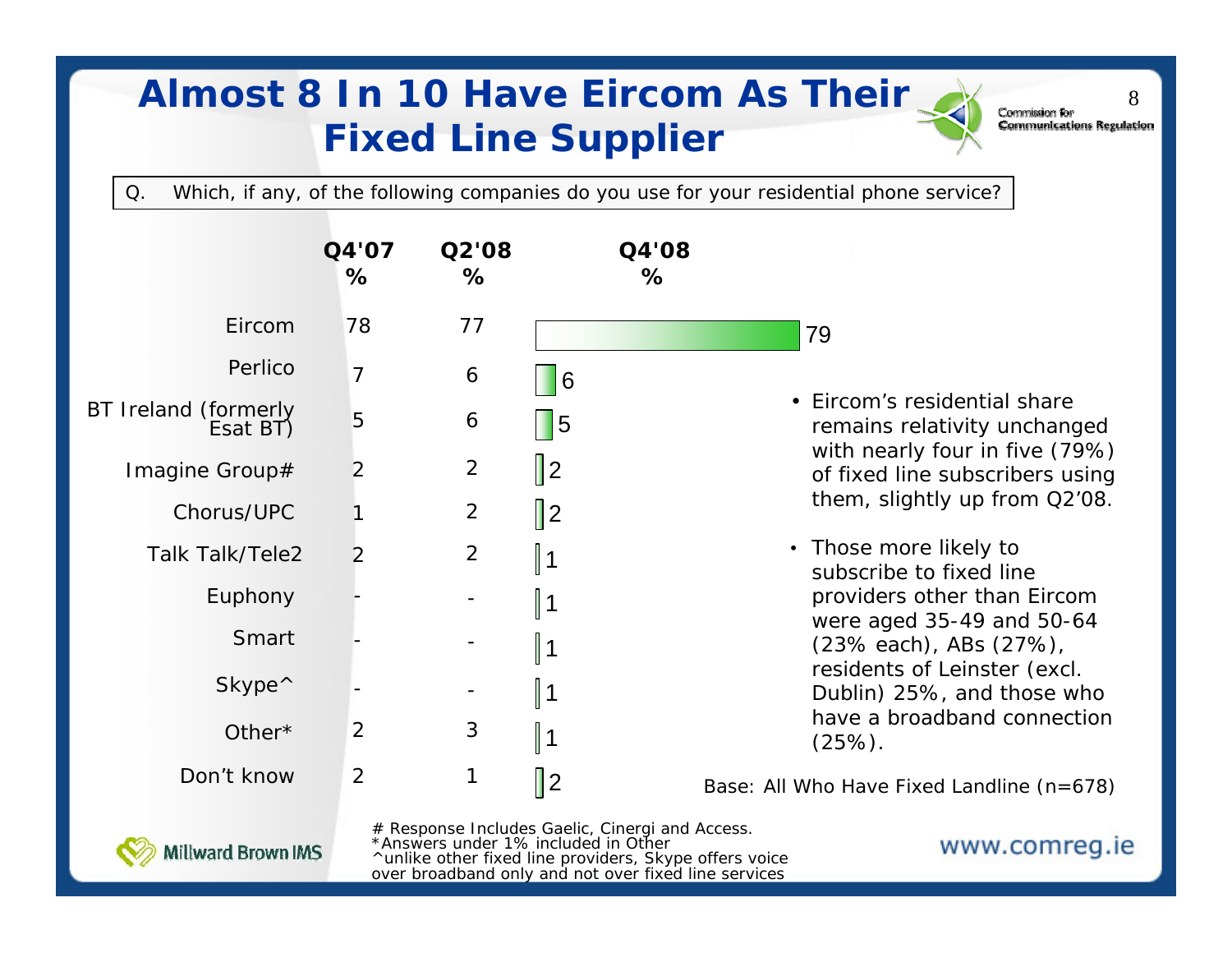

- This chart plots Eircom's market share from research conducted in the residential market since 2005.
- According to these figures, Eircom's market share in the residential market has not dropped below 76% since that time.
- Eircom's market share stood at 86% in Q2 2006.

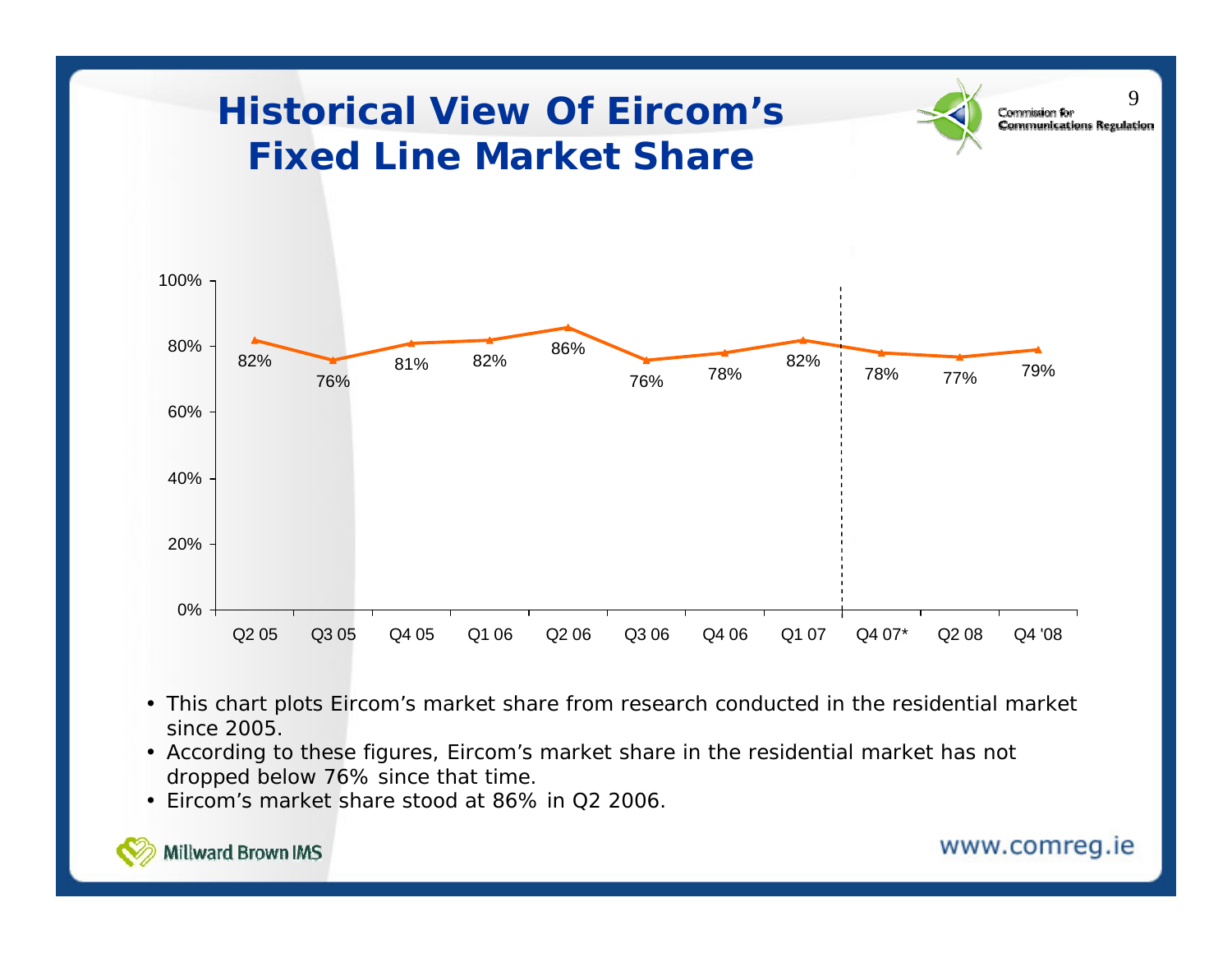# **Average Bi-monthly Fixed Line Spend - All Commission for** 10 **€96.07**

**Communications Regulation** 

Q. How much, approximately, was your last bi-monthly telephone bill from your telephone service provider(s) including VAT?



- Those spending the least (up to  $\in$  40) on their fixed line are more likely to be aged 65-74 (36%), those in the C2DE social class group (17%), and are also more likely to be unemployed/retired (26%). Those without a PC (27%) or Internet (26%) at home also claim to spend less.
- While those aged 35-49 (€101), ABs  $(6122)$  and the farming community (€105) are higher spenders.
- Residents of Dublin (€103) and Connaught/Ulster (€103) also spend more, as do those with teenagers in their household (€111)
- Similarly, those with Internet access and availing of bundled services spend most ( $\epsilon$ 105 and  $\epsilon$ 109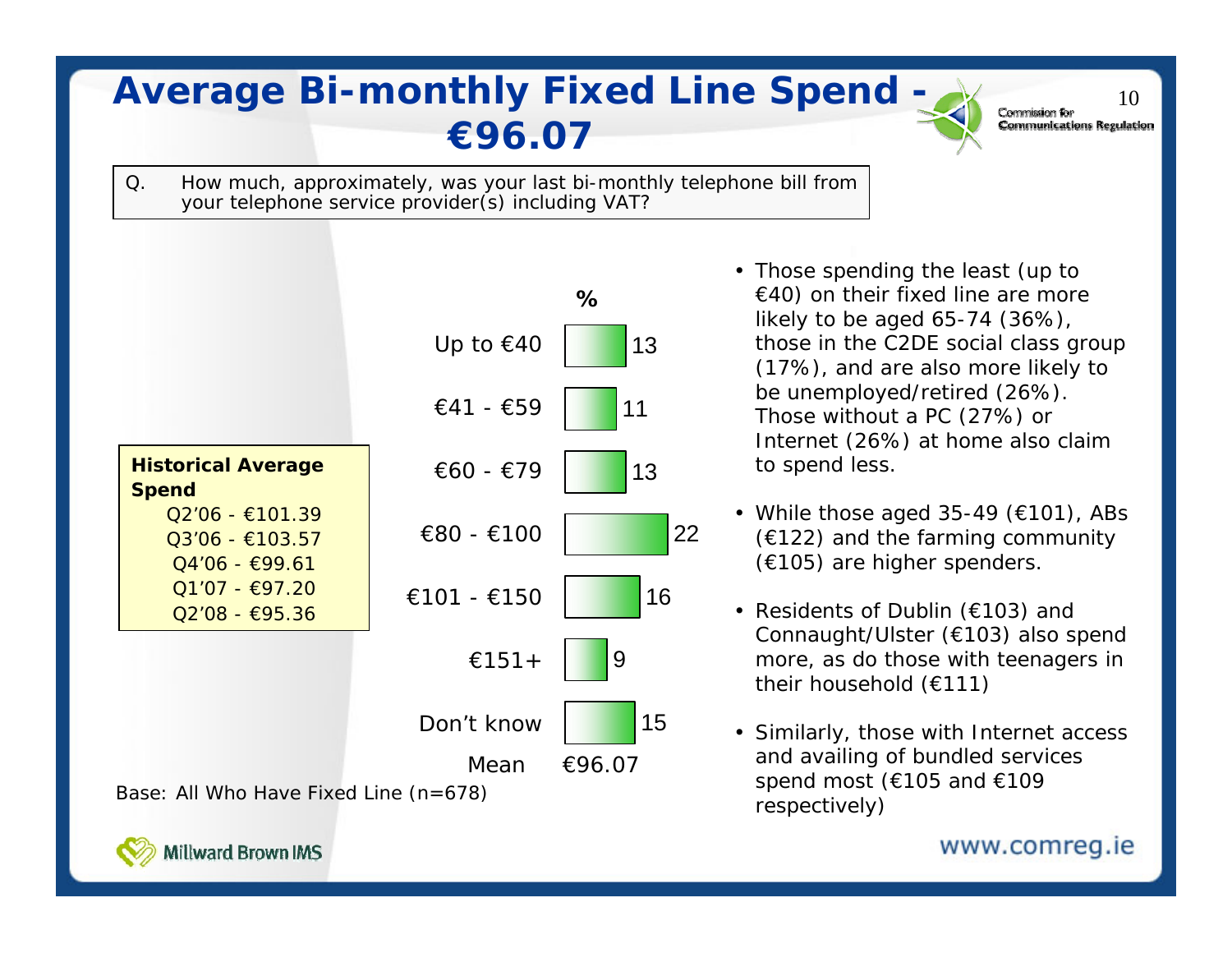# **12% Of Fixed Line Customers Have Made A Complaint In The Last 12 Months**

Commission for **Communications Regulation** 

Q. Have you made a complaint to your fixed line service provider in the last 12 months?<br>Q. How satisfied were you with the response you received from your fixed line service pro How satisfied were you with the response you received from your fixed line service provider?

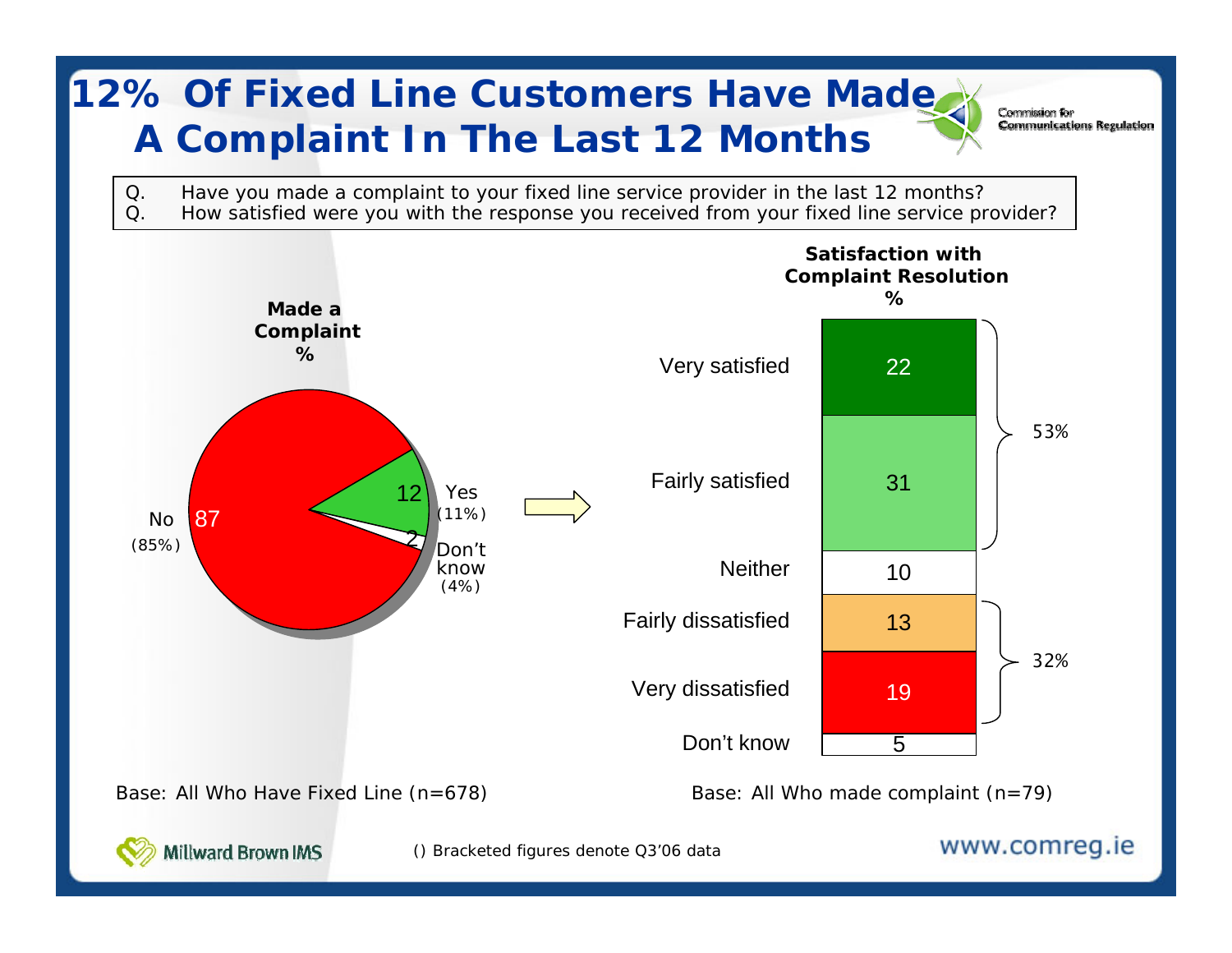

- One in five (19%) have made a reverse charge call, rising to 24% of 18-24 year olds and those aged 65-74. Residents of Dublin (25%) were also more likely to have made such a call.
- Nearly three in ten (29%) of ABs and 22% of the farming community have accepted such calls.

Base: All Respondents (n=1002)



**Millward Brown IMS**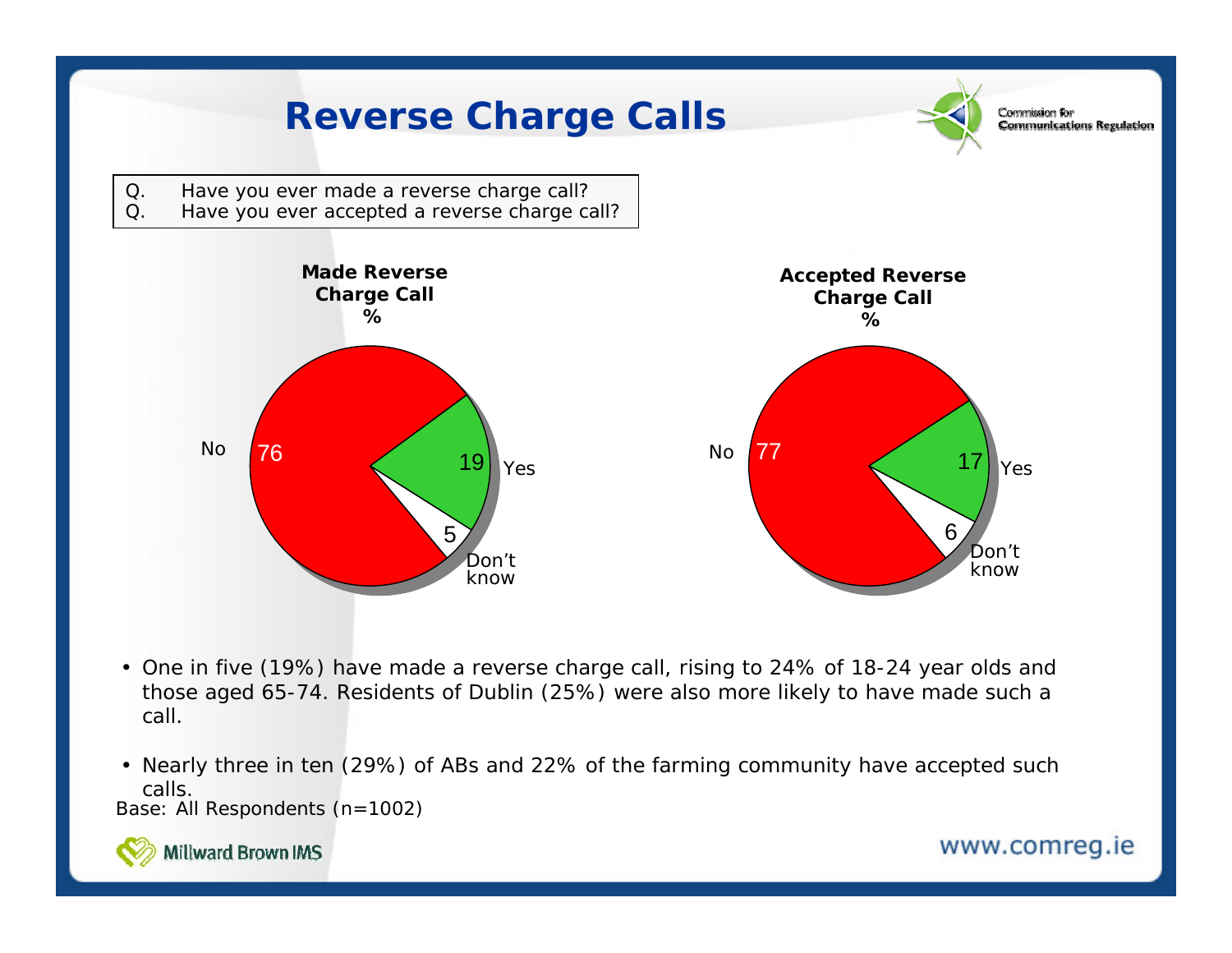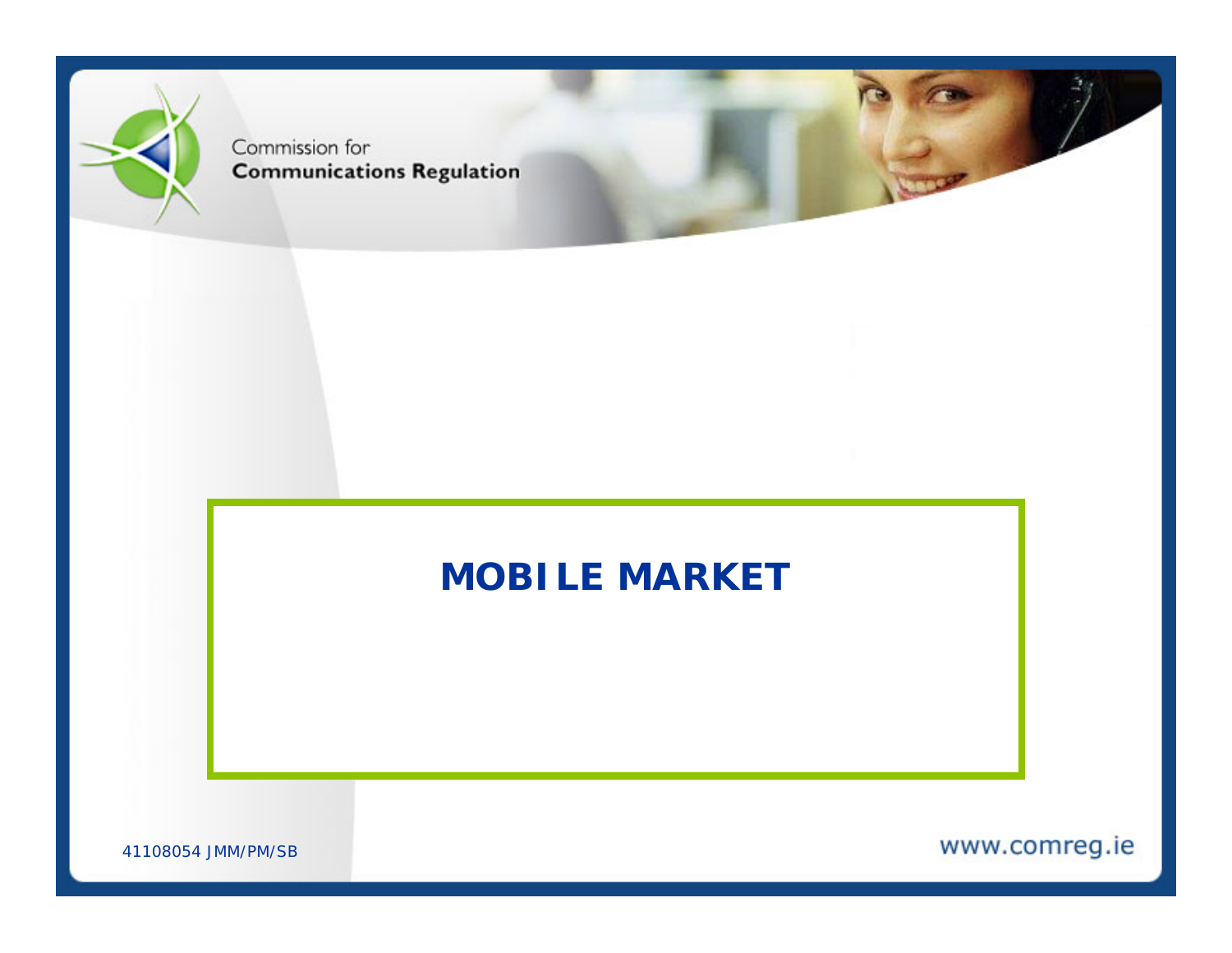

• Mobile phone Ownership is nearly universal, though 67% of those aged 65-74 and 83% of farming community own a mobile phone. In addition, those without a PC or Internet access at home are less likely to have a mobile (85% ownership).



Millward Brown IMS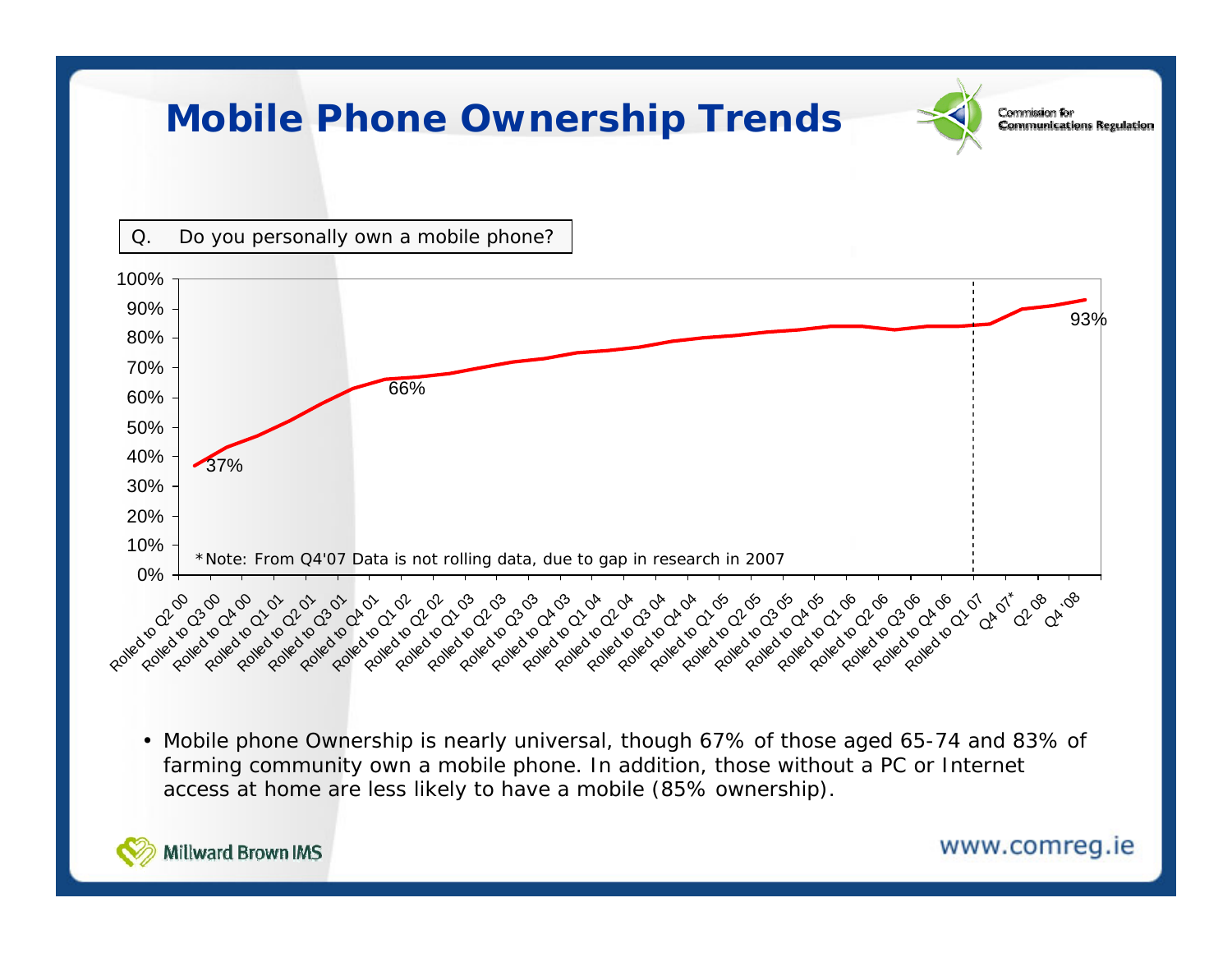### **Increase in Pre-Pay Customers**  $\leq$  **Communications Regulation**

15



- There has been an increase in the proportion of mobile phone users opting for Pre-Pay. This is largely driven by females (84%) younger customers (95% of 15-24 year olds), DEs and Fs (87% and 92% respectively).
- Meteor customers are most likely to opt for Pre-Pay (87%) than other mobile operators' customers.

Base: All Mobile Phone Users (n=940) WWW.COMTeg.ie



**Millward Brown IMS**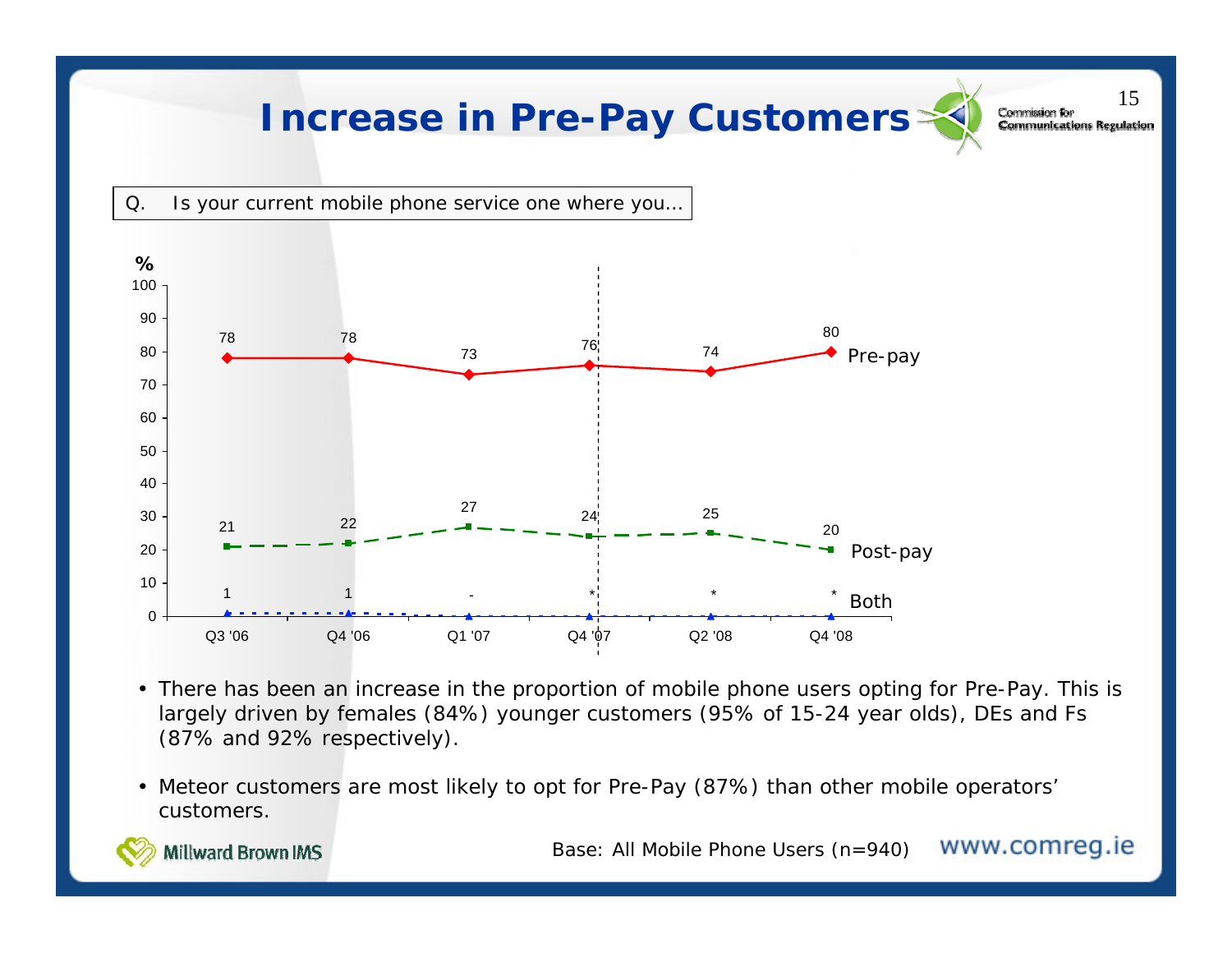# **Vast Majority Have One Handset And One SIM Card**

Q. How many mobile handsets do you own, for both business and personal usage?<br>Q. How many ACTIVE mobile SIM cards do you own? An active SIM card means that How many ACTIVE mobile SIM cards do you own? An active SIM card means that it has been used at least once in the last 3 months.

Commission for

**Communications Regulation** 

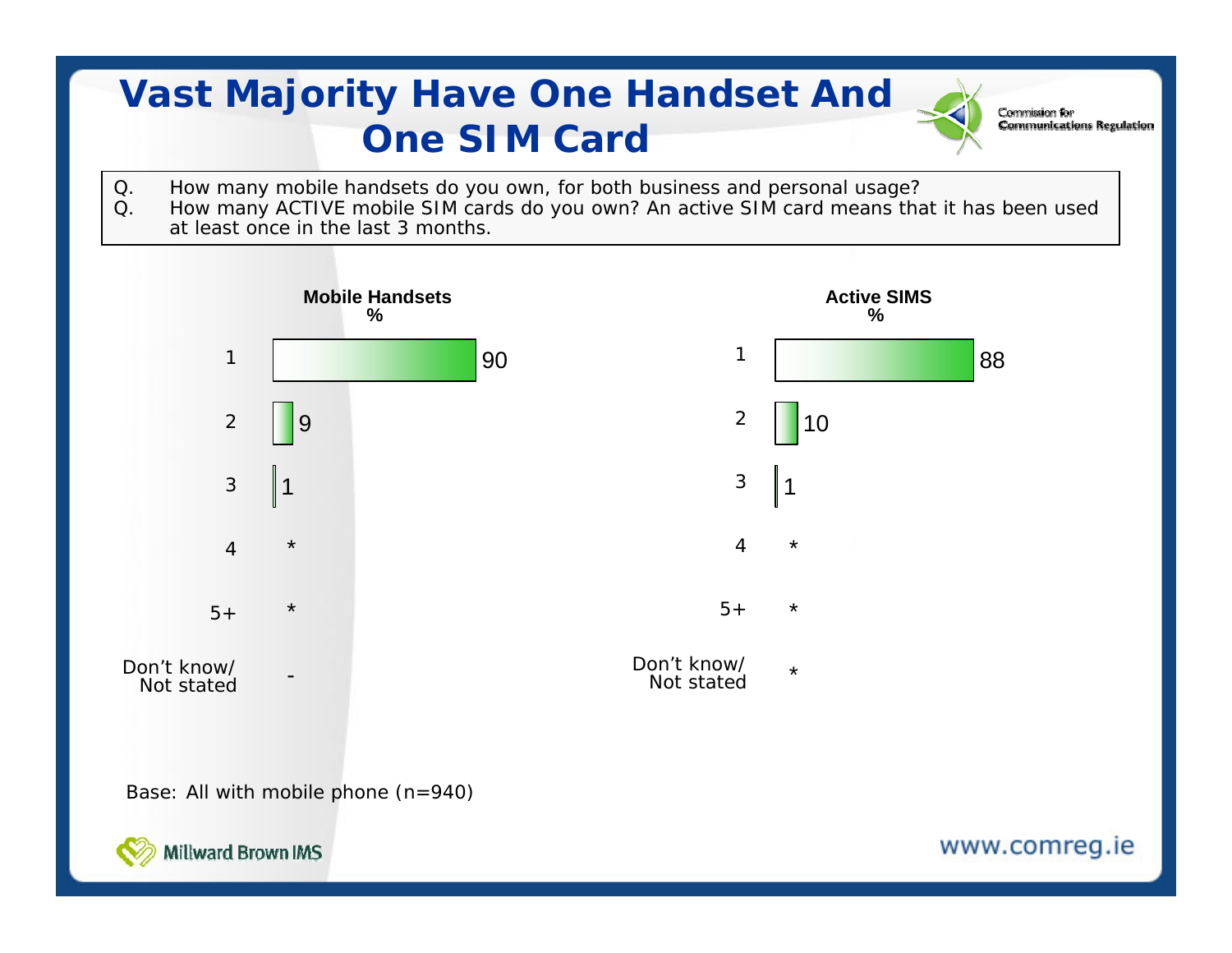## Average Monthly Mobile Spend - €41.64 and Communications Regulation

17

Q. Approximately how much do you spend per month topping up your mobile phone or on your mobile monthly bill?



- Average Mobile Spend has decreased significantly again this wave of research suggesting that customers are availing of more competition and better deals.
- Monthly spend is higher among males (€45), 25-34 year olds and 35-49 year olds (€45 and €49 respectively)
- ABs spend on average €54/month, compared to €37/month among DEs and €36/month among the farming community.
- Those with a monthly subscription spend over twice as much as Pre-Pay customers ( $E$ 74 v  $E$ 33).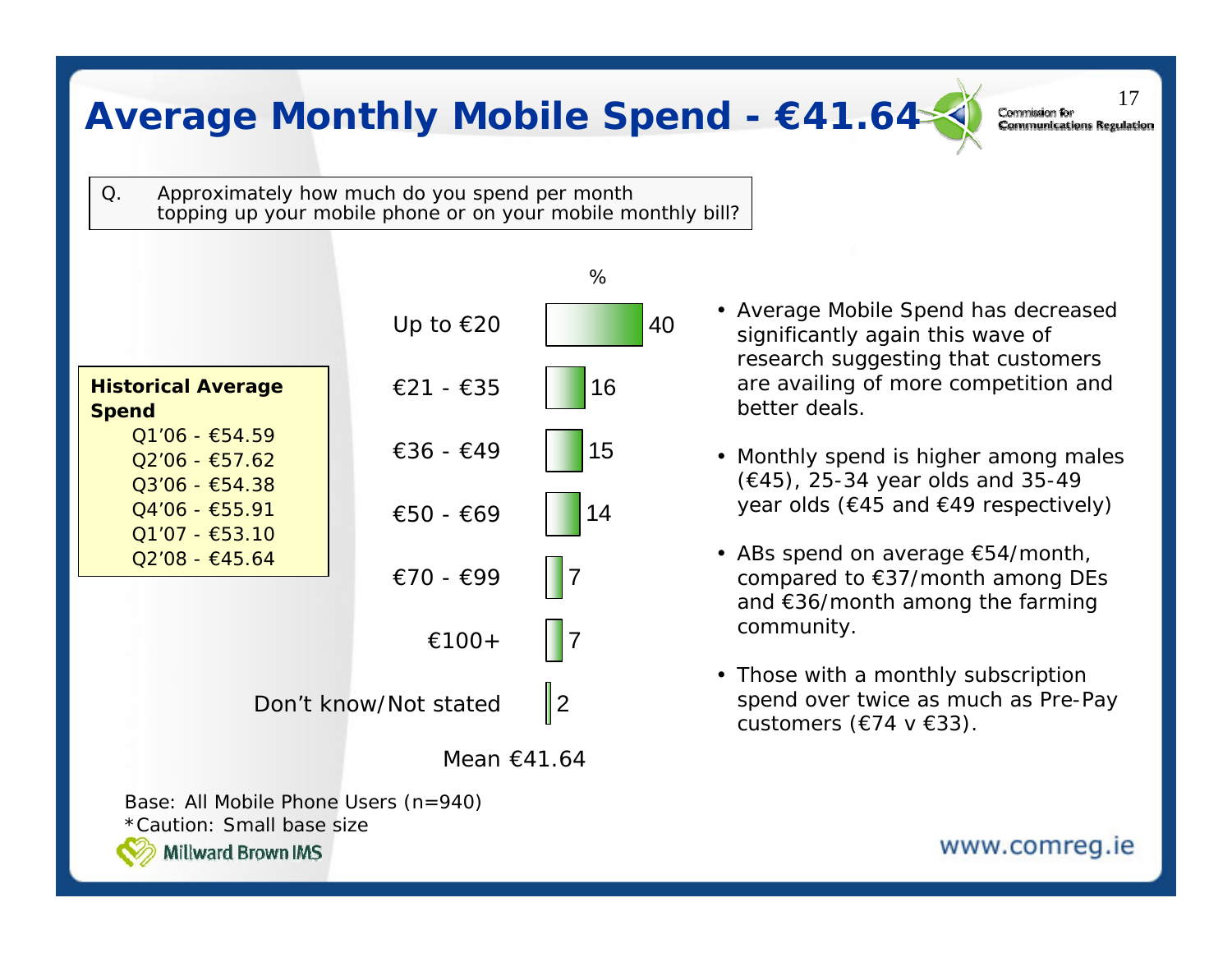### **Mobile Networks Used**



18

Q. Who is your mobile phone supplier(s)?



- Vodafone's share continues to decline, while O2 has seen a marginal increase in its market share. Meteor's continues to grow while 3 remains relatively unchanged.
- Meteor continues to perform better among 15-24 year olds (44%). Vodafone's use is strongest among those aged 65-74 (55%) and O2 is more prominent among 35-49 year olds (40%).
- Meteor's customers are more likely to be based in Dublin (41%) while Vodafone performs best in Munster (46%) and O2 in Connaught/Ulster (43%).

Base: All Mobile Phone Users (n=940) www.comreg.ie

Millward Brown IMS

In Q2'08 Tesco Mobile's market share was found to be less than 1%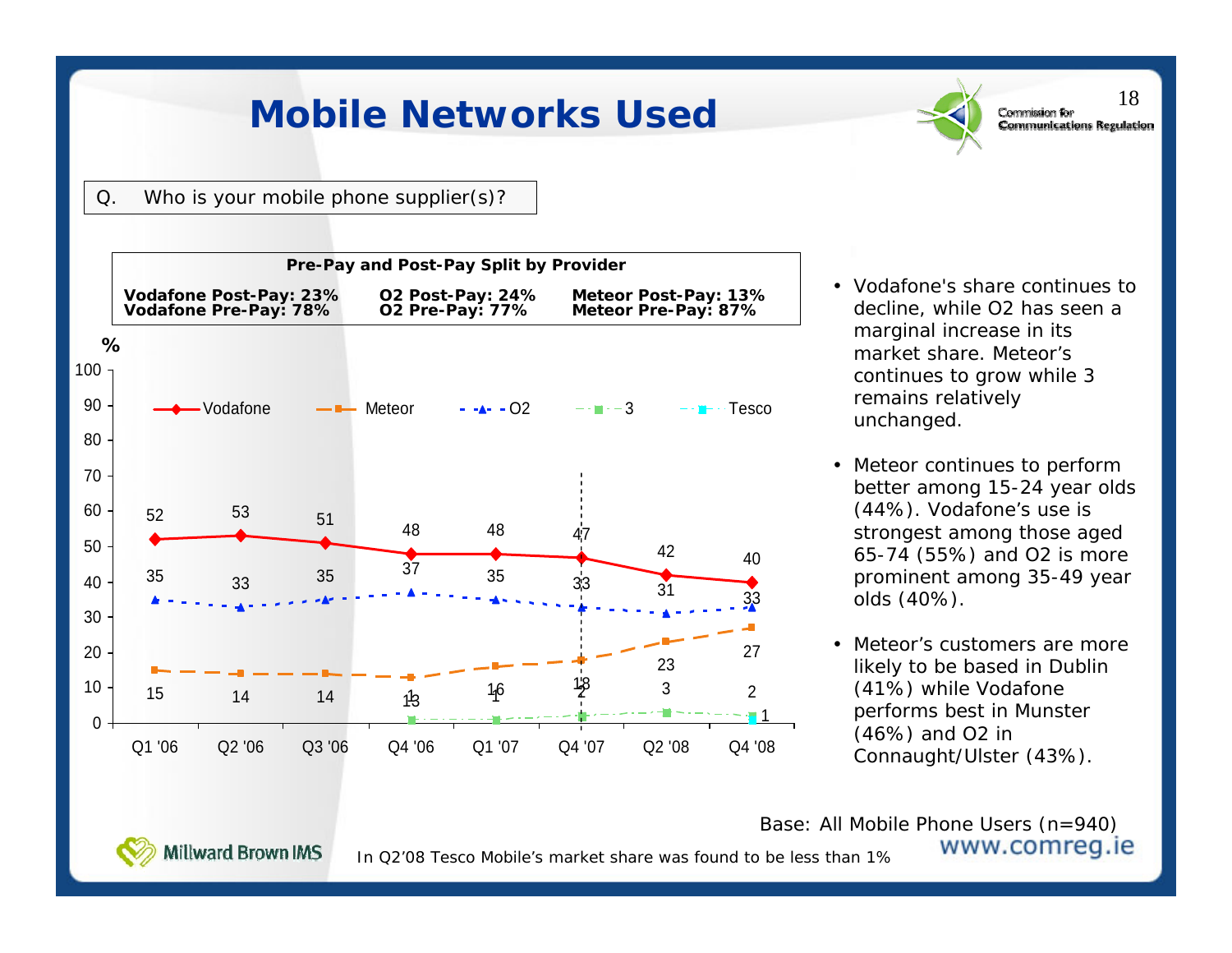#### **9% Of Mobile Subscribers Have Made A Complaint To Their Service Provider In The Last 12 Months**

Commission for **Communications Regulation** 

Q. Have you made a complaint to your mobile phone service provider in the last 12 months?<br>Q. How satisfied were you with the response you received from your mobile phone service pro How satisfied were you with the response you received from your mobile phone service provider?

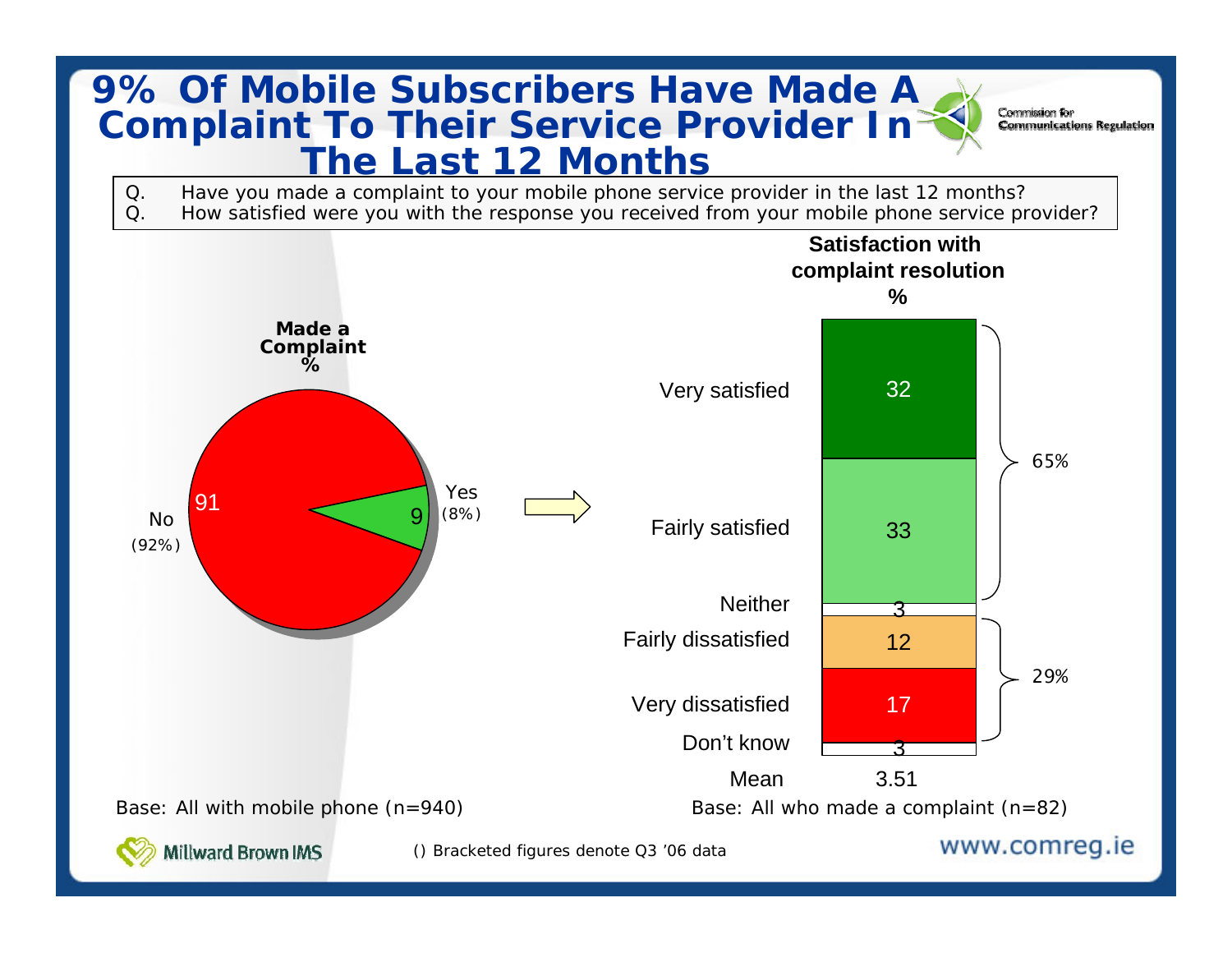

Base: All with mobile phone (n=940)

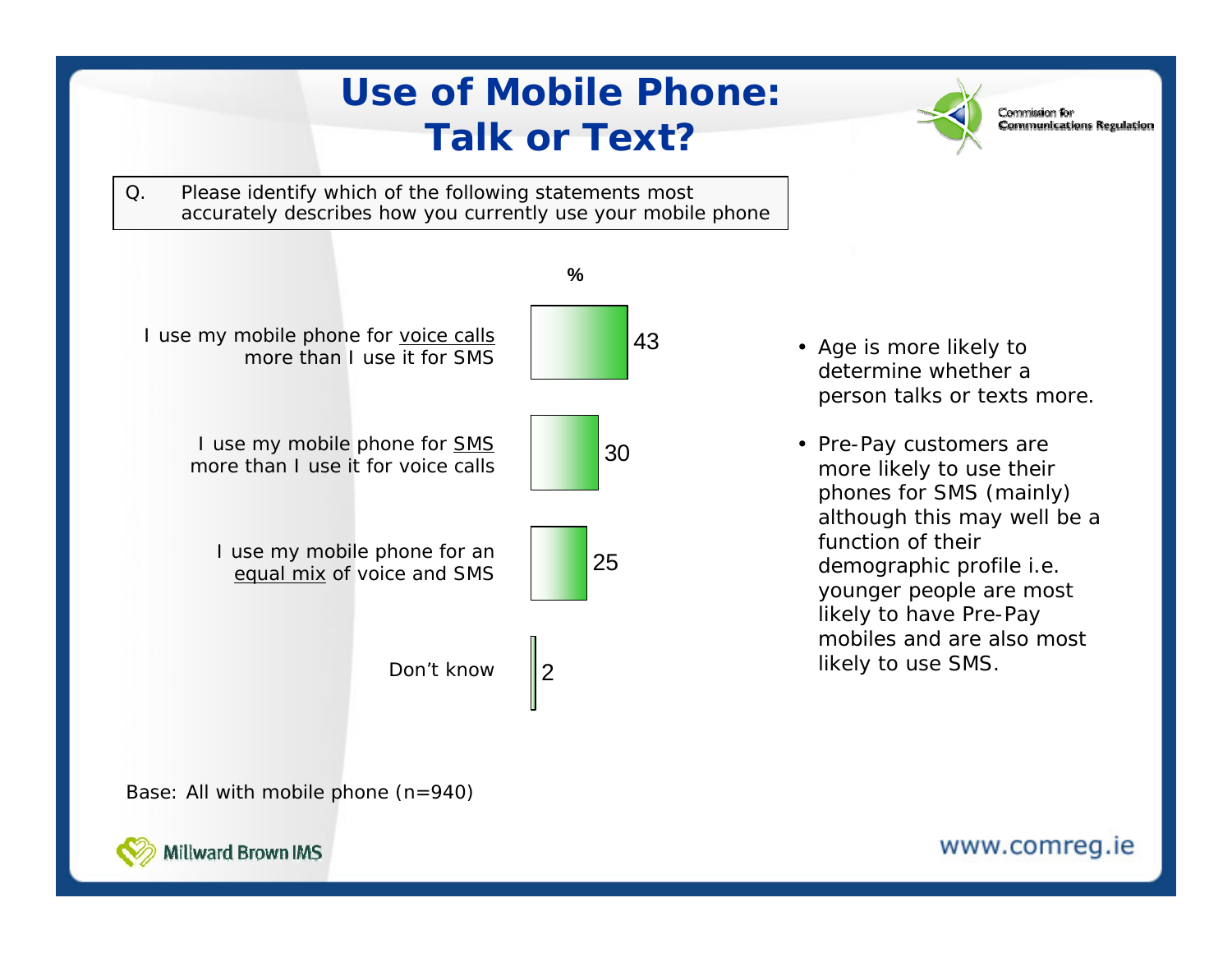# **Change In Patterns Of Mobile Phone Usage For Voice And Text**

Commission for **Communications Regulation** 

Q. Compared to 6 months ago, has your use of SMS text messages on your mobile phone...<br>Q. Compared to 6 months ago, has your use of voice services on your mobile phone... Compared to 6 months ago, has your use of voice services on your mobile phone...

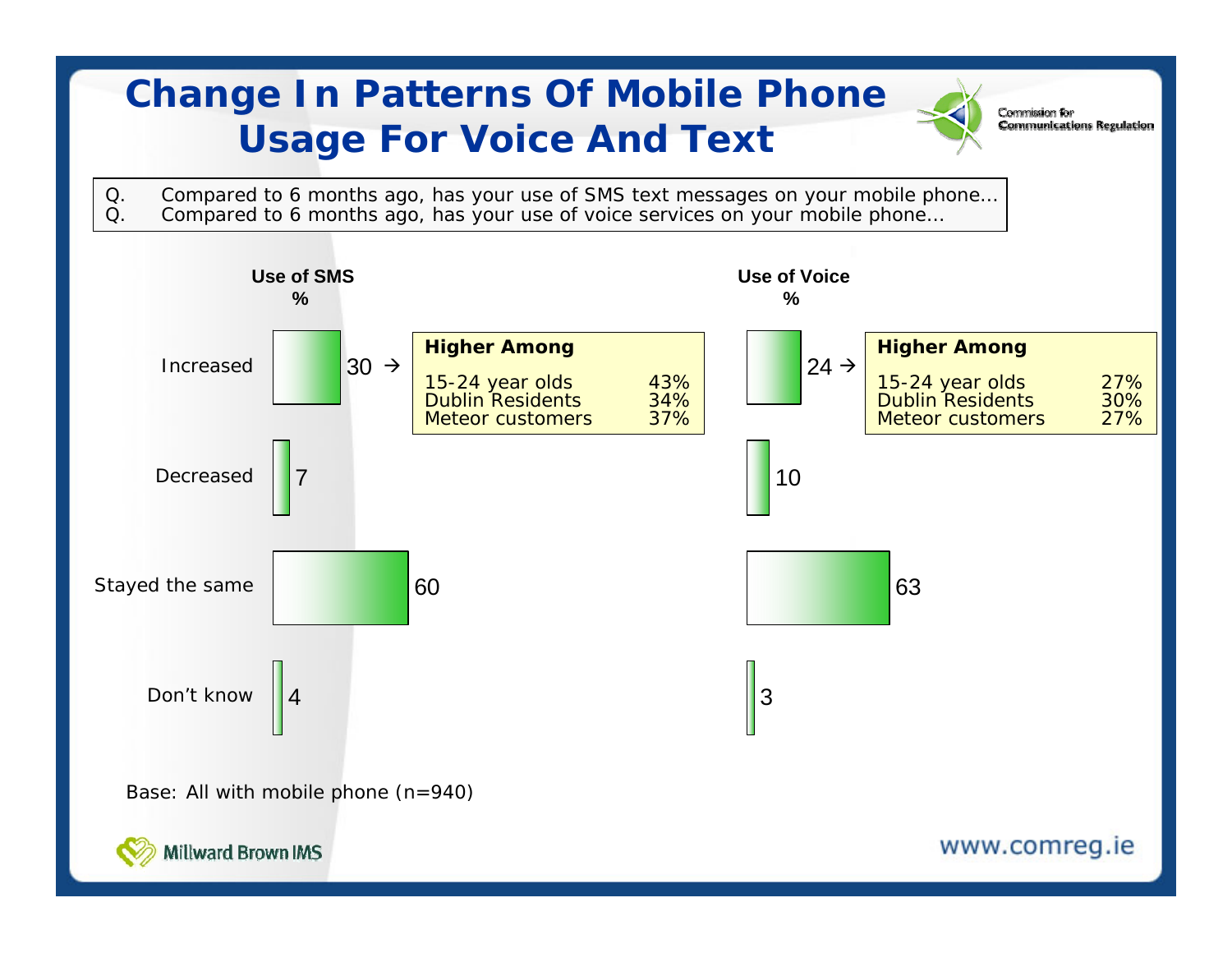## **Awareness Of Proposal to Cap SMS Charges**

Q. Are you aware of proposals to cap charges for making and receiving SMS text messages on your mobile when elsewhere in the European Union?



• Approximately a third of respondents with a mobile phone (34%) are aware of the proposals to cap the cost of an SMS while roaming within the EU.

Commission for

**Communications Regulation** 

• This figures rises among males, those aged 25-34 (39% each) and those in the AB and F social groupings (41%). People who are employed (37%), those who live in Connaught/Ulster (46%) and those with a Postpay mobile contract (45%) are also more likely to be aware of this proposal.

Base: All with mobile phone (n=940)

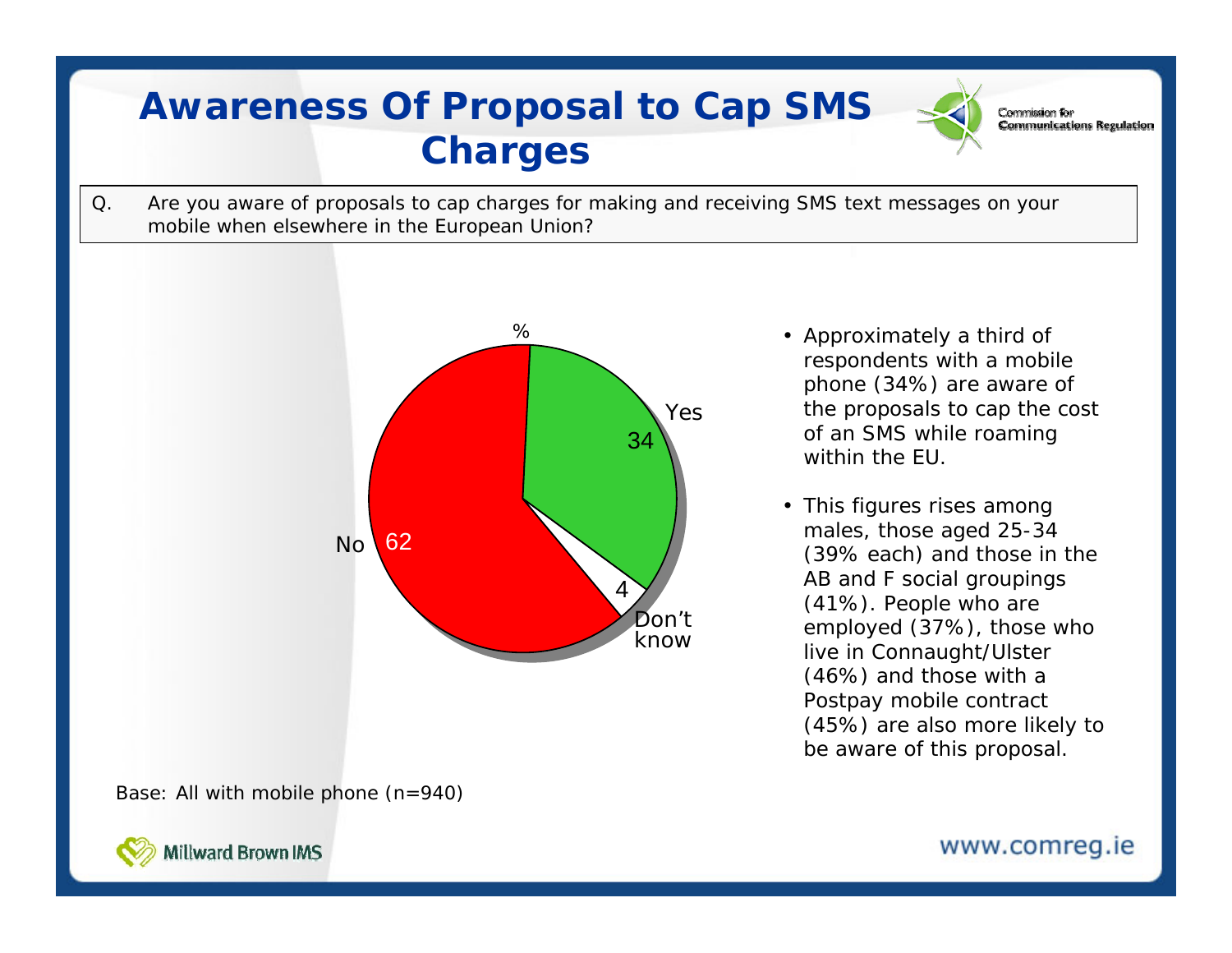

- Just over one in three (37%) mobile customers claim to be aware of roaming calls being capped.
- Those most likely to claim awareness are male (42%), aged 35-49 (42%), ABs (45%) or from the farming community (47%), along with residents of Connaught/Ulster (53%).

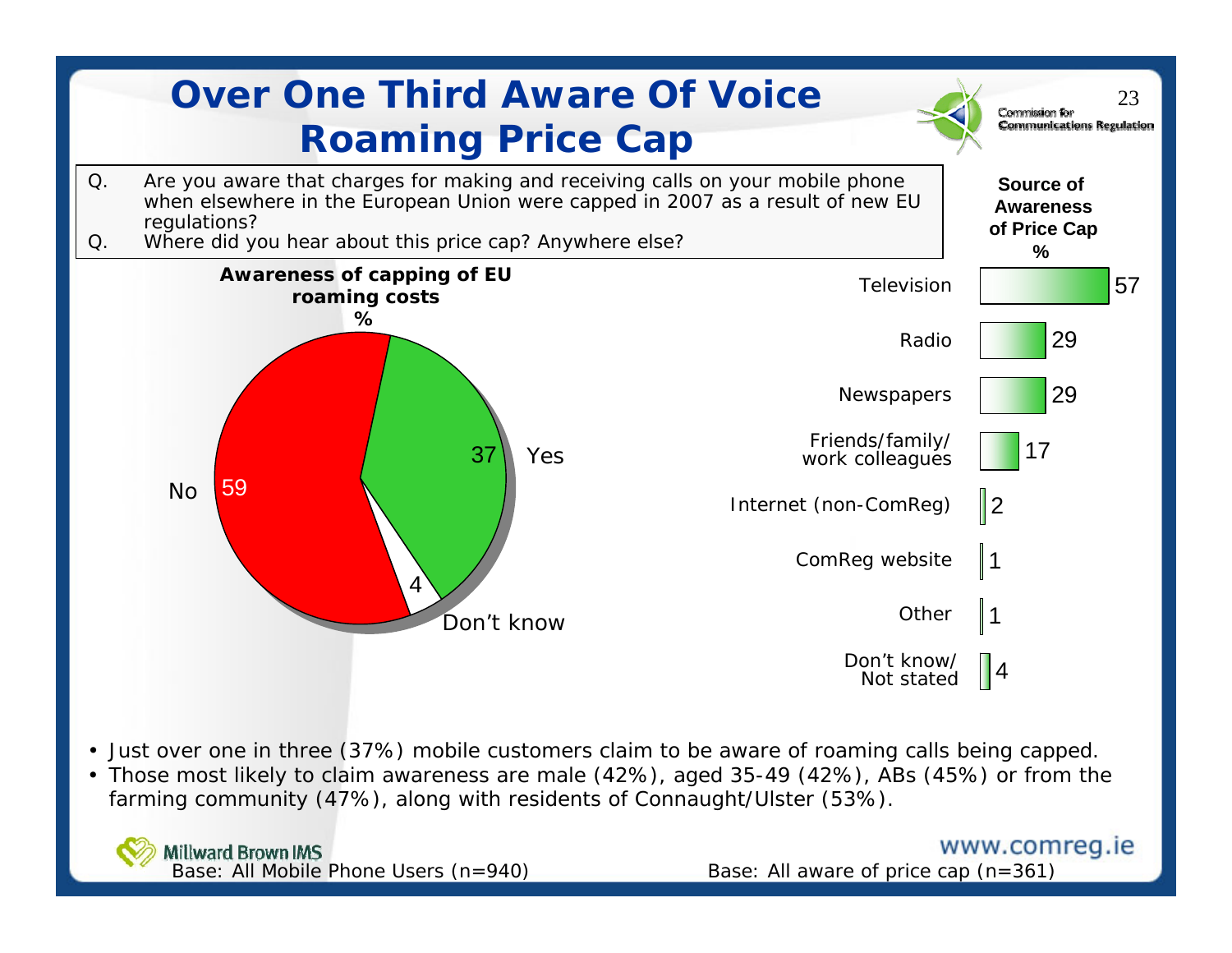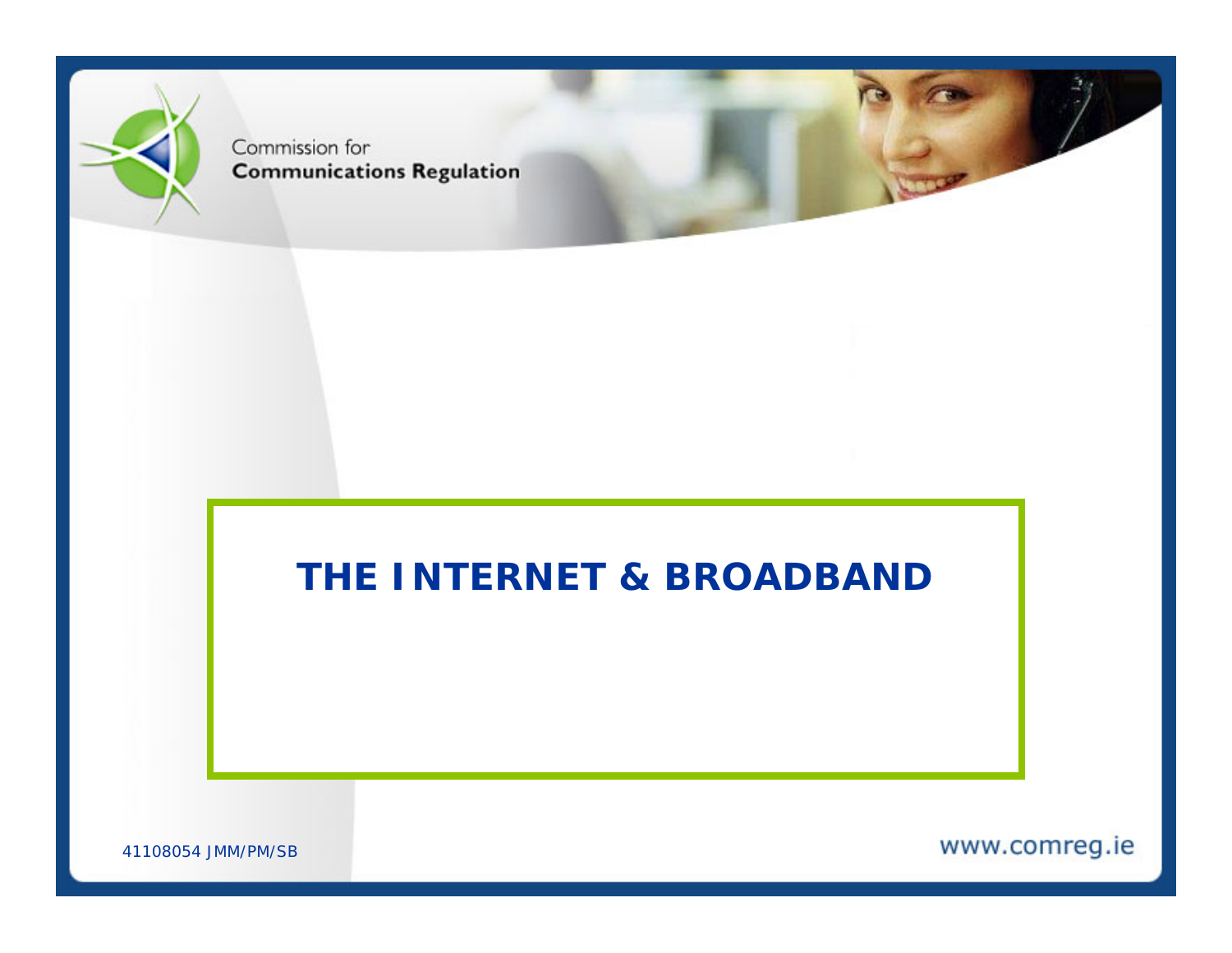| Q.     |                                | (including laptops that you usually have at home)? | Do you have a Personal Computer (PC) in your house |          | Laptop and PC - 11%<br><b>Higher Among</b>                                                                                                 |                                               |
|--------|--------------------------------|----------------------------------------------------|----------------------------------------------------|----------|--------------------------------------------------------------------------------------------------------------------------------------------|-----------------------------------------------|
| %      |                                |                                                    |                                                    |          | $35 - 49$<br><b>ABs</b><br><b>Students</b><br>Living in Dublin<br><b>With Children</b><br><b>Fixed Line</b><br><b>Home Internet Access</b> | 15%<br>25%<br>16%<br>20%<br>14%<br>14%<br>18% |
|        | PC                             | - Laptop                                           | — <del>∎</del> -None<br>$-A-$ - Both               |          | Laptop Only - 20%<br><b>Higher Among</b>                                                                                                   |                                               |
|        |                                |                                                    |                                                    |          | $15 - 24$<br><b>ABs</b><br><b>Students</b>                                                                                                 | 33%<br>26%<br>36%                             |
| 56     | 54                             | 46                                                 |                                                    |          | <b>No Fixed Line</b><br><b>Broadband Con.</b>                                                                                              | 24%<br>30%                                    |
| 32     | 35                             | 32                                                 | 35                                                 | 36       | PC Only $-36%$<br><b>Higher Among</b>                                                                                                      |                                               |
|        |                                |                                                    | 34<br>17                                           | 33<br>20 | <b>Males</b><br>$35 - 49$                                                                                                                  | 39%<br>44%                                    |
| 7      | 7                              | 13                                                 | 12                                                 | 11       | <b>Employed</b><br><b>Fixed Line</b><br>Narrowband Con.                                                                                    | 40%<br>45%<br>58%                             |
| Q4 '06 | Q1 '07                         | Q4 '07                                             | Q2 '08                                             | Q4 '08   | None $-33%$<br><b>Higher Among</b>                                                                                                         |                                               |
|        | Base: All Respondents (n=1002) |                                                    |                                                    |          | $65 - 74$<br><b>Fs</b><br>Conn/Ulster<br>Rural                                                                                             | 70%<br>52%<br>43%<br>42%                      |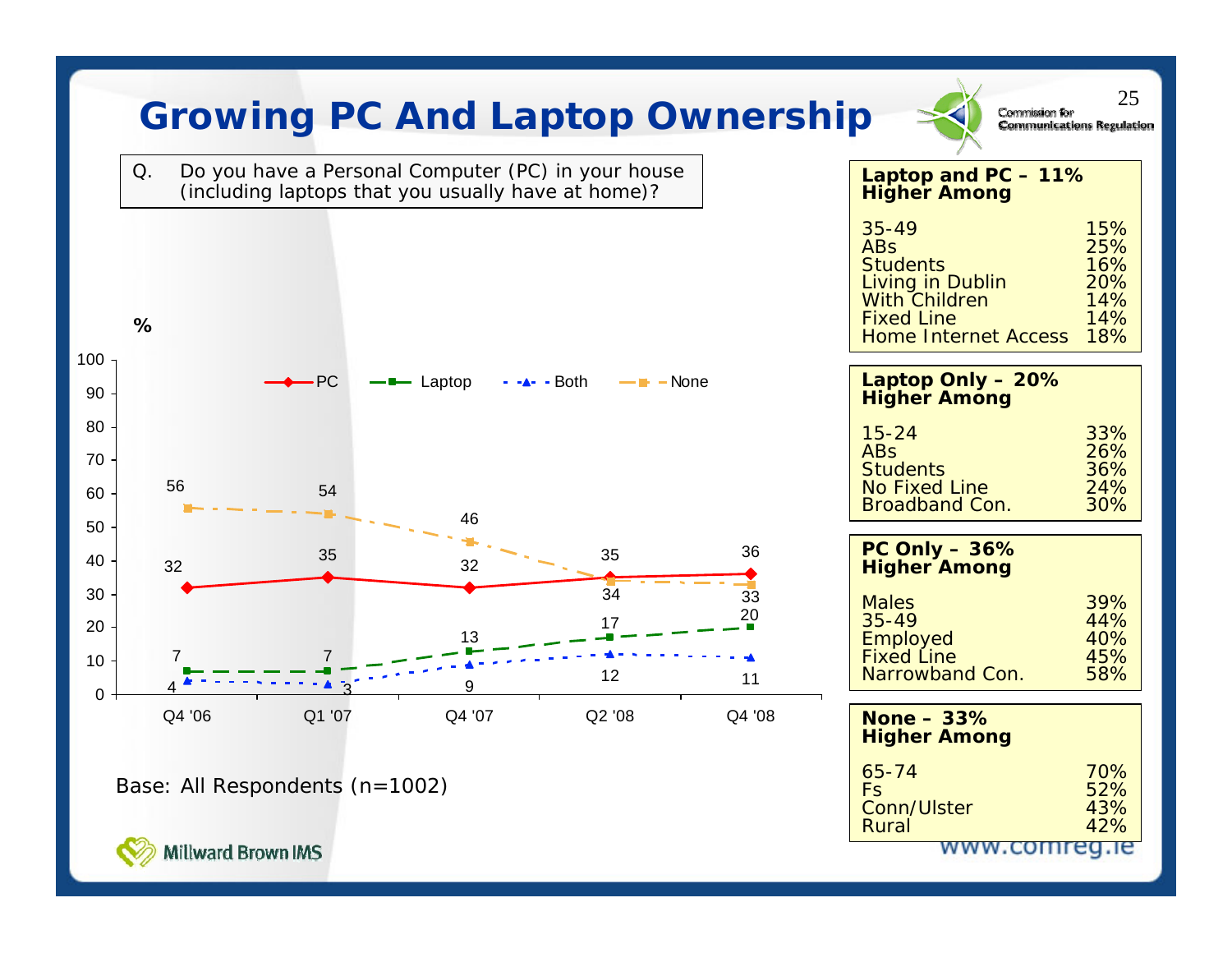#### Increase In Internet Usage Over Time **Solution** Q. Do you personally use the Internet from any location? 43 42 42 $\begin{array}{ccc} 2 & 46 & 45 \end{array}$  <sup>48</sup> Q3 '03 Q4 '03 Q1 '04 Q3 '04 Q4 '05 Q1 '06 Q2 '06 Q3 '06 Q4 '06 Q1 '07 Q4 '07 Q2 '08 Q4 '08 %

- There has been a continued increase in Internet usage, and penetration now stands at its highest level (64%) yet.
- Usage is higher among 15-24 year olds (82%), ABC1s (76%) and Urban residents (70%), particularly Dublin Residents (73%)



Base: All Respondents (n=1002)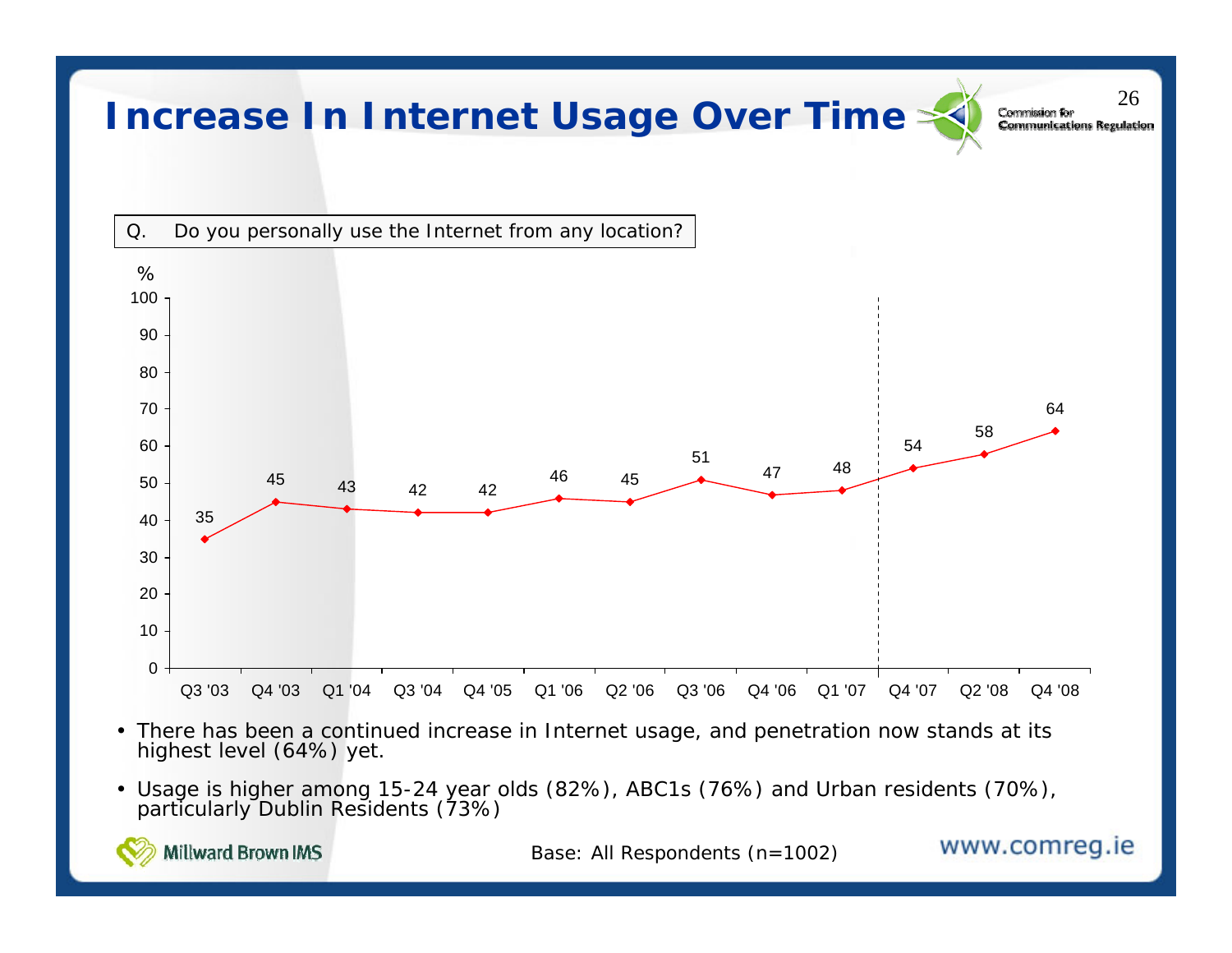# **Number Of Hours Spent On** 27 **The Internet Per Week**

**Communications Regulation** 

Q. Approximately, how many hours a week do you spend using the Internet?



- Those most likely to use the Internet most frequently are males (11 hours/week), 25-34 years old (11 hours/week), ABs (12), Dublin based (12) and living in rented accommodation (12 hours/week).
- Frequent users are also more likely to have broadband connection at home (11 hours), and also more likely to have a broadband connection from a supplier other than Eircom (12 hours).

Base: All Internet users (n=668)

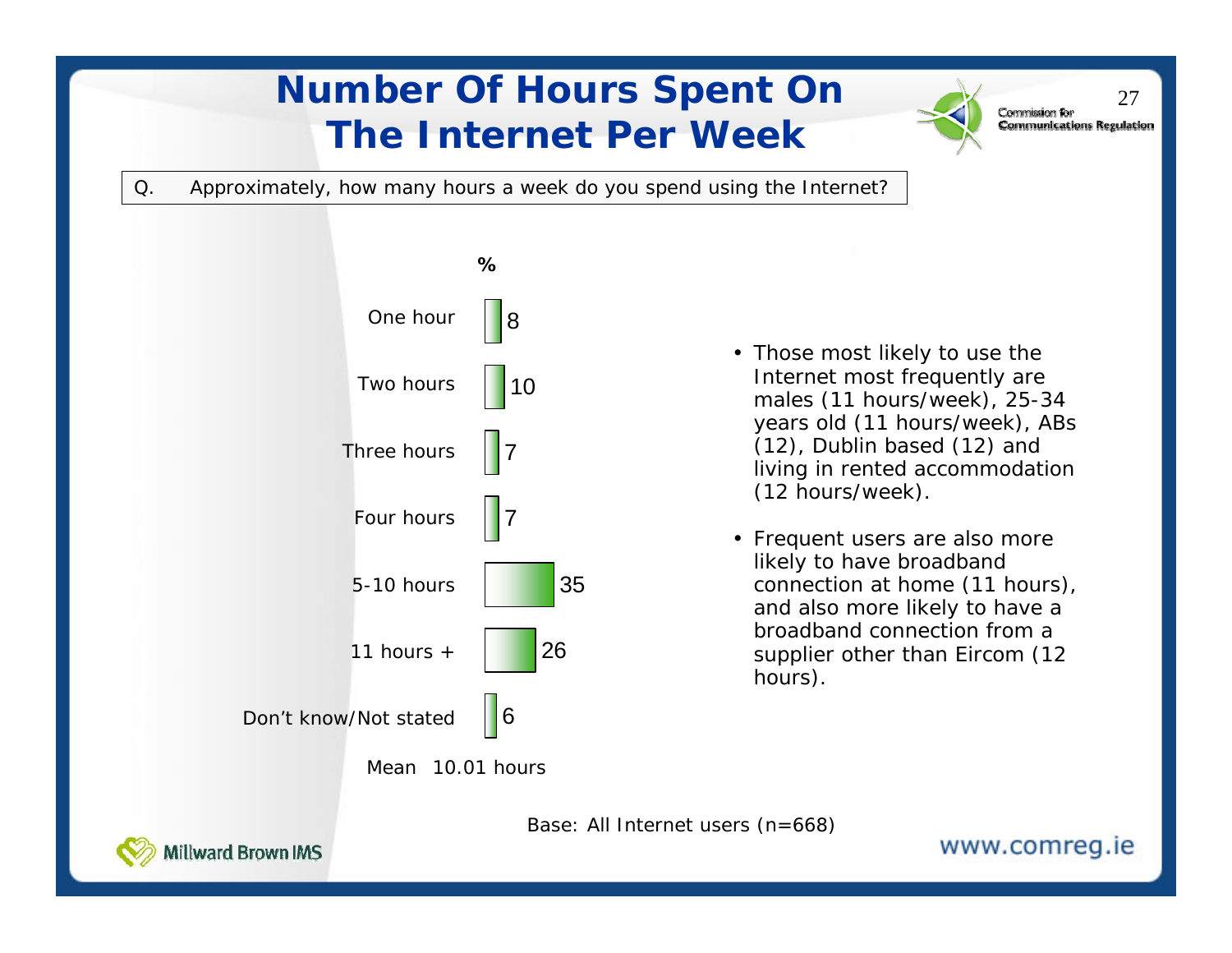# Location Of Internet Usage Samminications Regulation



Q. From which of the following locations do you use the Internet?

|                                         | %              | %              | Q2 '06 Q3 '06 Q4 '06 Q1 '07<br>% | %              | %              | $Q4'07$ $Q2'08$<br>% | Q4'08<br>%     |                                                                            |
|-----------------------------------------|----------------|----------------|----------------------------------|----------------|----------------|----------------------|----------------|----------------------------------------------------------------------------|
| Home                                    | 66             | 72             | 67                               | 71             | 79             | 81                   |                | 82                                                                         |
| Work                                    | 36             | 34             | 35                               | 38             | 38             | 34                   | 24             |                                                                            |
| School/college                          | 12             | 15             | 18                               | 19             | 14             | 15                   | 13             | • Home, and to a lesser                                                    |
| Friends' houses                         | 5              | 9              | 6                                | $\overline{4}$ | 9              | 12                   | $\overline{7}$ | extent, work remain the<br>primary locations from<br>where the Internet is |
| <b>Cyber Cafes</b>                      | $\overline{4}$ | 8              | 9                                | $\overline{4}$ | 7              | 8                    | 6              | accessed. Home access<br>has increased marginally<br>this wave.            |
| Public library                          | $\mathbf{3}$   | 5              | $\mathfrak{S}$                   | $\mathfrak{S}$ | $\overline{7}$ | 7                    | $\vert$ 3      |                                                                            |
| On the move using<br>portable equipment | $\overline{2}$ | 2              | $\overline{2}$                   | $\overline{2}$ | $\overline{2}$ | 4                    | 3              |                                                                            |
| Else where                              | $\mathbf{1}$   | $\overline{2}$ | $\overline{2}$                   |                | $\overline{2}$ | $\overline{2}$       | 1              |                                                                            |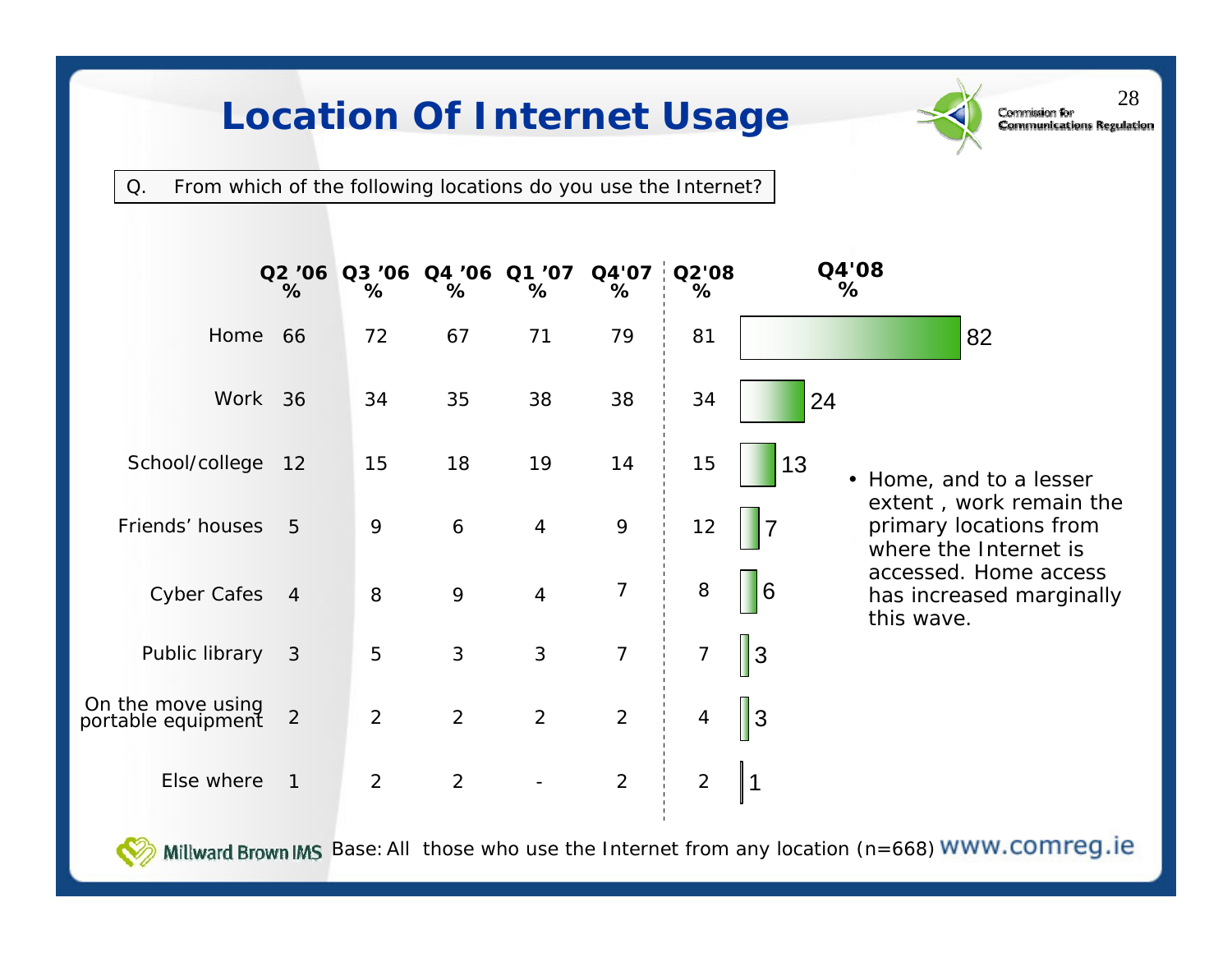### Home Internet Connection  $\leq$



29



• Home access to the internet has risen, with nearly two in three having home internet access.

- Those most likely to have access were aged 15-24 (70%) and 35-49 (69%). ABC1s were significantly more likely to have access than C2DEs or the farming community (74% versus 57% and 43% respectively.
- Dublin residents (77%) are most likely to have access along with homeowners (65%) and those with a fixed line (73%).

Base: All Respondents (n=1002)

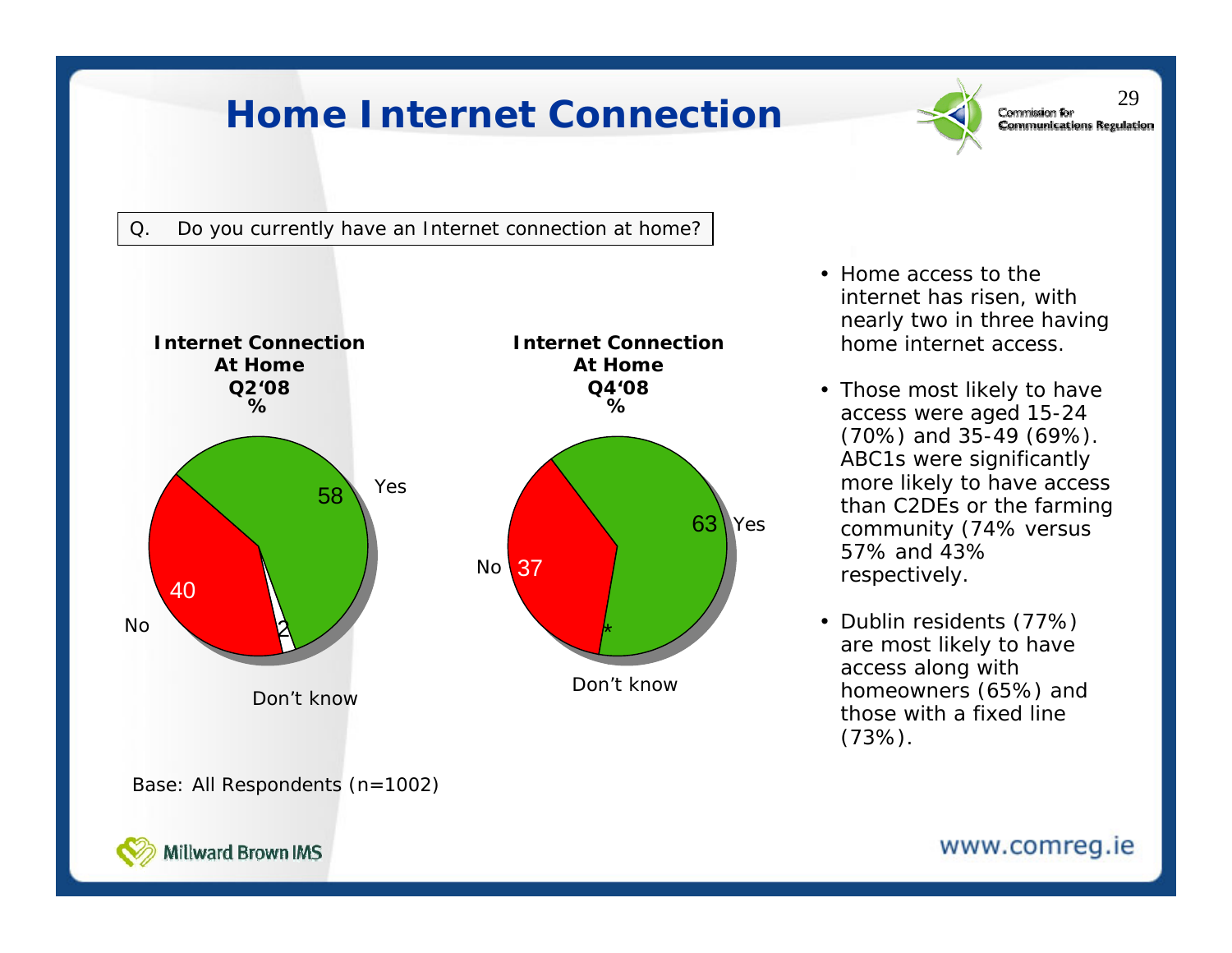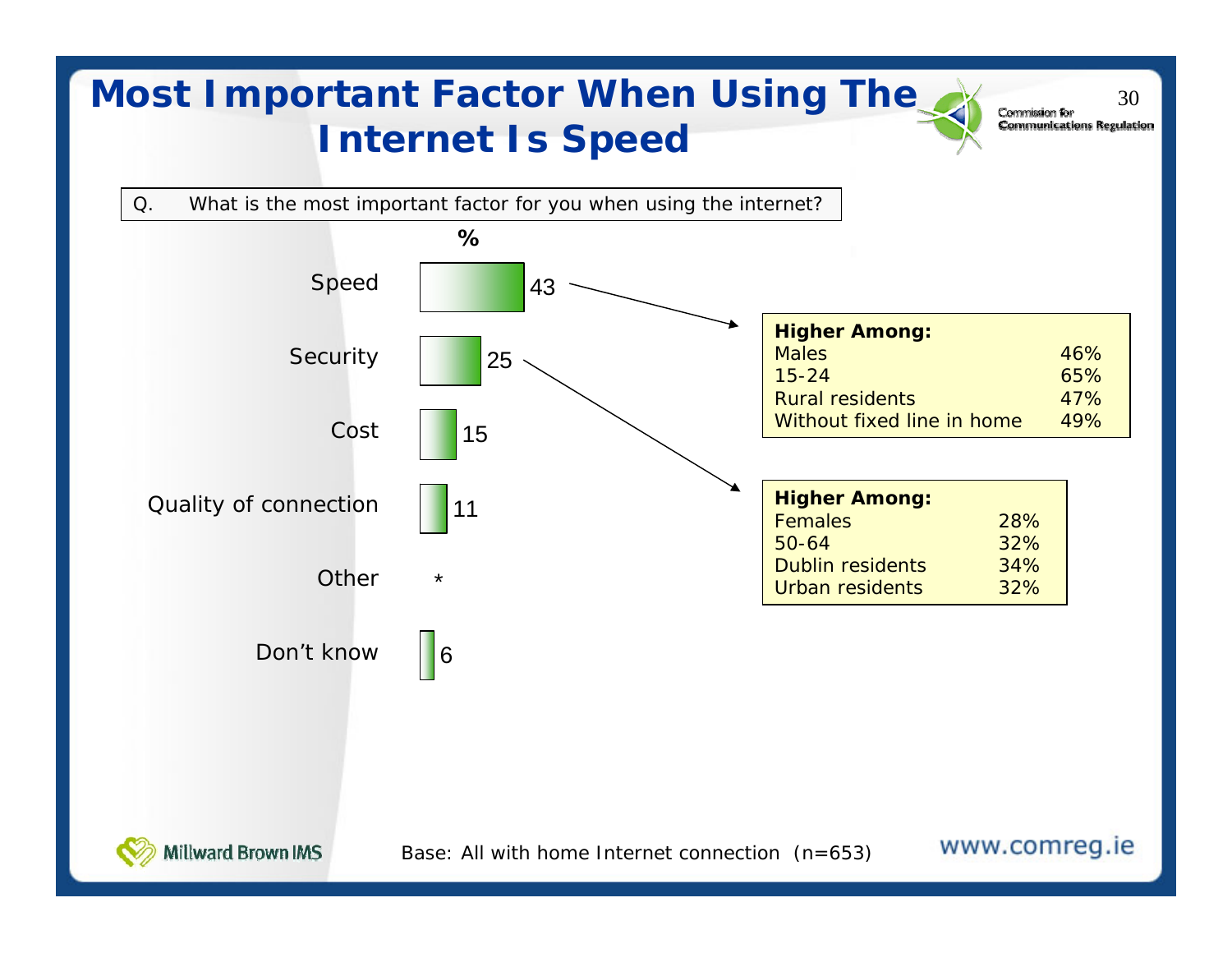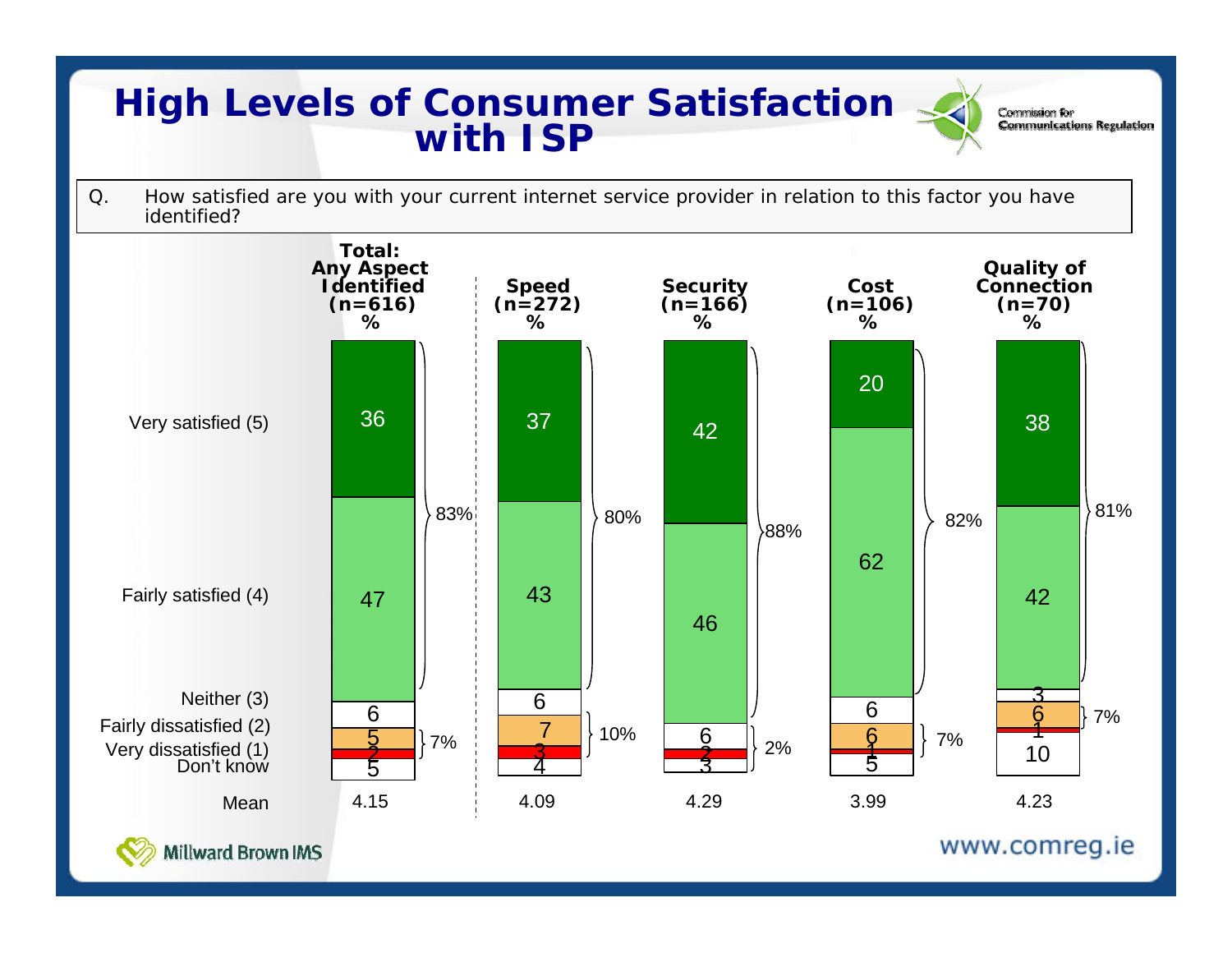#### **Nearly Two Thirds With Home Internet Access Have Broadband**

**Communications Regulation** 

Q. How do you connect to the internet from home?



- At an overall level, 65% of those with Internet access claim to use a broadband connection, while 28% claim to have a narrowband connection; Just 4% claim they don't know what type of connection they have.
- Platform splits are not available due to some definitional issues with the data

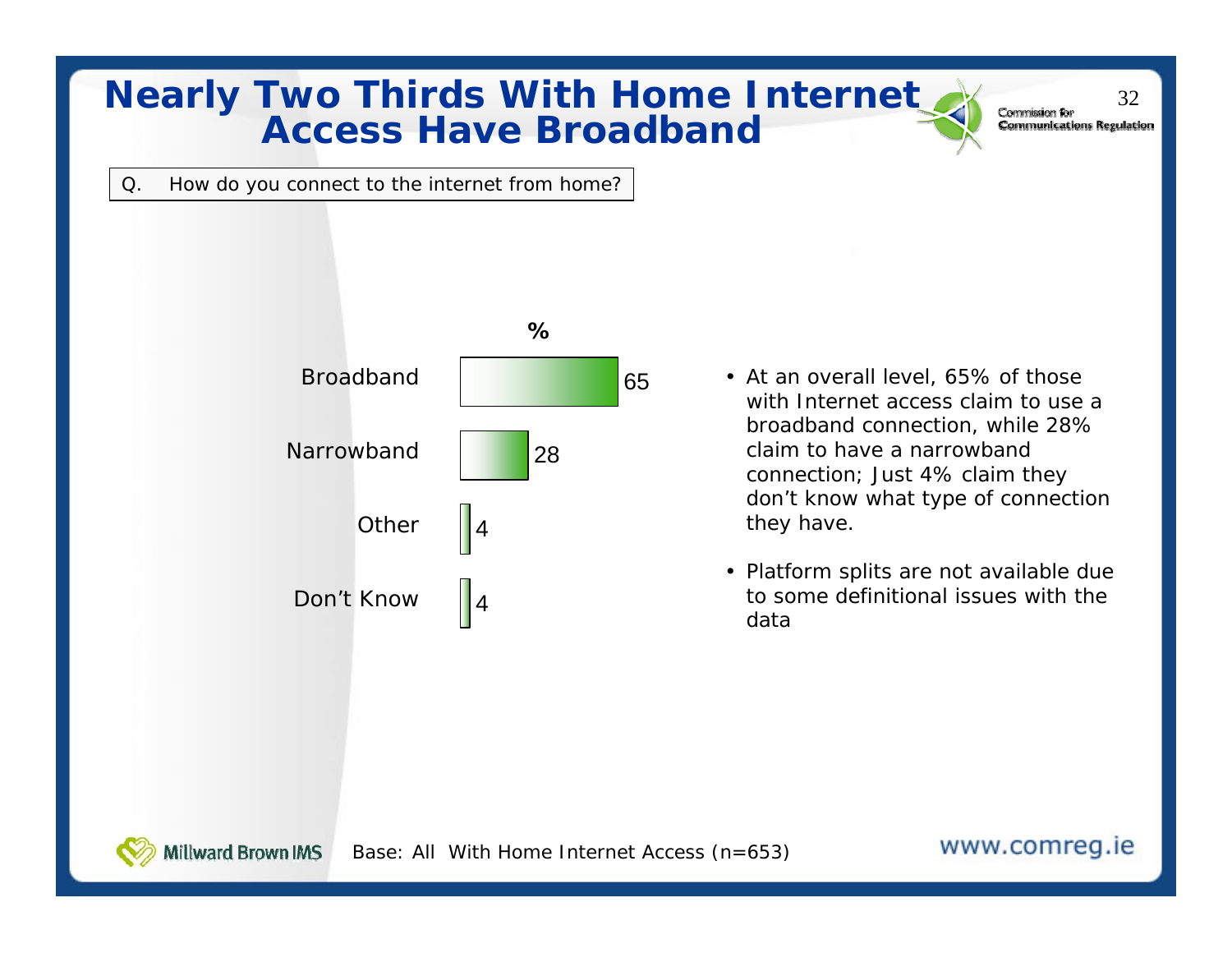### Home Internet Access Provider **Second Second Seconds**

Q. Who is your home Internet Service Provider (ISP)?

|                                    | Q3 '06<br>%              | Q4 '06<br>%    | Q1 '07<br>%    | Q4'07<br>%     | Q2'08<br>%                                | Q4'08<br>%                                                |
|------------------------------------|--------------------------|----------------|----------------|----------------|-------------------------------------------|-----------------------------------------------------------|
| Eircom                             | 72                       | 78             | 65             | 57             | 56                                        | 55                                                        |
| Access/Imagine/<br>Irish Broadband | $\boldsymbol{6}$         | 4              | 6              | 8              | $\vert$ 1<br>6                            |                                                           |
| BT Ireland/IOL (Esat)              | 3                        | $\overline{2}$ | $\overline{4}$ | 7              | 6                                         | 6                                                         |
| Chorus/UPC                         | 1                        | $\overline{2}$ | $\overline{2}$ | 3              | 6                                         | Eircom's share has<br>$\bullet$<br>declined marginally to |
| Perlico                            | $\mathbf{1}$             | 3              | 3              | 6              | $\parallel$ 4<br>5                        | 55%.                                                      |
| Vodafone                           |                          |                |                | 1              | 3<br>$\blacksquare$                       | Mobile operators have<br>$\bullet$                        |
| Clearwire                          | $\overline{\phantom{0}}$ |                |                | 3              | $\parallel$ 3<br>$\overline{2}$           | increased their share.                                    |
| O <sub>2</sub>                     |                          |                |                | $\overline{2}$ | $\blacksquare$ 5<br>$\overline{2}$        |                                                           |
| Digiweb                            |                          |                | 1              | $\mathbf{1}$   | $\parallel$ 2<br>$\overline{2}$           |                                                           |
| 3 Ireland                          |                          |                |                | $\overline{2}$ | $\blacksquare$ 5                          |                                                           |
| Smart                              | $\overline{\phantom{a}}$ |                |                |                | $\parallel$ 1<br>$\overline{\phantom{a}}$ |                                                           |
| Don't know                         | 8                        | 4              | 10             | 4              | $\parallel$ 3<br>5                        |                                                           |
| Other                              | $\overline{4}$           | $\overline{4}$ | $\mathfrak{Z}$ | 3              | $\vert$ 3<br>$\overline{2}$               |                                                           |
|                                    |                          |                |                |                |                                           | Response <1% not shown                                    |



Base: All With Home Internet Access (n=653)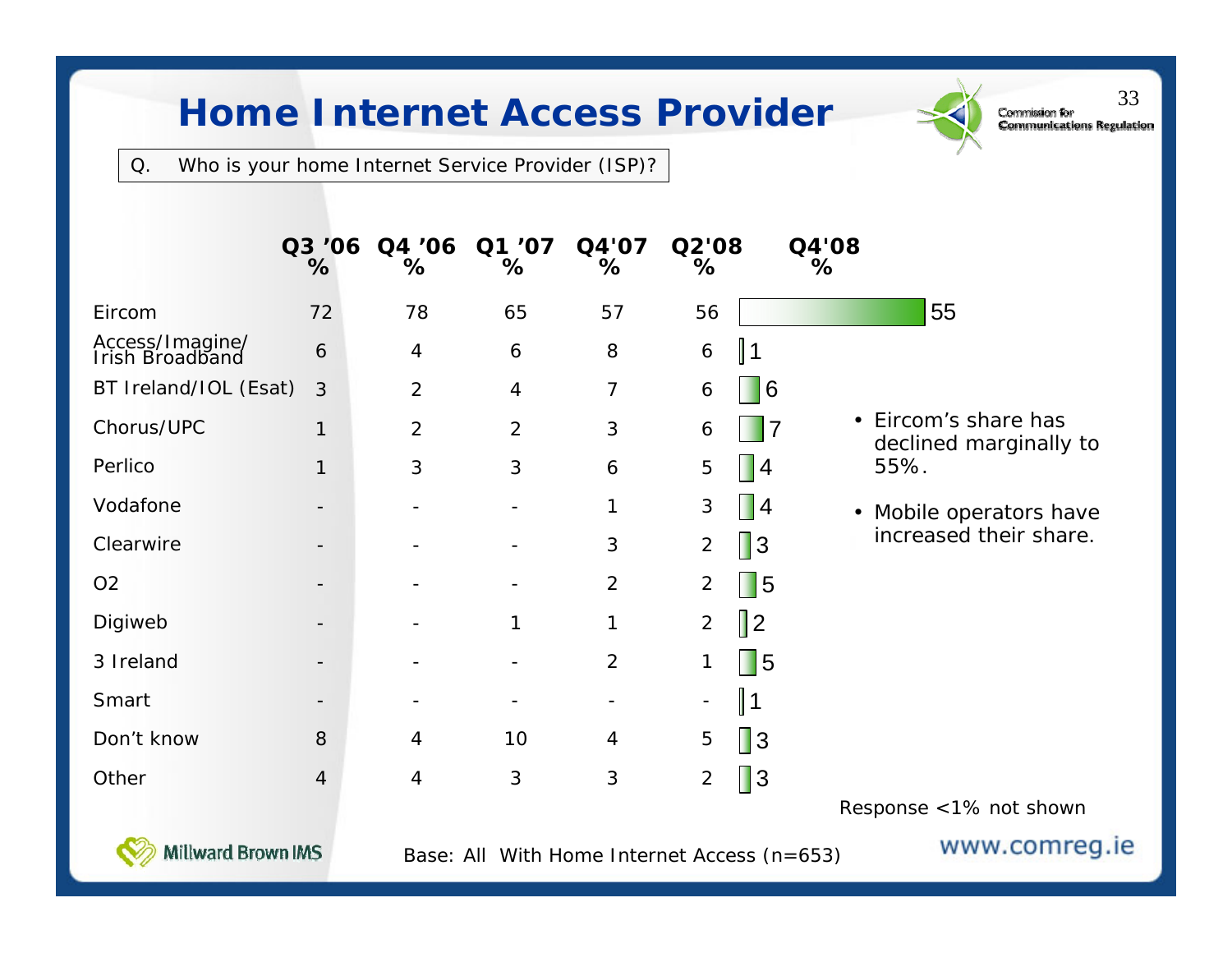### **Complaints Made About Internet Connection In The Last 12 Months**



Commission for **Communications Regulation** 

Q. Have you made a complaint to your internet service provider in the last 12 months?<br>Q. How satisfied were you with the response you received from your Internet Service P How satisfied were you with the response you received from your Internet Service Provider?

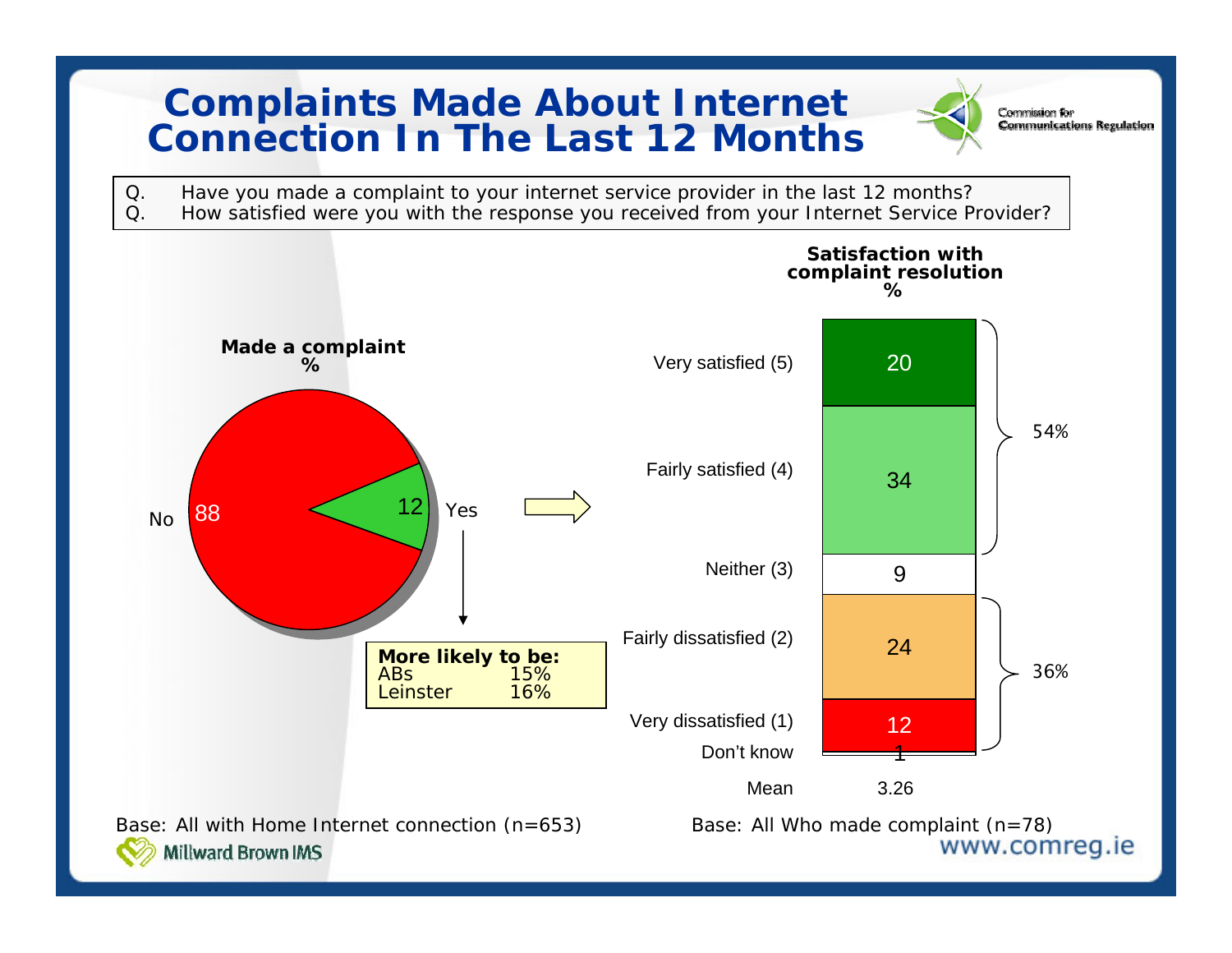# **Download Speeds**



Commission for **Communications Regulation** 

Q. What is the contracted download speed of your home broadband package? That is, what speed package are you paying for?



- There is a lack of awareness of broadband speeds among those with a broadband connection, as half of those with home broadband access are unable to tell what speed they are offered from their provider.
- 50 Mbps. • There is little change in the pattern of contracted speeds offered compared to Q4'07. Twenty two percent of those with broadband access claim to have between a 1 and 2 Mbps connection, while a further 20% state that their broadband connection speed is between 3 and 6



Base: All Those With Home Broadband Access (432)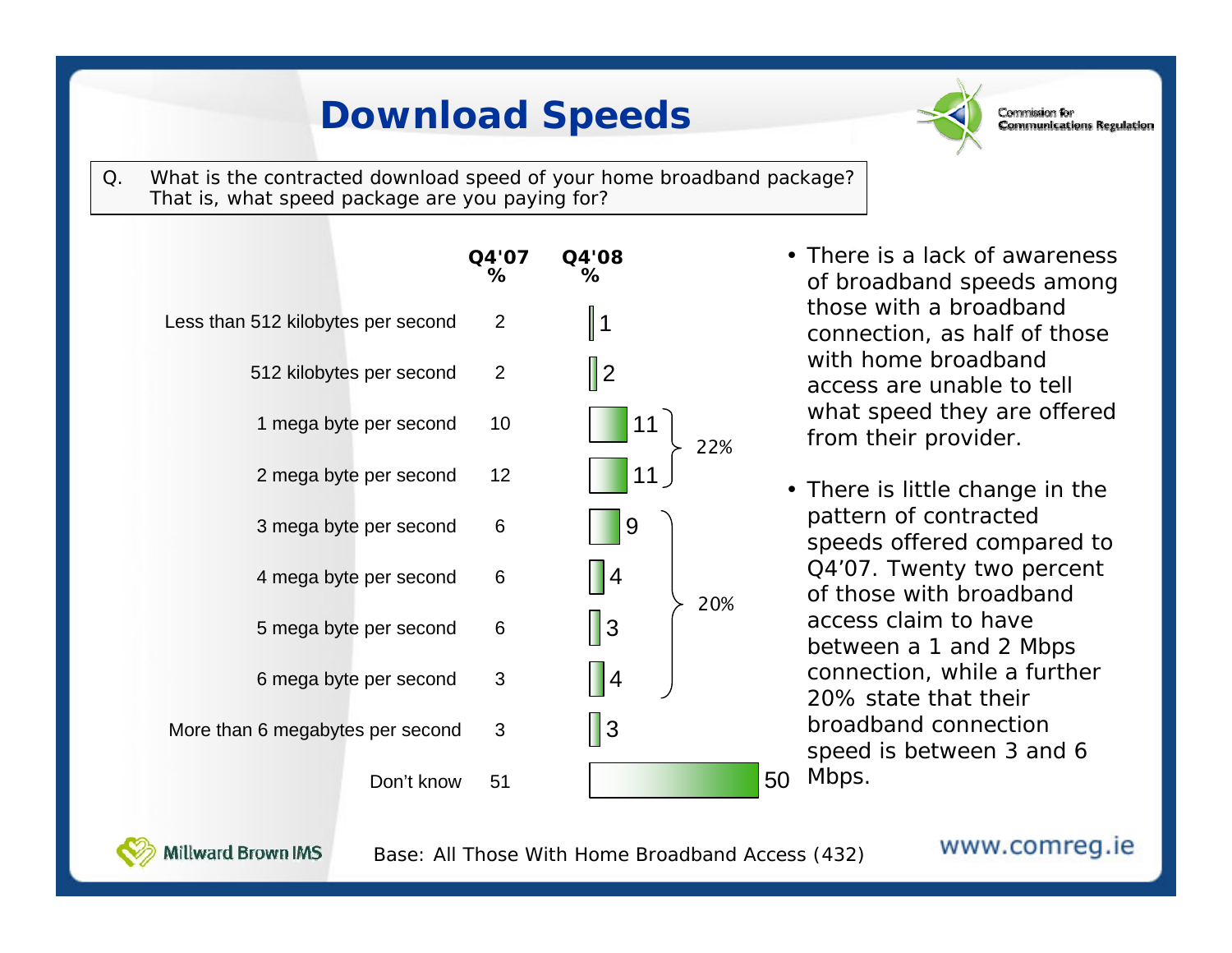# Awareness Of VOIP Q. Have you heard of Voice over Internet Protocol (VoIP) or Internet telephony, whereby you can use your Internet connection to make voice calls? (e.g. Skype)



- Those most likely to be aware of VoIP, were Male (47%), those aged 18-24 (60%), ABC1 (56%, with 61% of ABs) and Dublin Residents (57%).
- Awareness is higher also among broadband users (68%) and those availing of Bundled Services (62%).



Base: All Respondents (n=1002)

36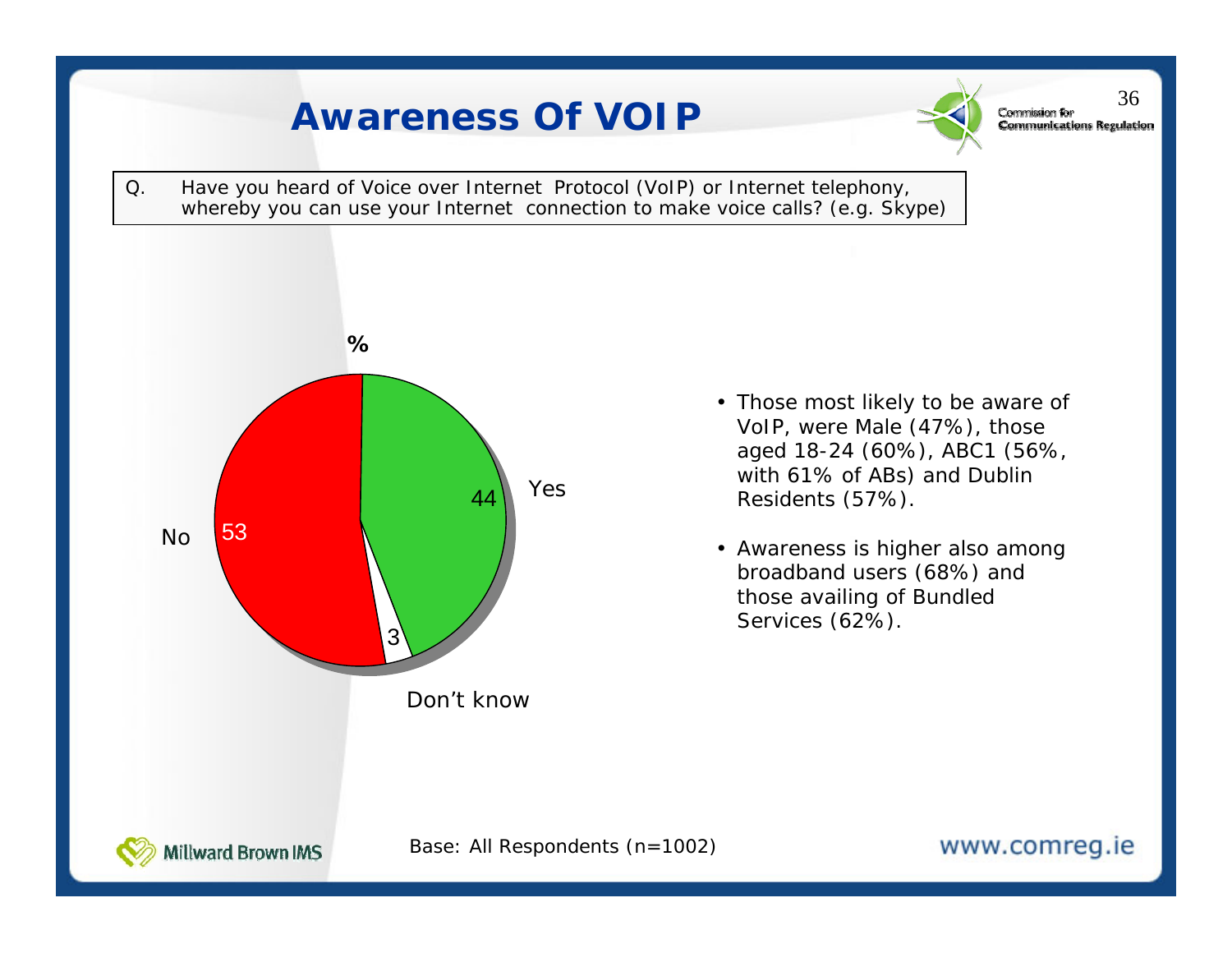

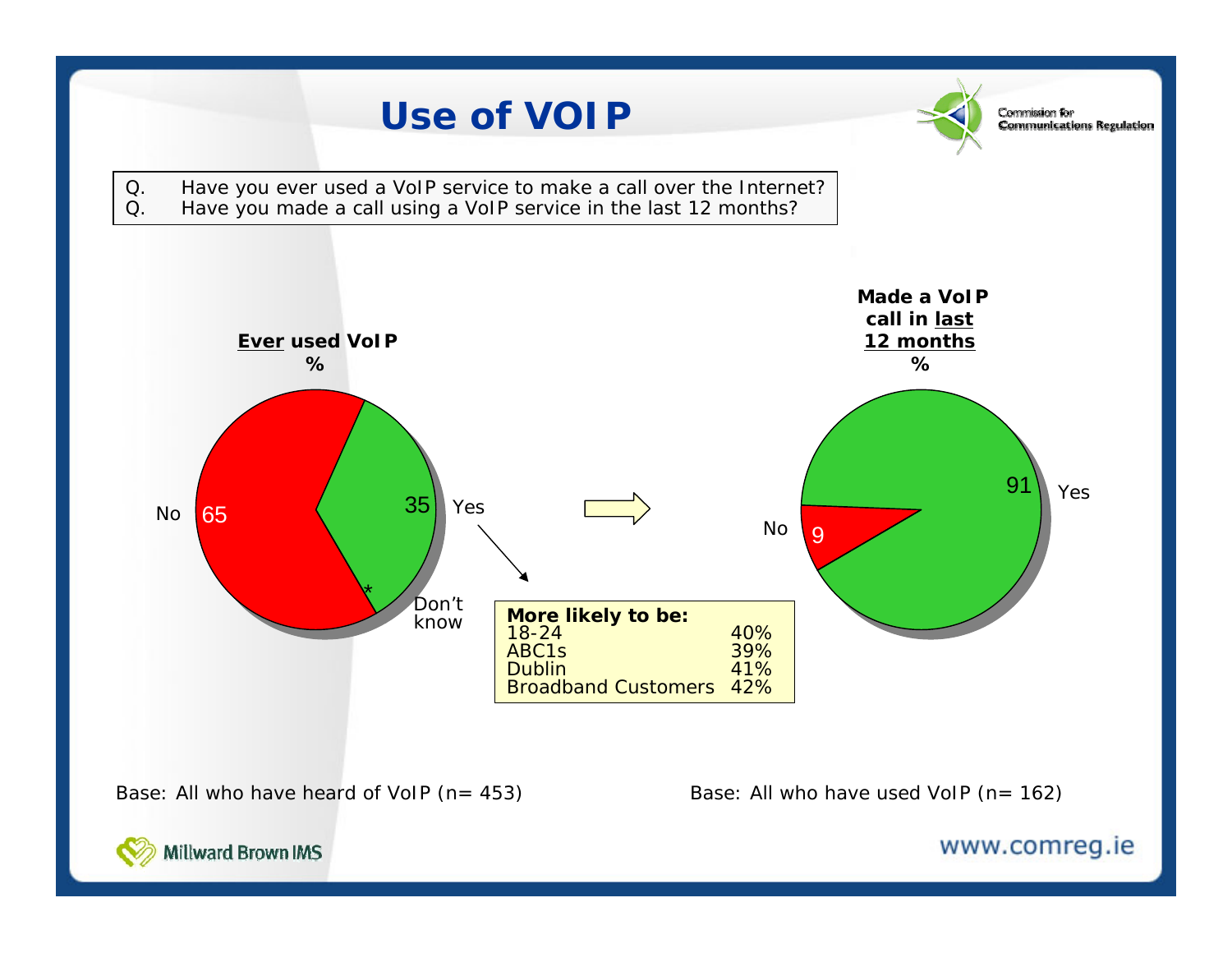# **Skype Most Used VOIP Provider**



Commission for **Communications Regulation** 

Q. Which, if any, of the following companies do you use for your VoIP service?



- Skype is the main provider used for making VoIP calls, with 72% of those who have used VoIP saying that they used this provider.
- Skype is used more by those living in Dublin (81%).



Base: All used VoIP in past 12 months (n= 147)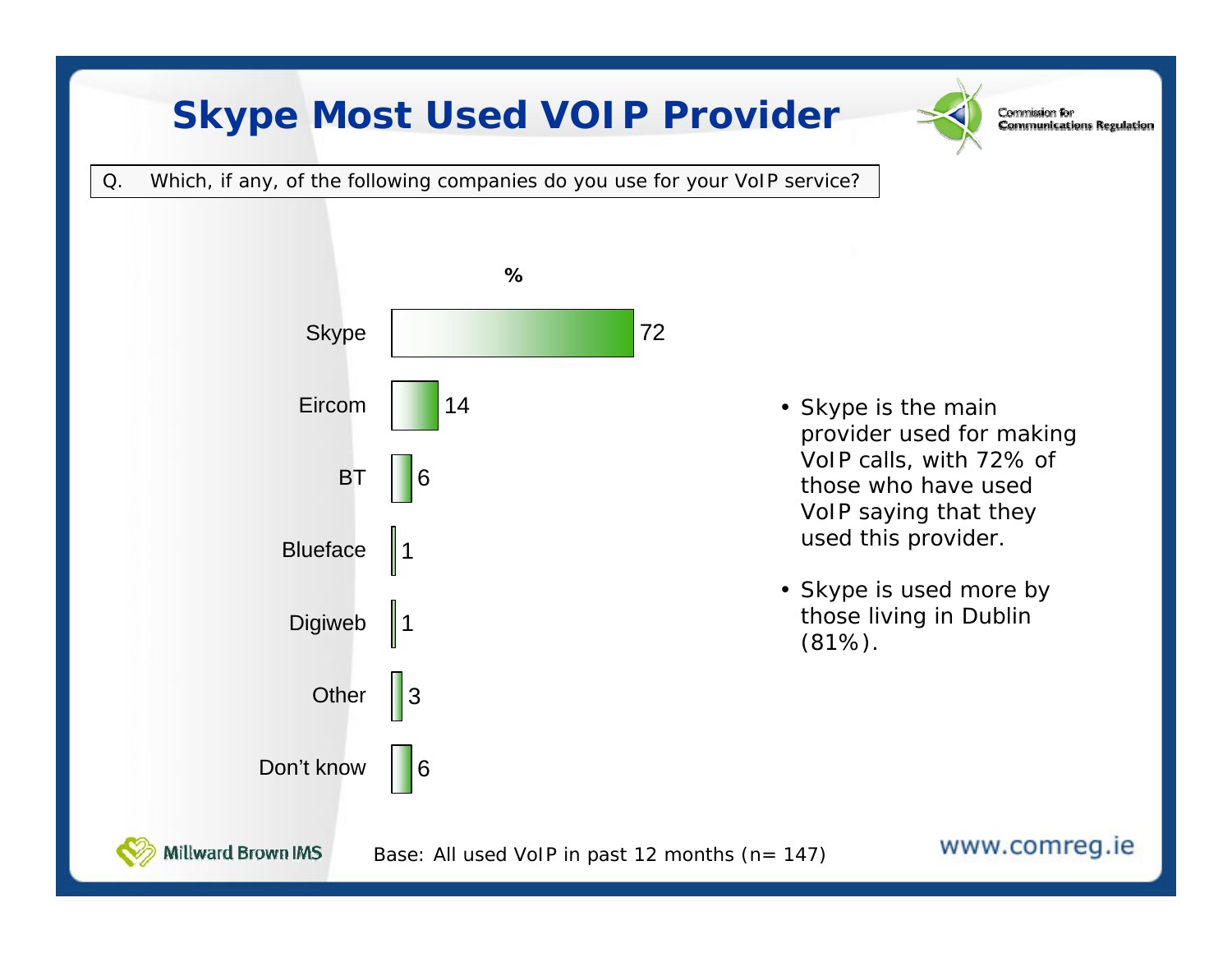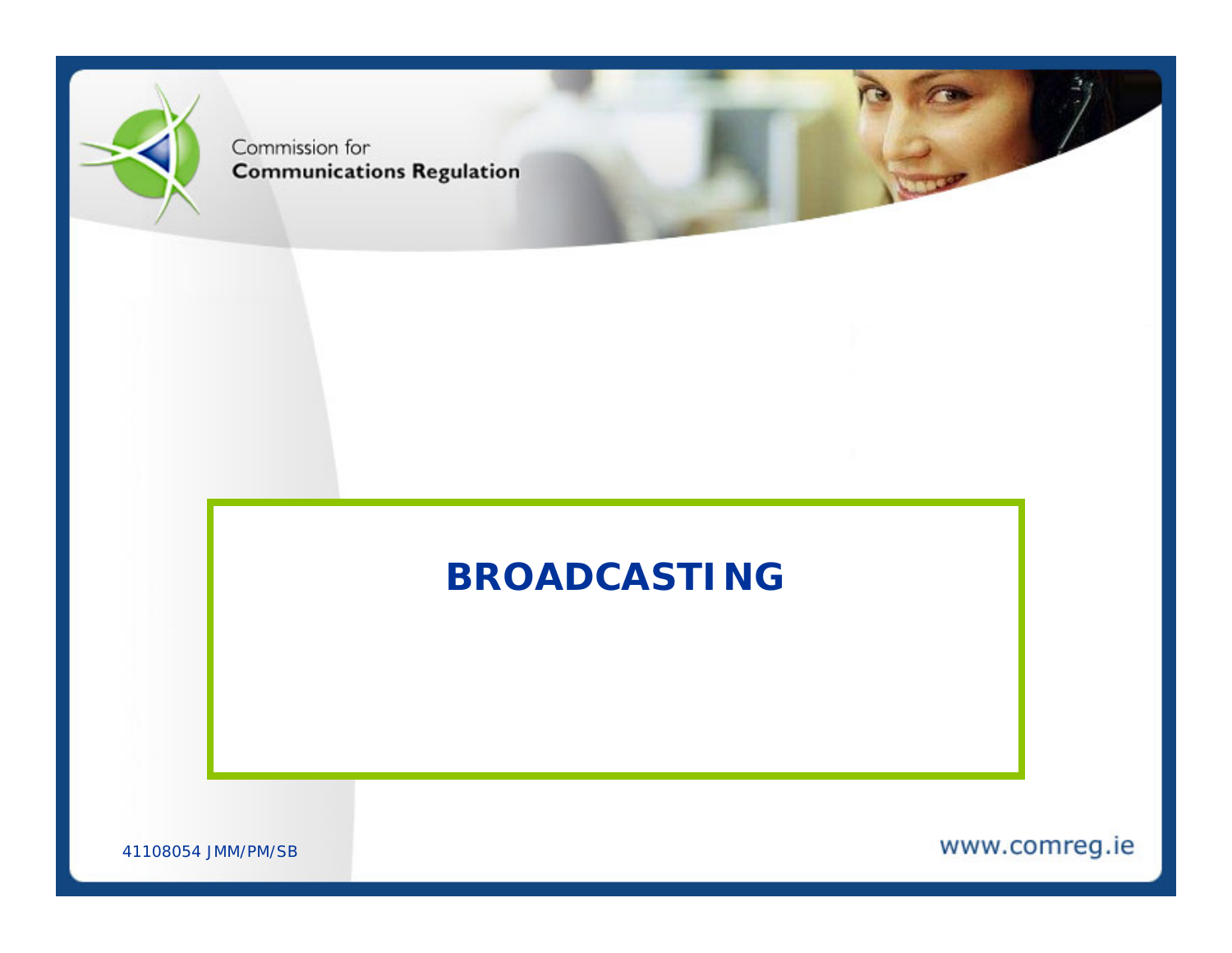

- There is near universal ownership of televisions in Ireland, with the average number of television sets per house being just over 2.
- Nearly a quarter of households have 3 or more television sets.

Base: All Respondents (n=1002) **Millward Brown IMS** 

Base: All with TV (n=993)<br>WWW.COMTeg.ie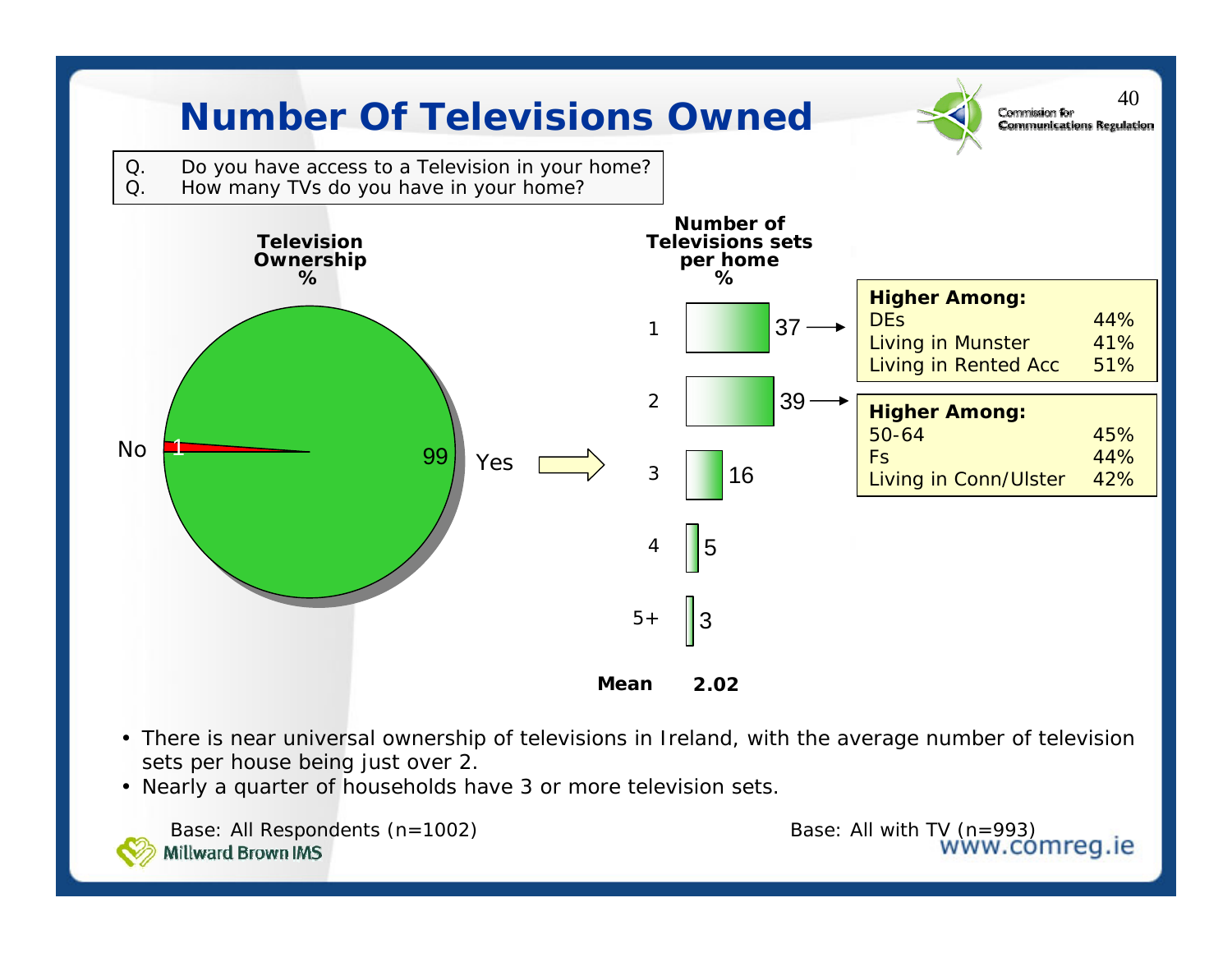

• Instances of subscribing to PVR also appear higher among those who used VoIP (30%), have a PC and Internet access at home (22% and 23% respectively) and those who subscribe to a bundled service (28%).



the 65-74 age bracket (64%)

8% of those with a TV have a HDTV and a PVR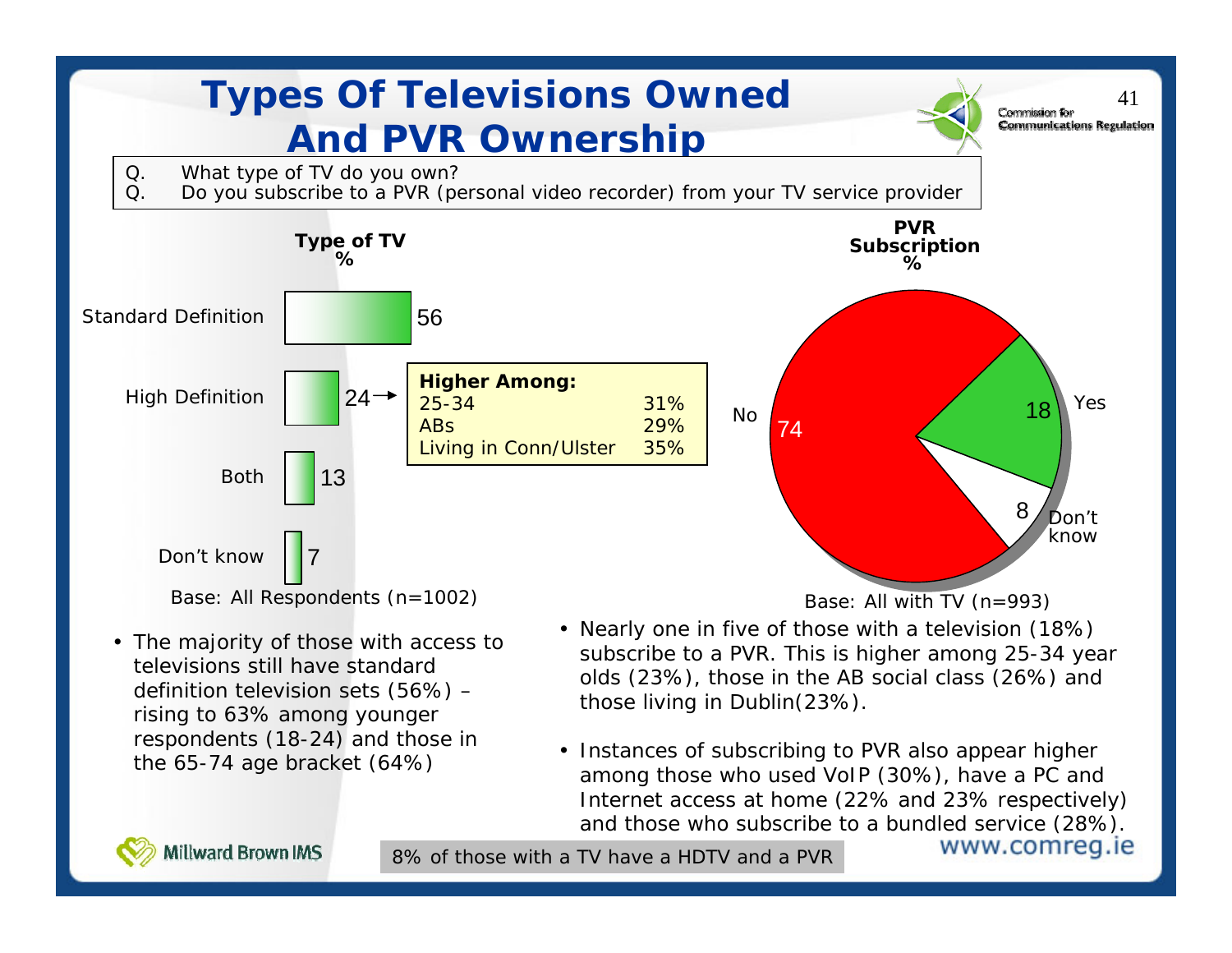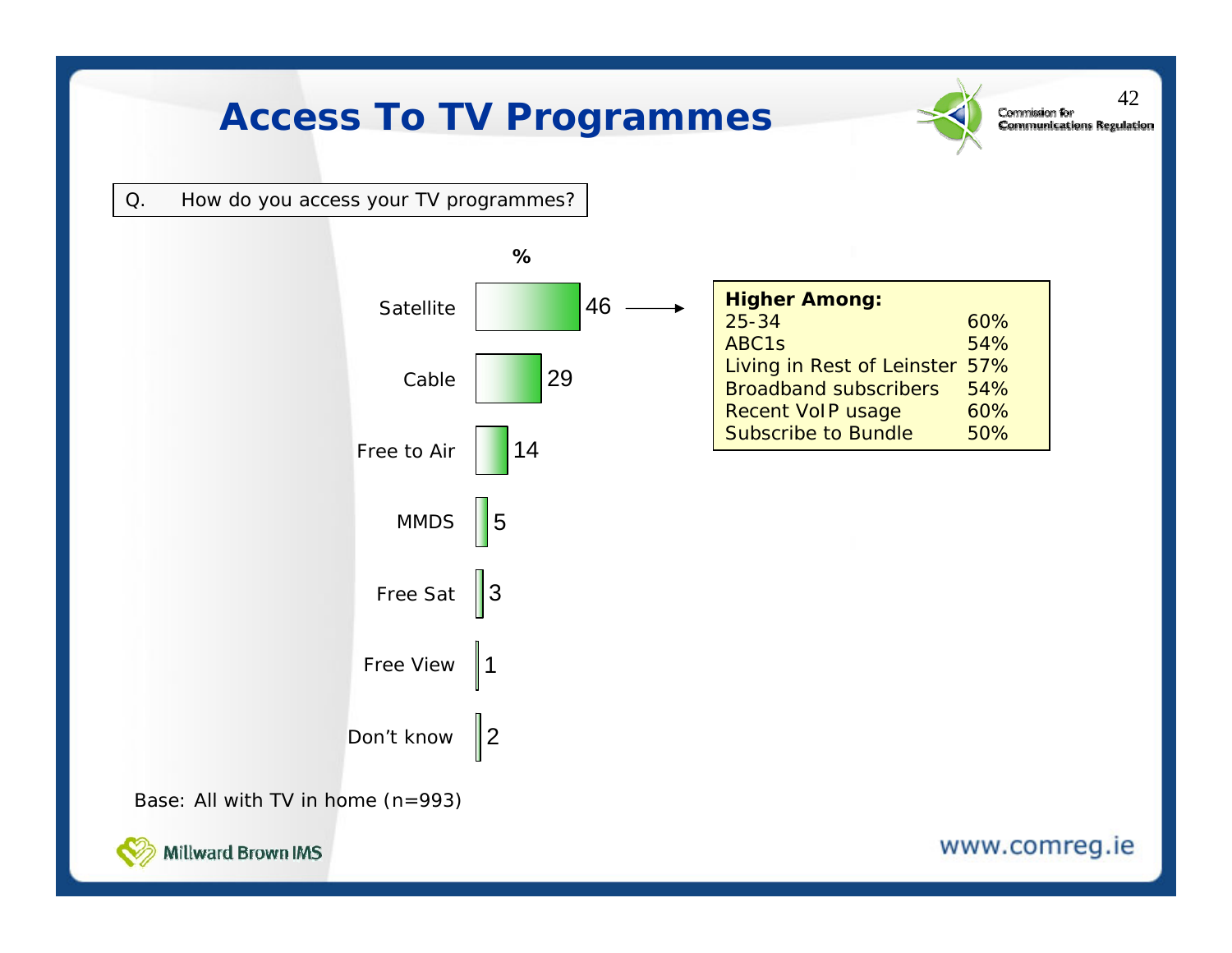### **Over Half Of Cable Users Are Digital** Supermission for

43

Q. Do you have analogue or digital cable?



are unsure of the type of cable connection that they subscribe to, while over half of those with cable (51%) claim to have a digital connection.

• Over one in four cable users (27%)

• Those with a broadband connection (67%) or who subscribe to a bundled service (60%), are more likely to be digital cable subscribers.

Base: All cable users (n=283)

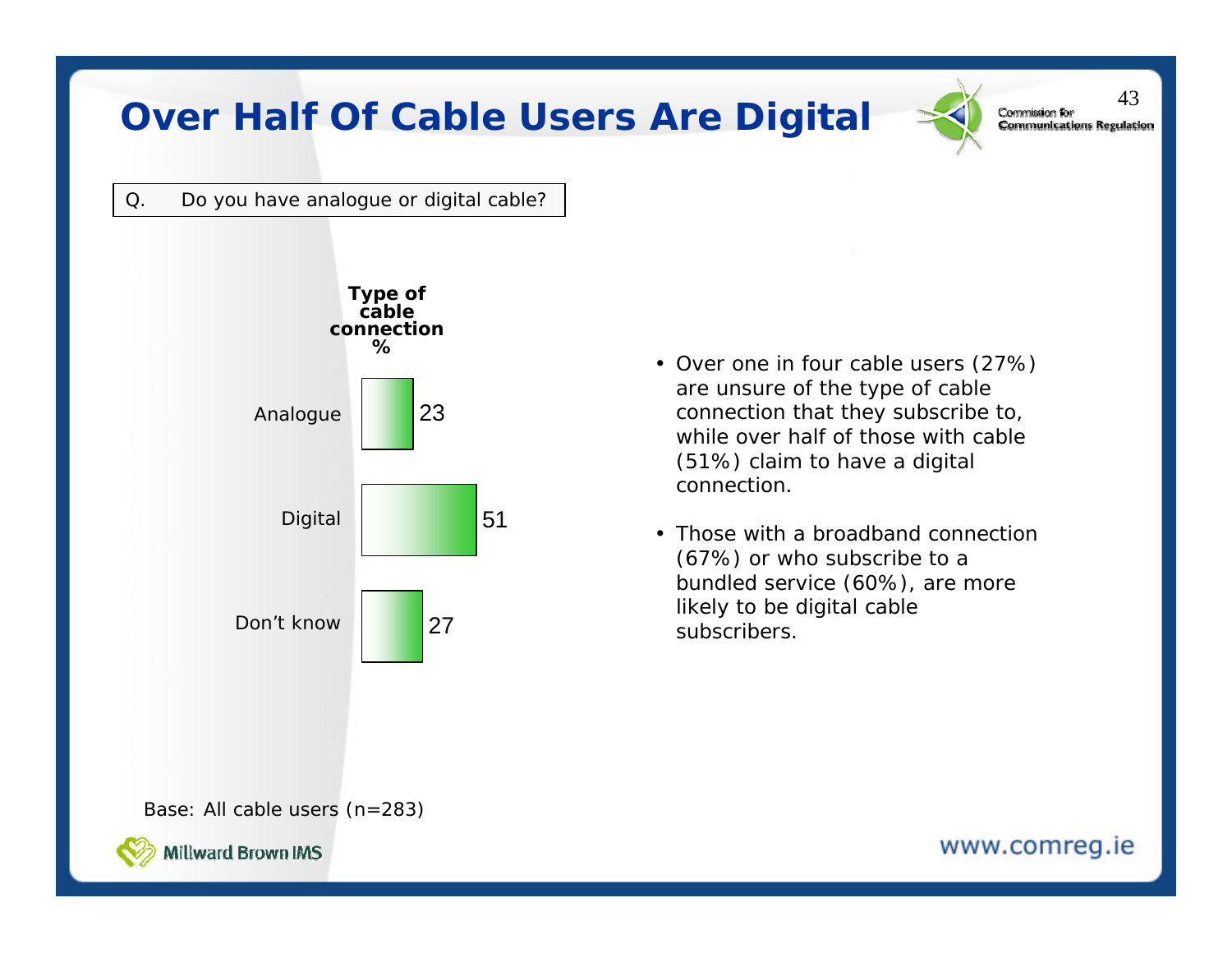#### **Just Over One Third Are Aware Of Analogue TV Broadcasting Switch Off**

44



(42%), who have used VoIP in the last 12 months (43%) and those who subscribe to a bundled service (45%), are also more likely to be aware of the switch off.

Base: All Respondents (n=1002)

\*Note: the switch off of analogue TV broadcasting applies solely to analogue broadcasting using Spectrum and does not include analogue cable transmission



**Millward Brown IMS**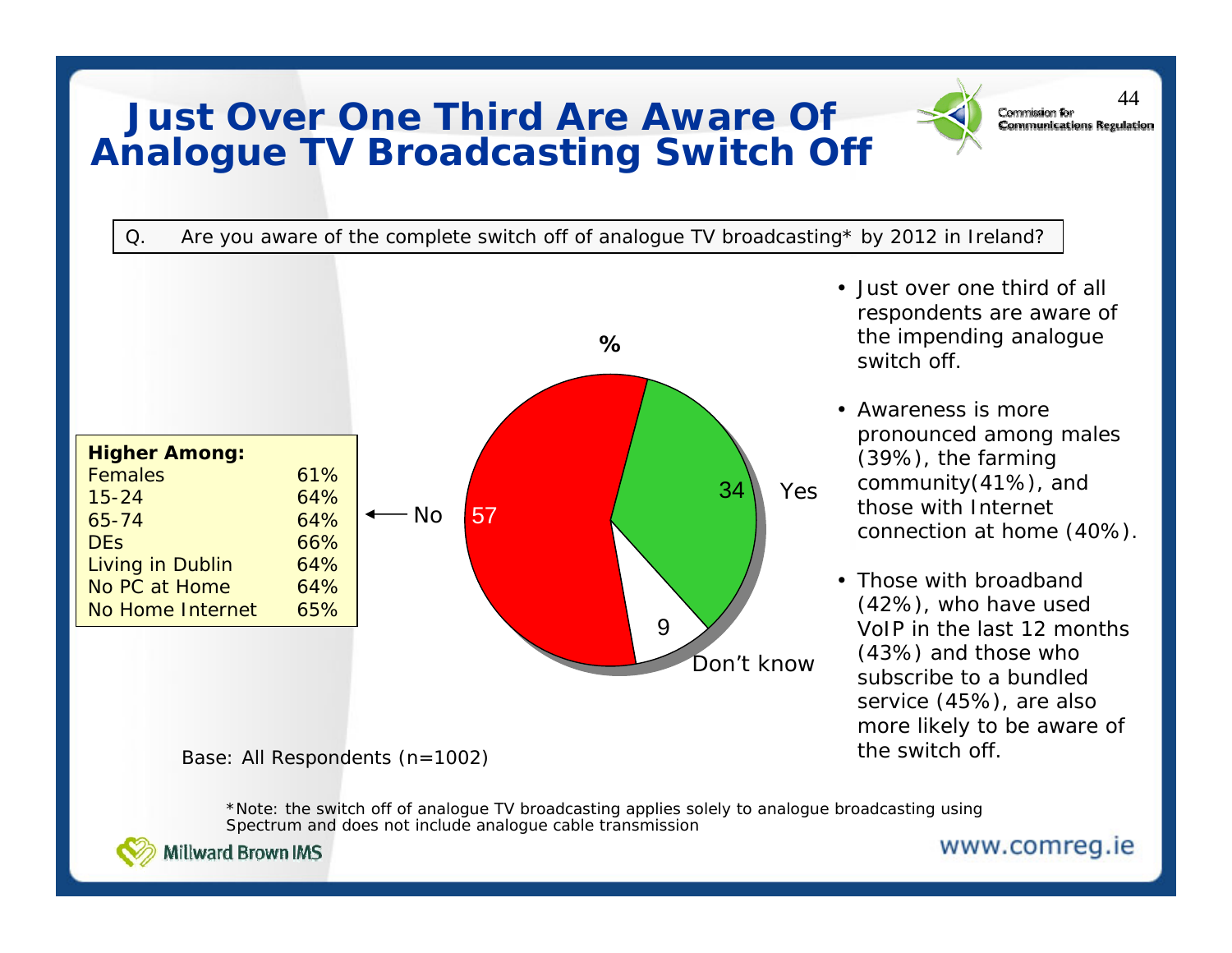# **Most Listen To Radio Via Radio Set** 2 **Commission for At Home**

Q. Which, if any, of the following do you use to listen to the radio?



- Over eight in ten (81%) listen to the radio via a radio set in their home, while nearly half (48%) also listen to their car radio.
- Responses indicate low usage of radio over newer technologies e.g. over the Internet or via satellite TV.

www.comreg.ie

**Communications Regulation**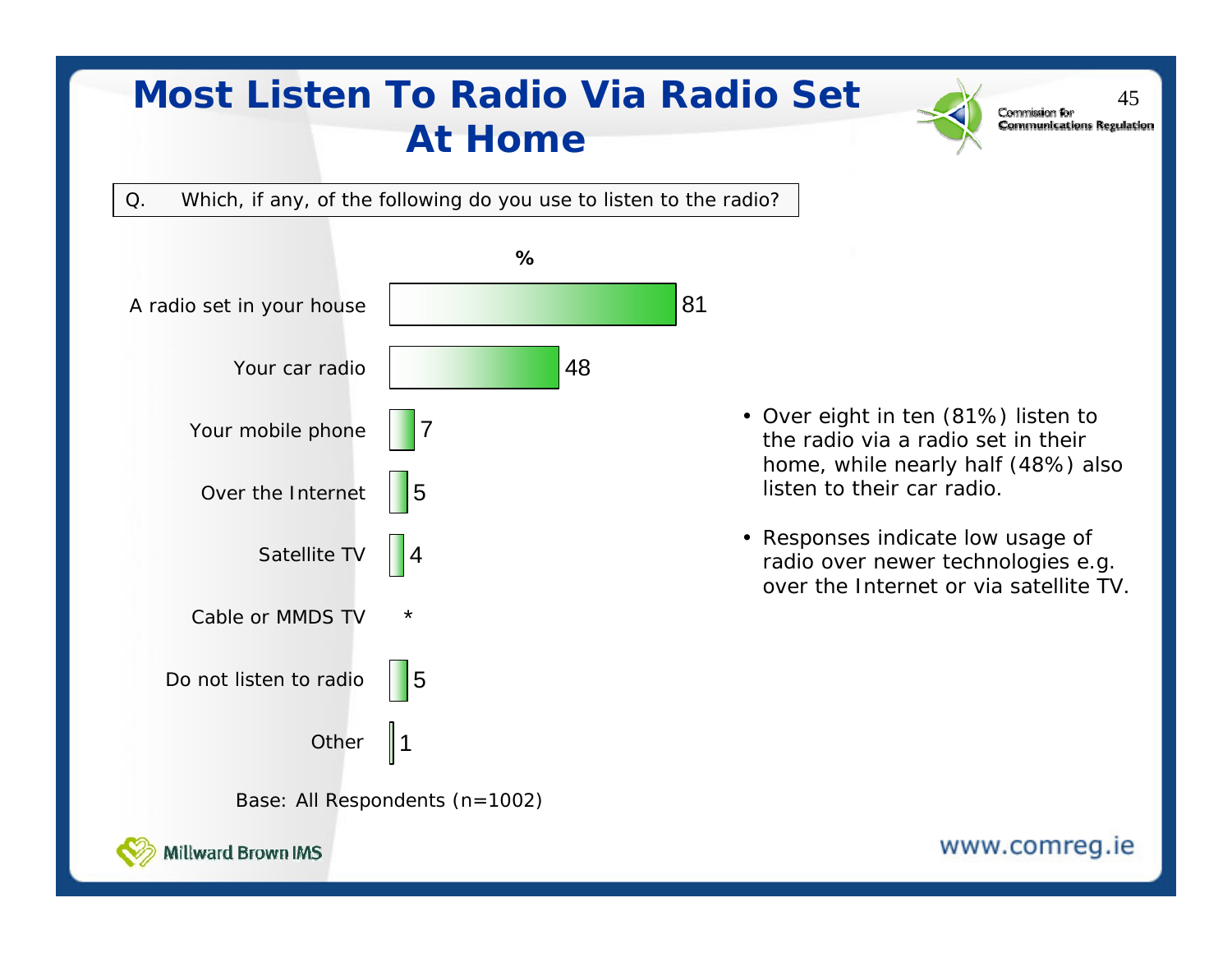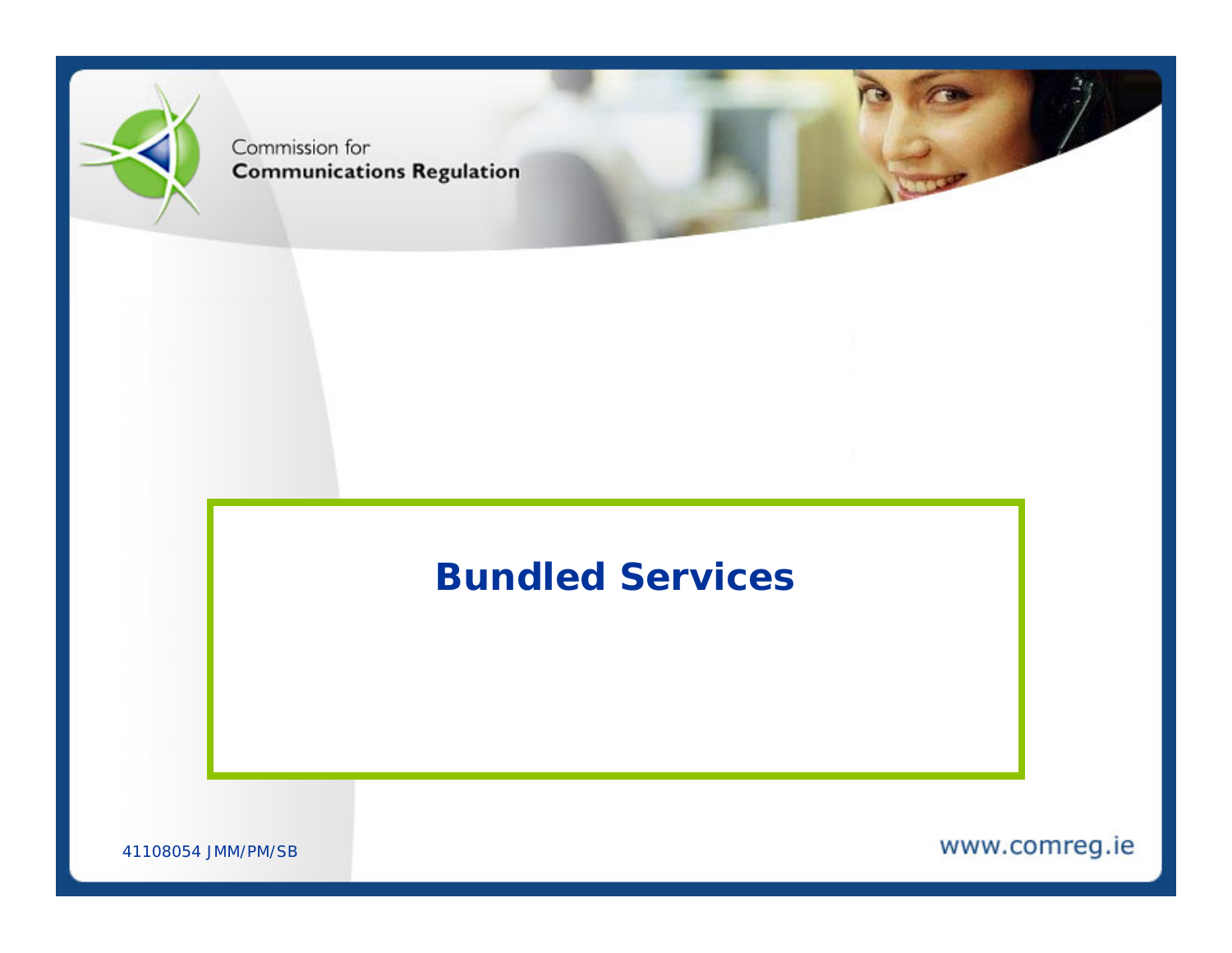

- Nearly two thirds of respondents do not use a bundled service, this is higher among those aged 65-74 (72%), those living in the farming community (78%), living in a rural area (72%) and those living in the Rest of Leinster (69%).
- • Those with no fixed line (82%), no home PC (88%) and no home Internet (89%) were also less likely to subscribe to a bundled package.



**Millward Brown IMS** Base: All Respondents (n=1002)

- While about a quarter of those subscribing to a bundle (24%) are unsure of the type of bundle they are subscribed to, the majority claim to subscribe to a double play bundle (70%).
- This rises to 77% among C2s and 80% among those living in Connaught/Ulster.

www.comreg.ie Base: All subscribing to bundled package (n=290)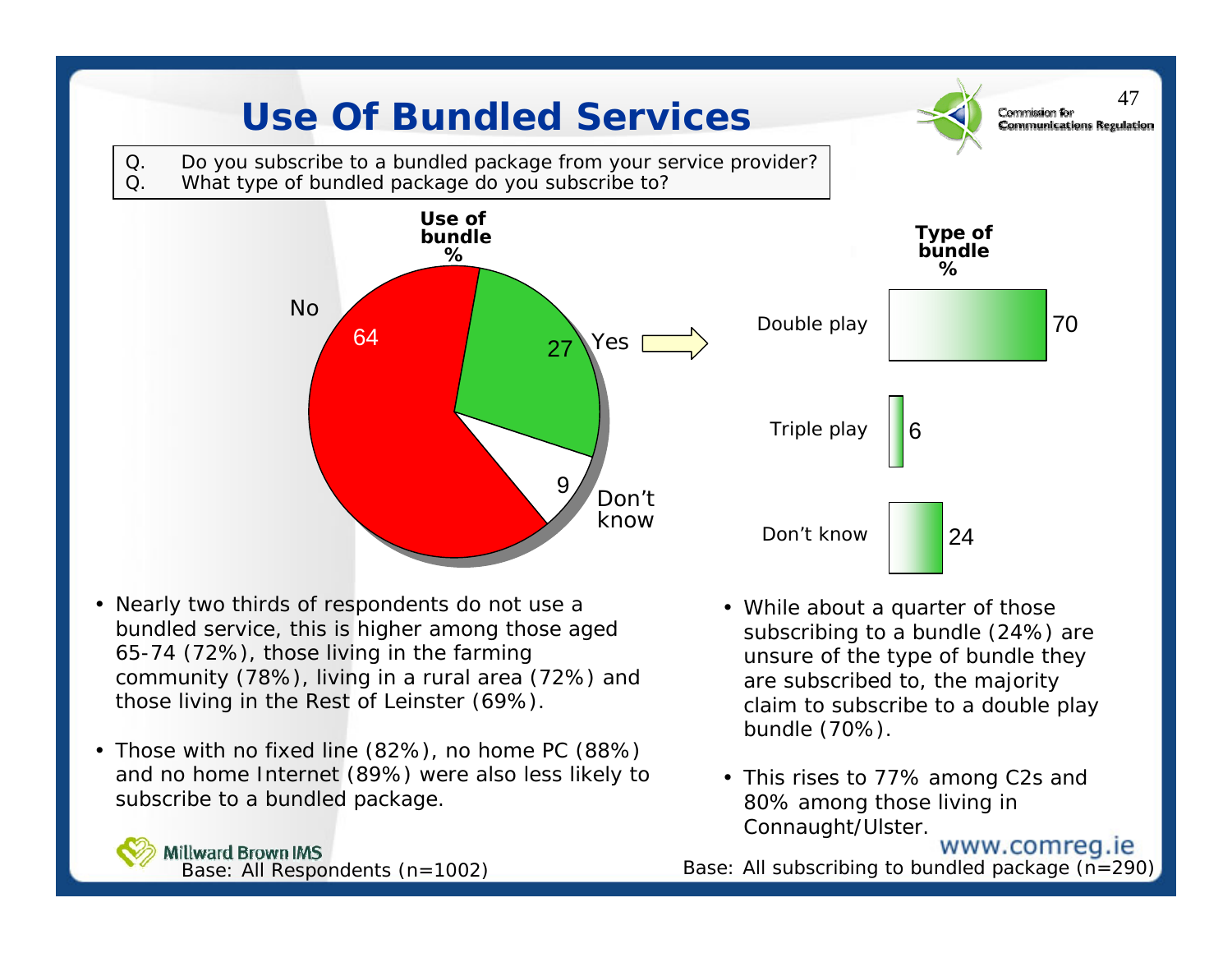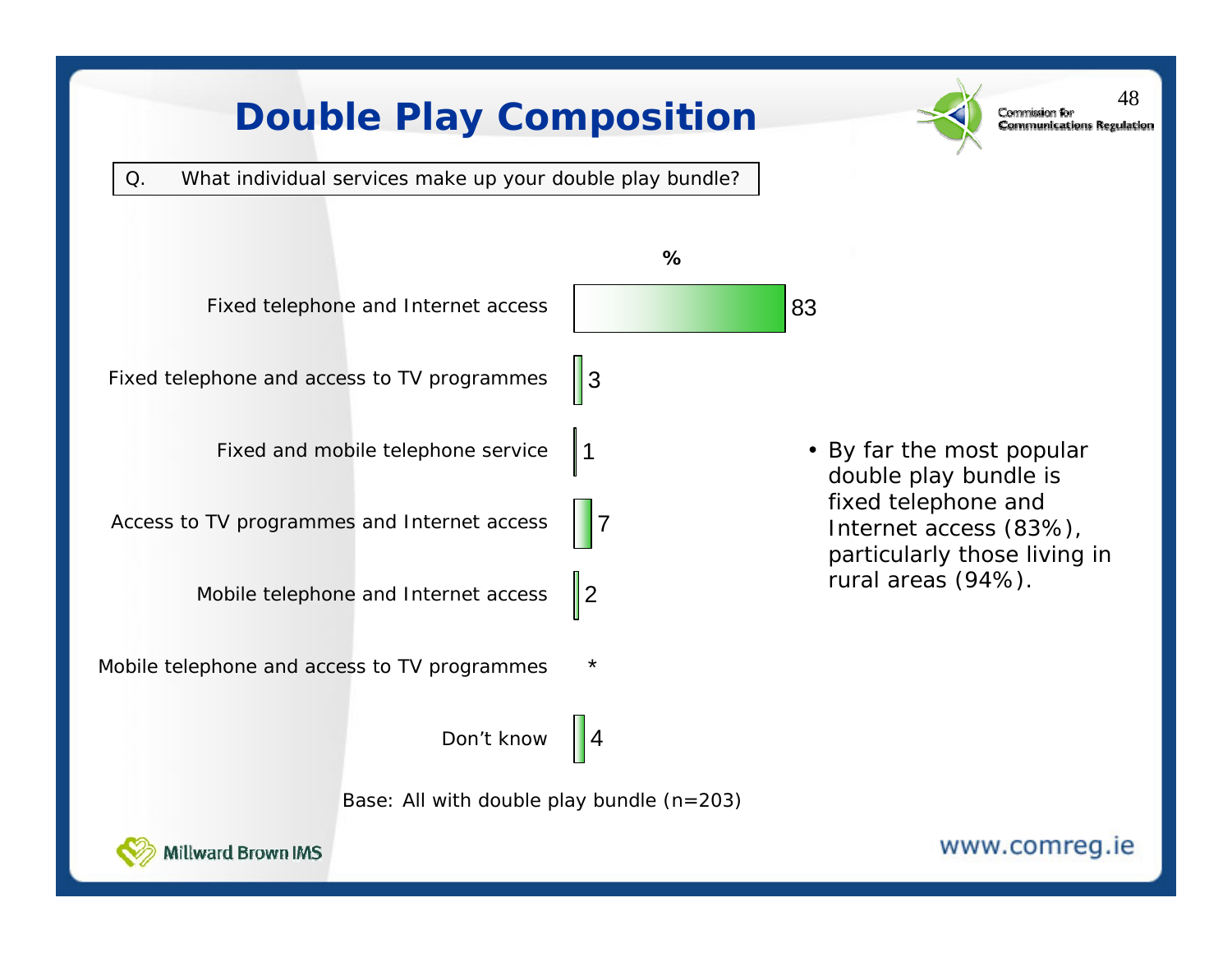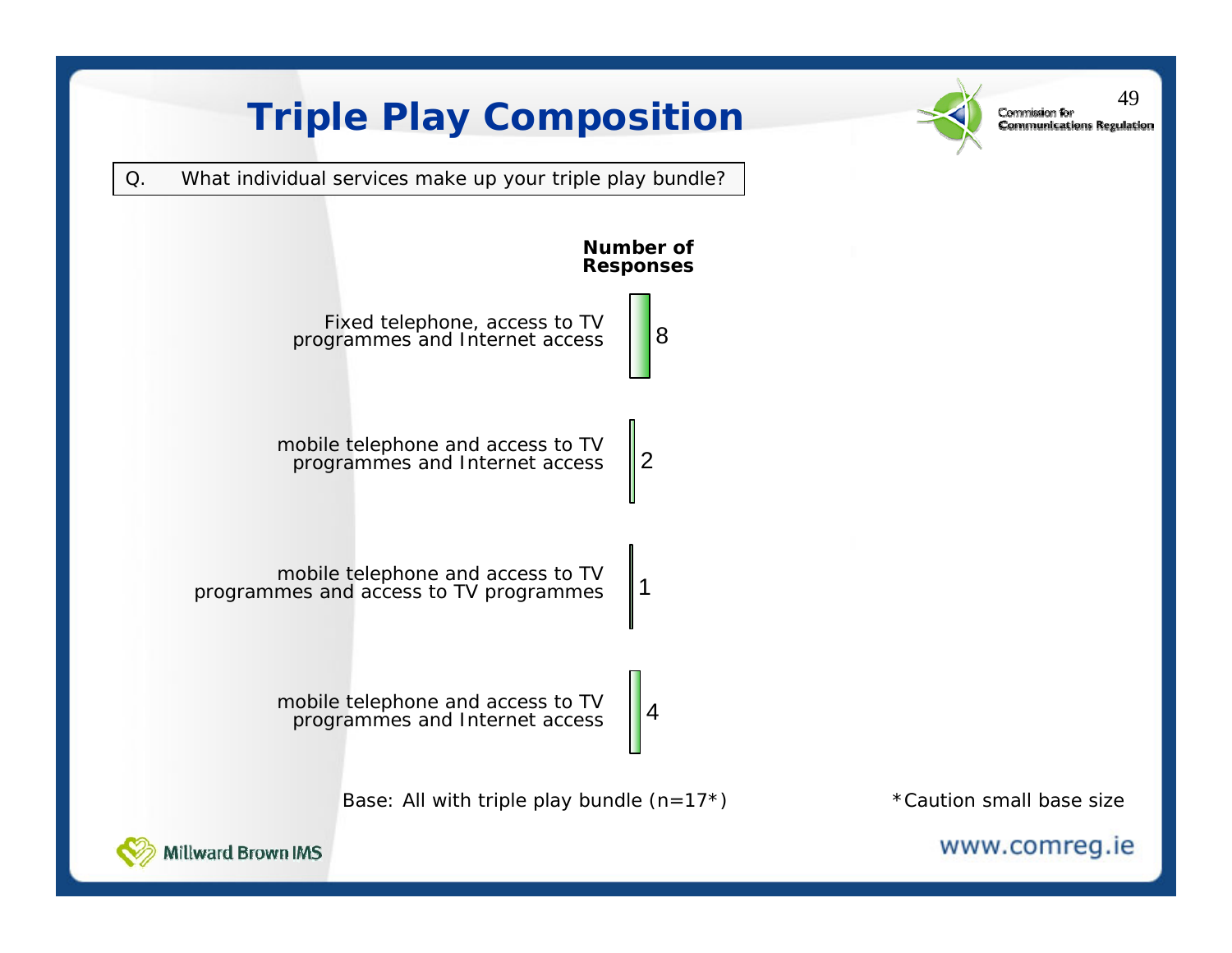

41108054 JMM/PM/SB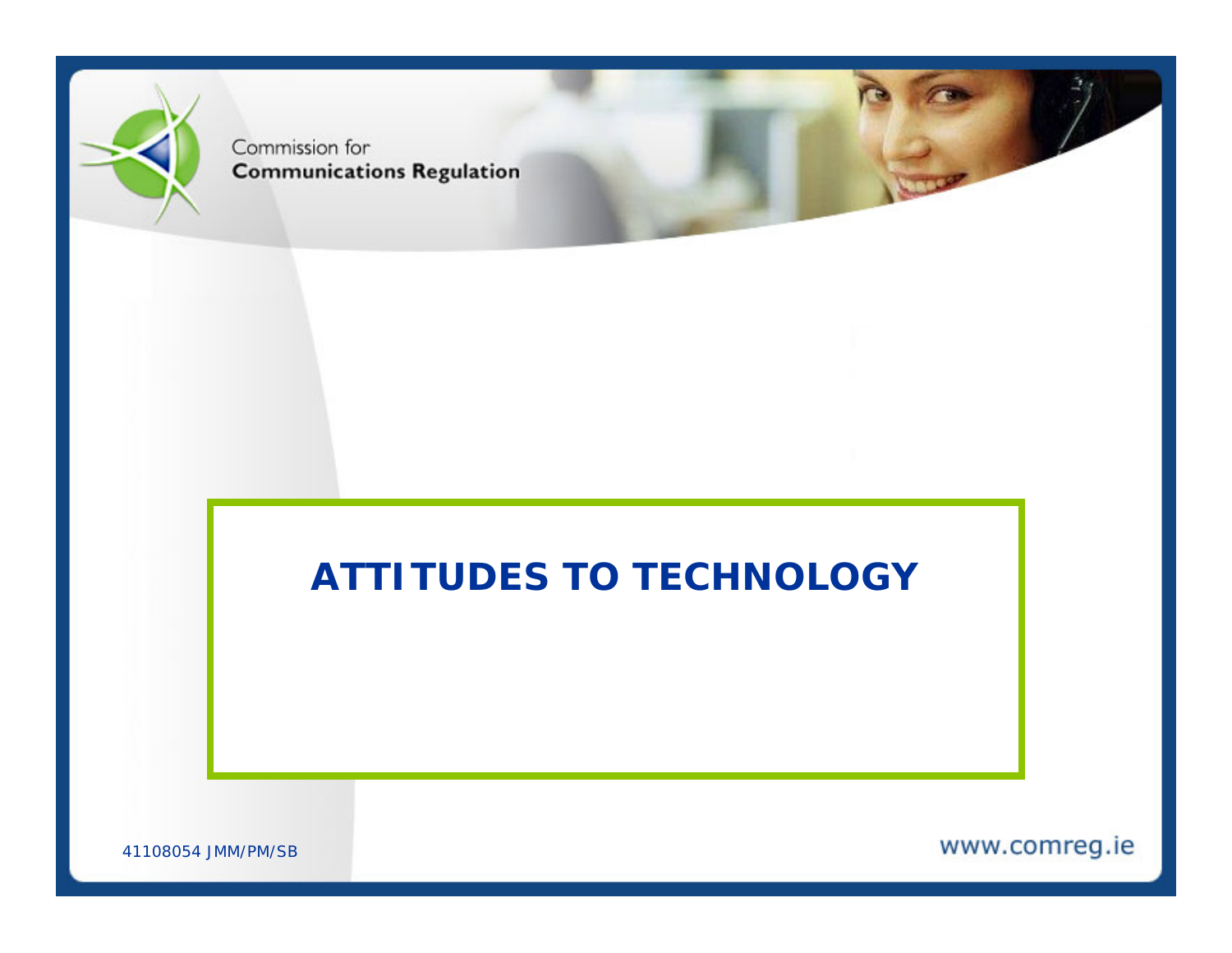## **Preferred Method Of Communication**  $\leq$  **Communications Regul**

51

Q. Which **ONE** of the following methods of communication do you generally prefer to use?



 Despite the availability and advances in communication technologies, respondents are more likely to claim preference for face to face contact than any other form of communicating.

 However, of the communications technologies chosen, the mobile phone is the preferred technology with about one in five people preferring this as a method of communicating.

•

•

**Millward Brown IMS** 

Base: All Respondents (n=1002)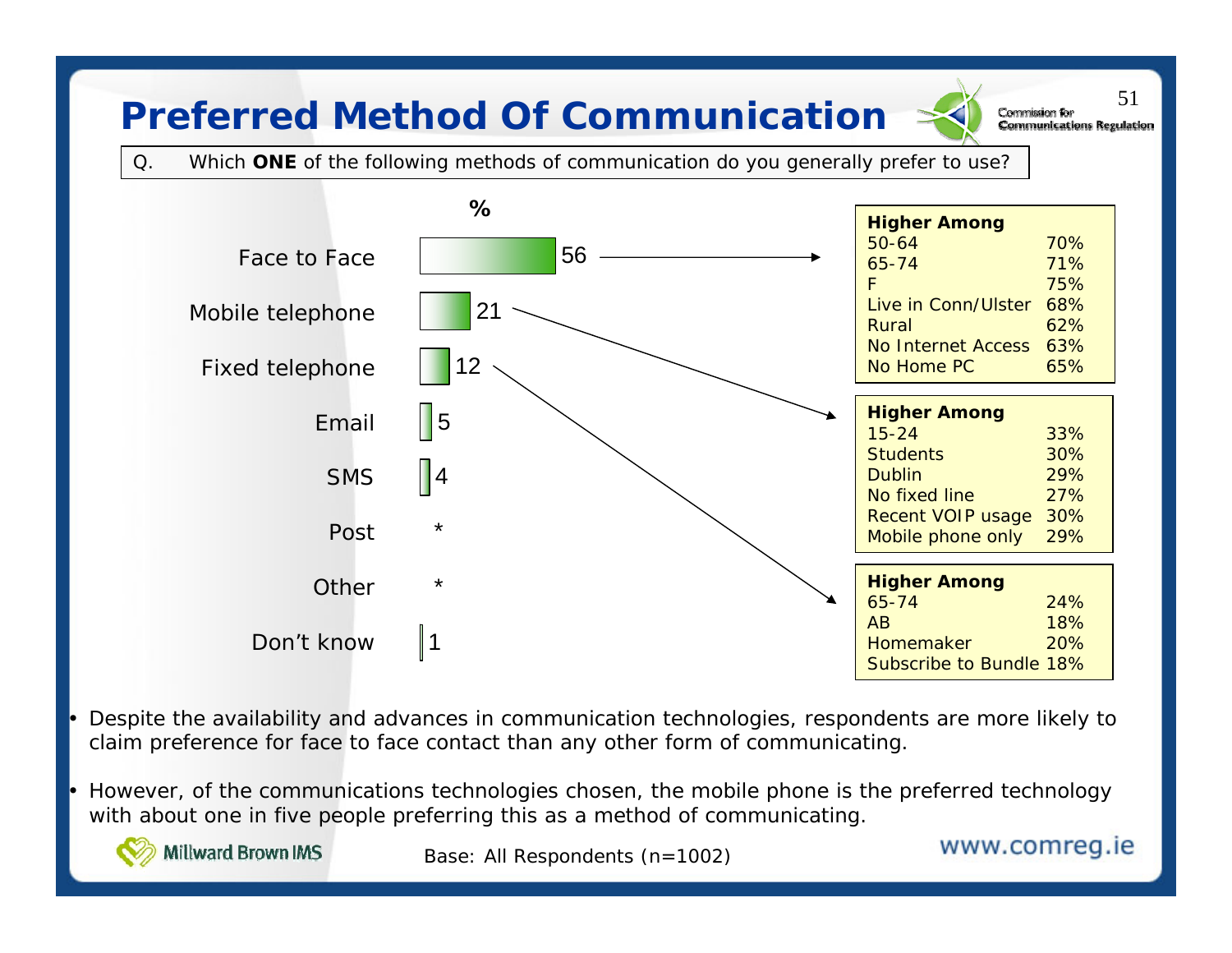### **Mobile Phone Is Main Communications**  $\sum_{\text{Commission for } 52}$ **Device Users "Could Not Live Without"**

**Communications Regulation** 



- The mobile phone is the main communications device that 45% of respondents claim they would could "not live without".
- • The next most "essential" rated communication device is the television with one in five saying they could not live without it.
- • A relatively low percentage of respondents (13%) place importance on having a fixed line, while there is even less attachment to internet access with only 10% claiming not to be able to live without it.

```
Millward Brown IMS
```
•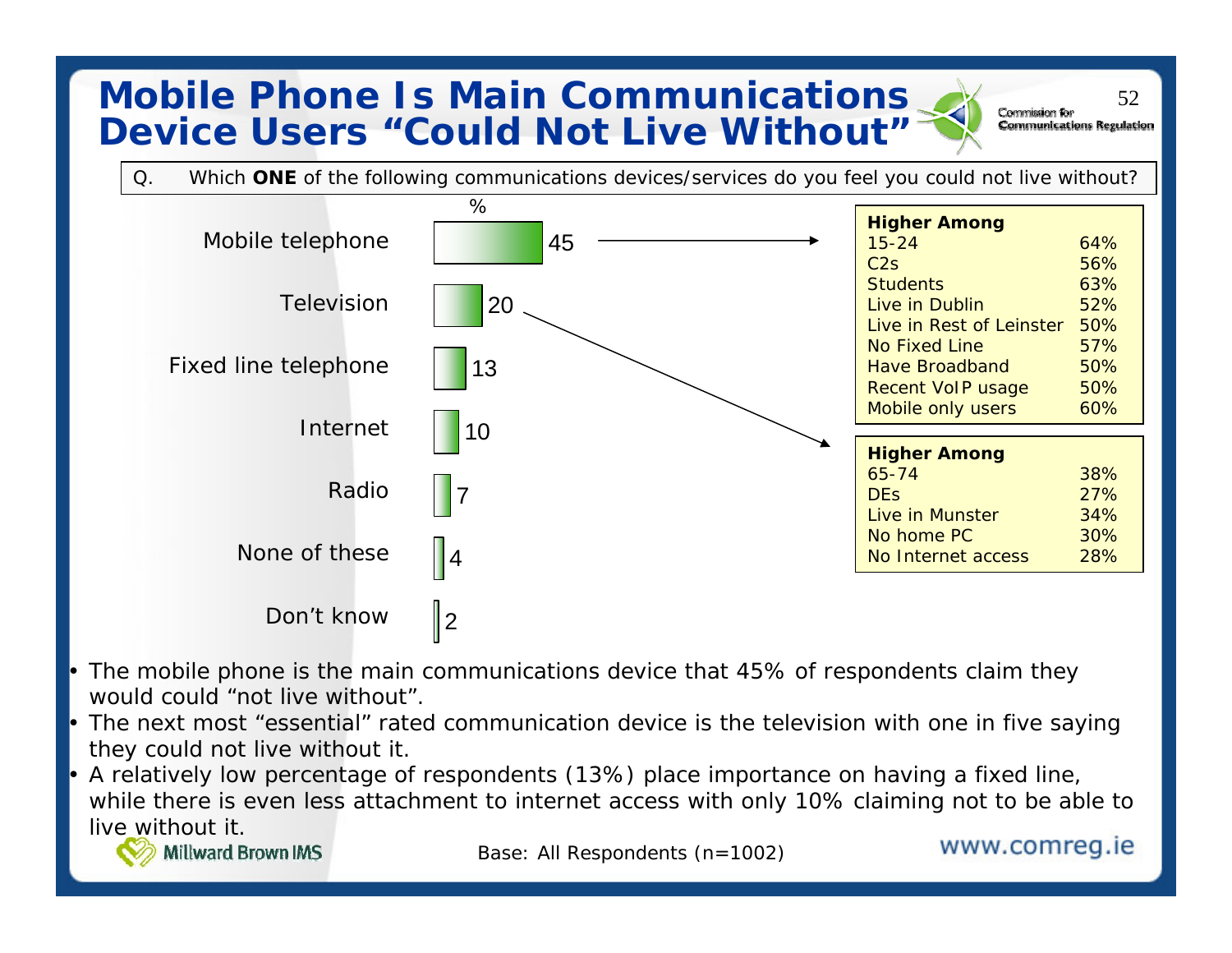#### **Impact Of Technologies On Quality Of**  $\frac{53}{1.1}$  **communications Regulation Life Generally Seen As Positive**

Q. Overall, would you say that technologies like mobile phones, the Internet, TV, radio and games consoles have made the quality of your life....

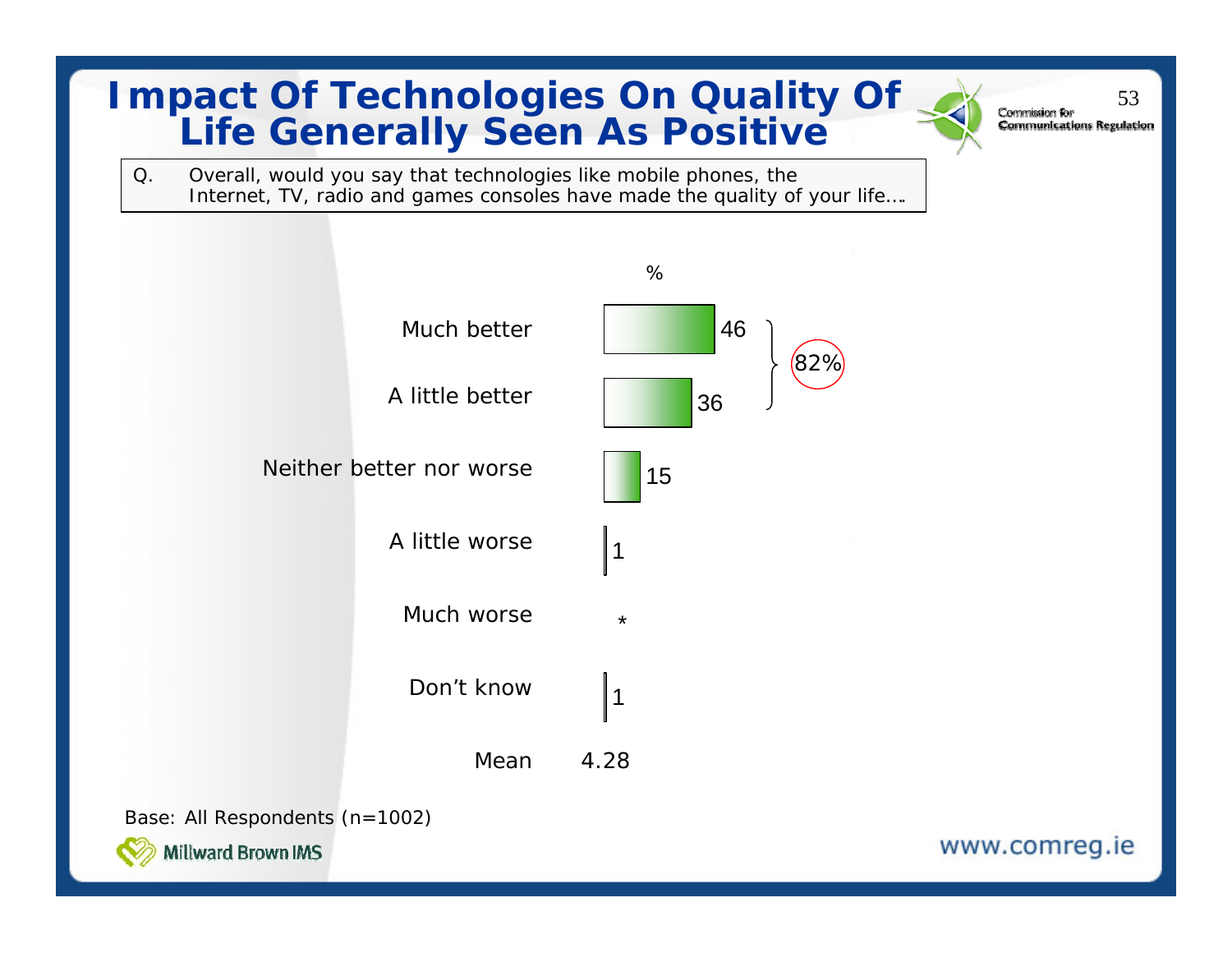

- Mean 21.85
- The average number of hours claimed to be spent using technology for leisure purposes by all respondents is 21.85, or 13% of each week. Over a third of respondents (36%) spend more than 20 hours a week using technology for leisure purposes.

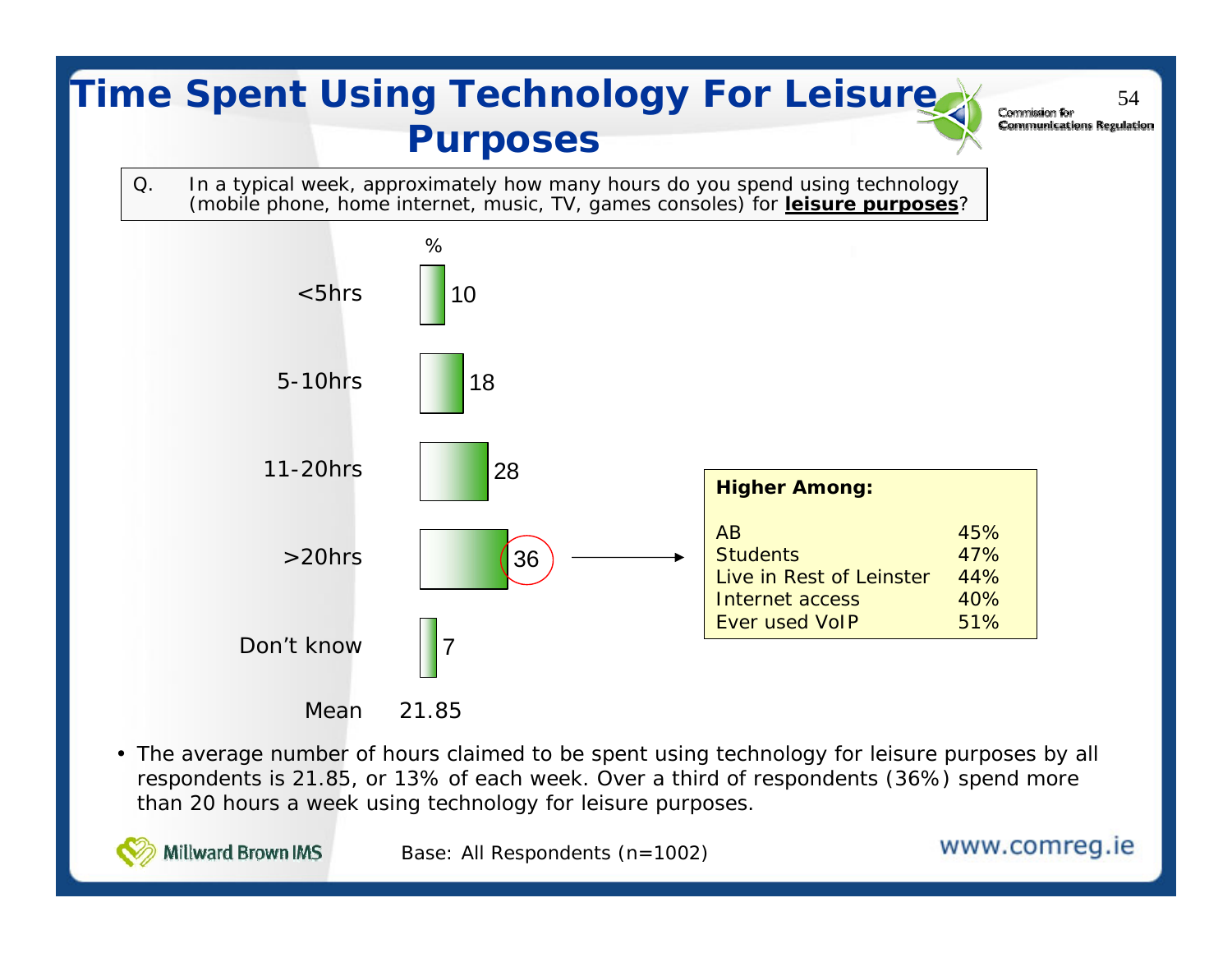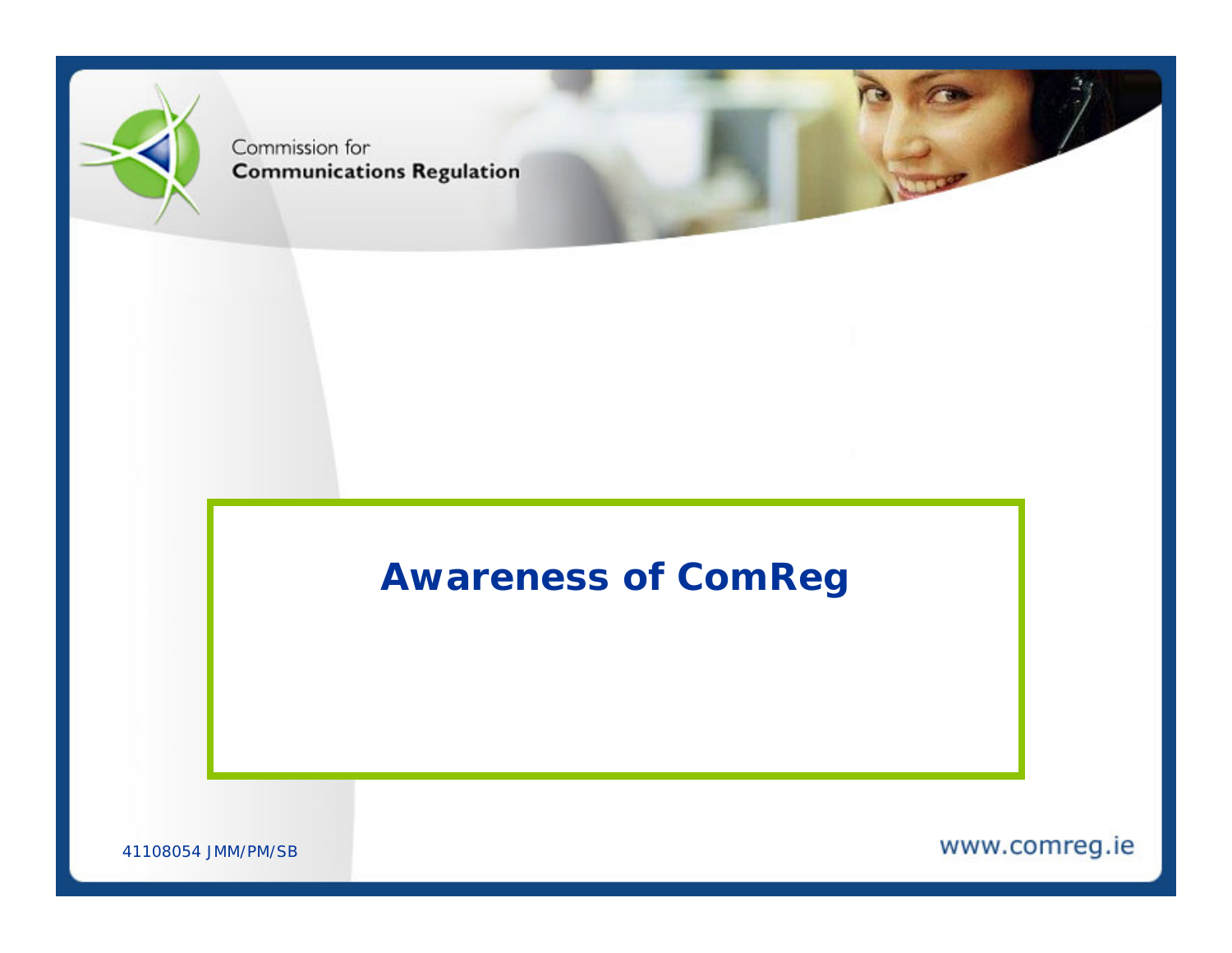# **Awareness Of ComReg's Role With Commission for** 56 **Regards To Complaints**

Q. Are you aware that you can contact ComReg with regards to complaints that you have not been able to resolve with any of your fixed line phone, mobile phone, or internet service providers?



| <b>Higher Among:</b>        |     |
|-----------------------------|-----|
| <b>Use Fixed Line Phone</b> | 30% |
| <b>Have Internet Access</b> | 34% |
| <b>Have Broadband</b>       | 37% |
| <b>Subscribe to Bundle</b>  | 38% |

Base: All Respondents (n=1002)



www.comreg.ie

**Communications Regulation**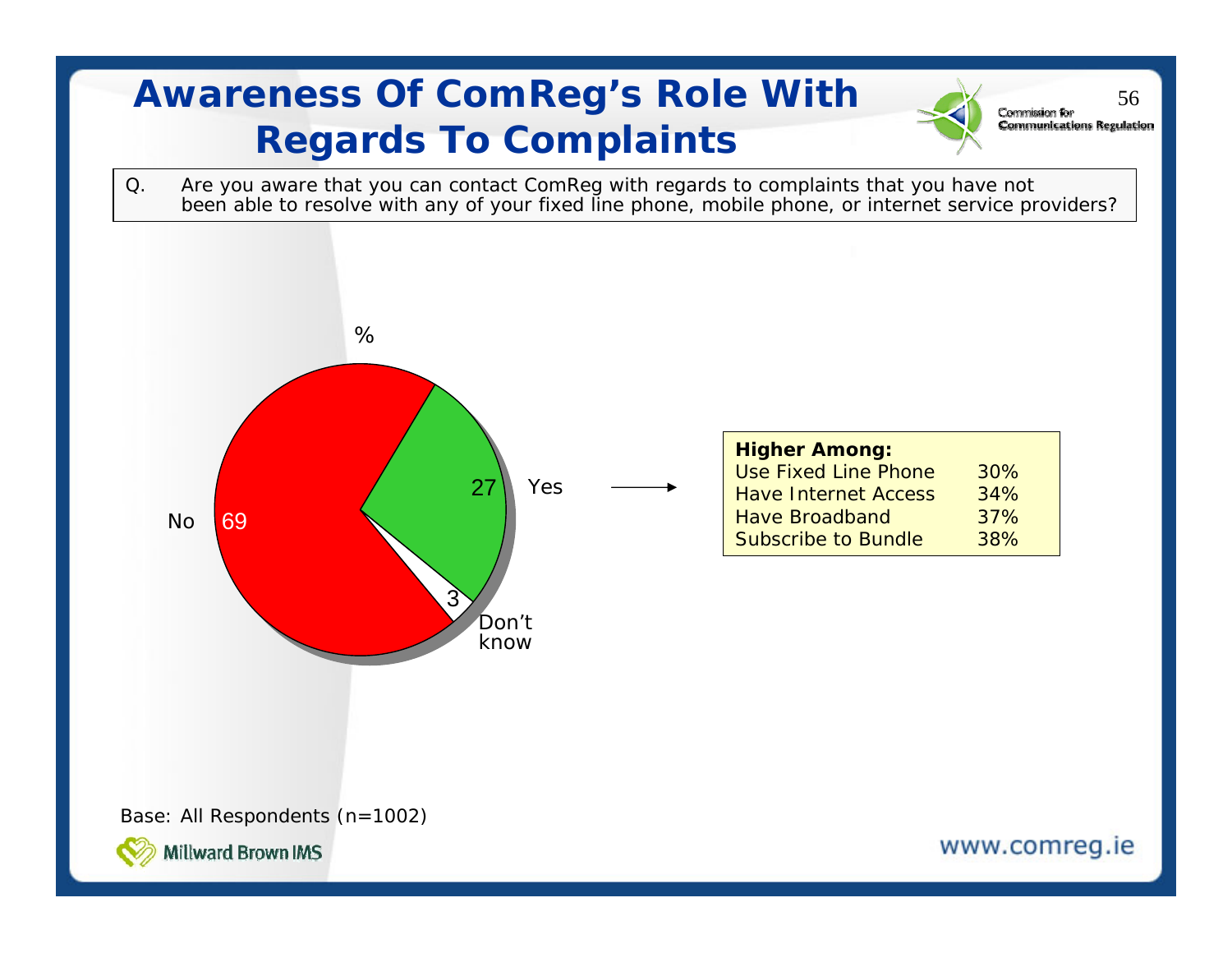#### **Low Levels Of Contact Made With ComReg Regarding Complaints With Operators**

- Q. Have you contacted ComReg in the last 12 months with regard to complaints that you have not been able to resolve with any of these service providers? Q. How satisfied were you with the outcome of this contact?
	- 19393 $\frac{1}{\sqrt{2}}$ 6**Contacted ComReg %**NoYesDon'tknow
	- While only a very small number of respondents contacted ComReg, those who did were generally satisfied with the outcome of the contact.

Base: All aware of ComReg's Complaint Handling role (n=281)



**Millward Brown IMS** 

#### **Satisfaction with Response (Number of Respondents)**

Commission for

**Communications Regulation** 



Base: All contacted ComReg (n=18\*) \*Caution: Small base size www.comreg.ie

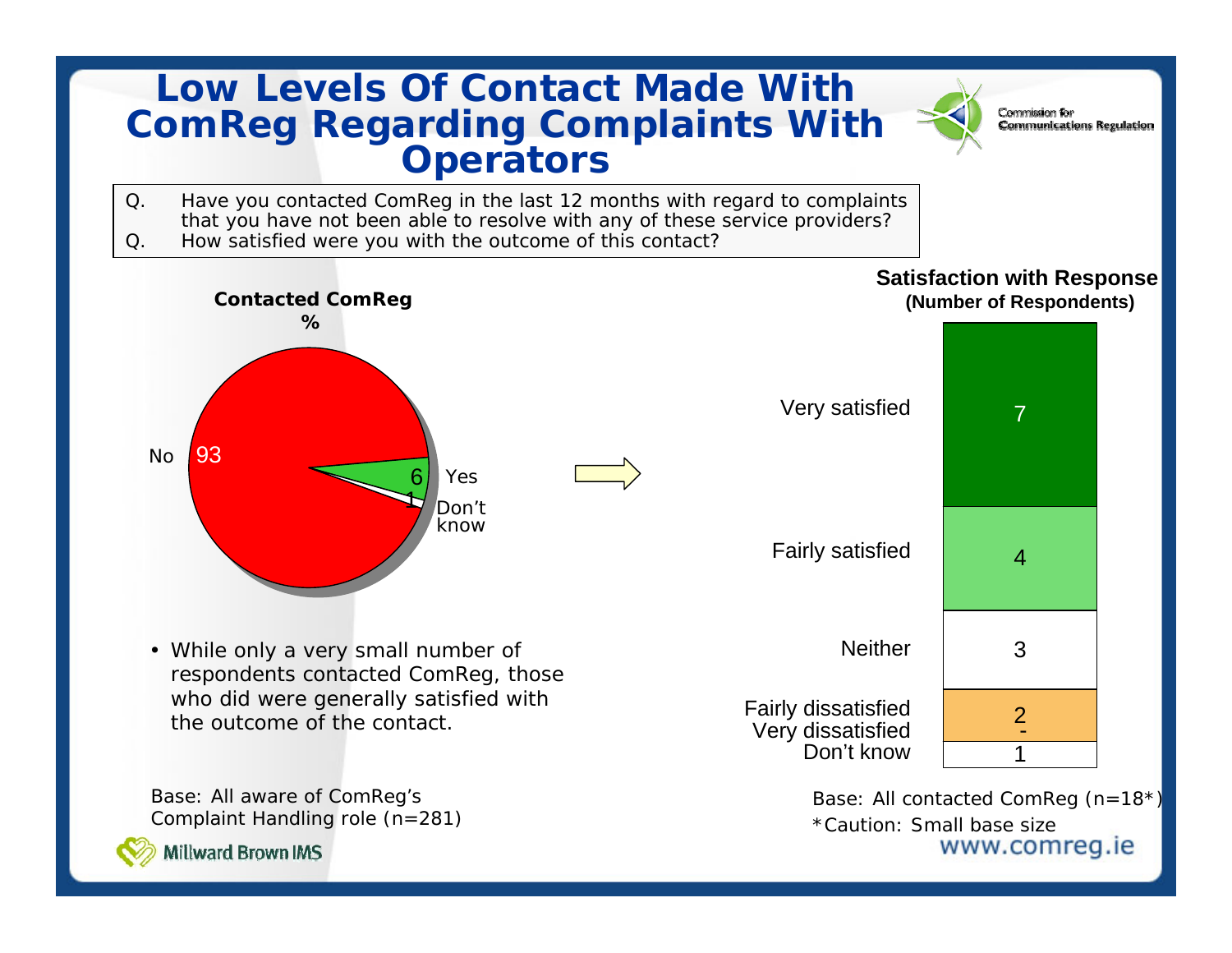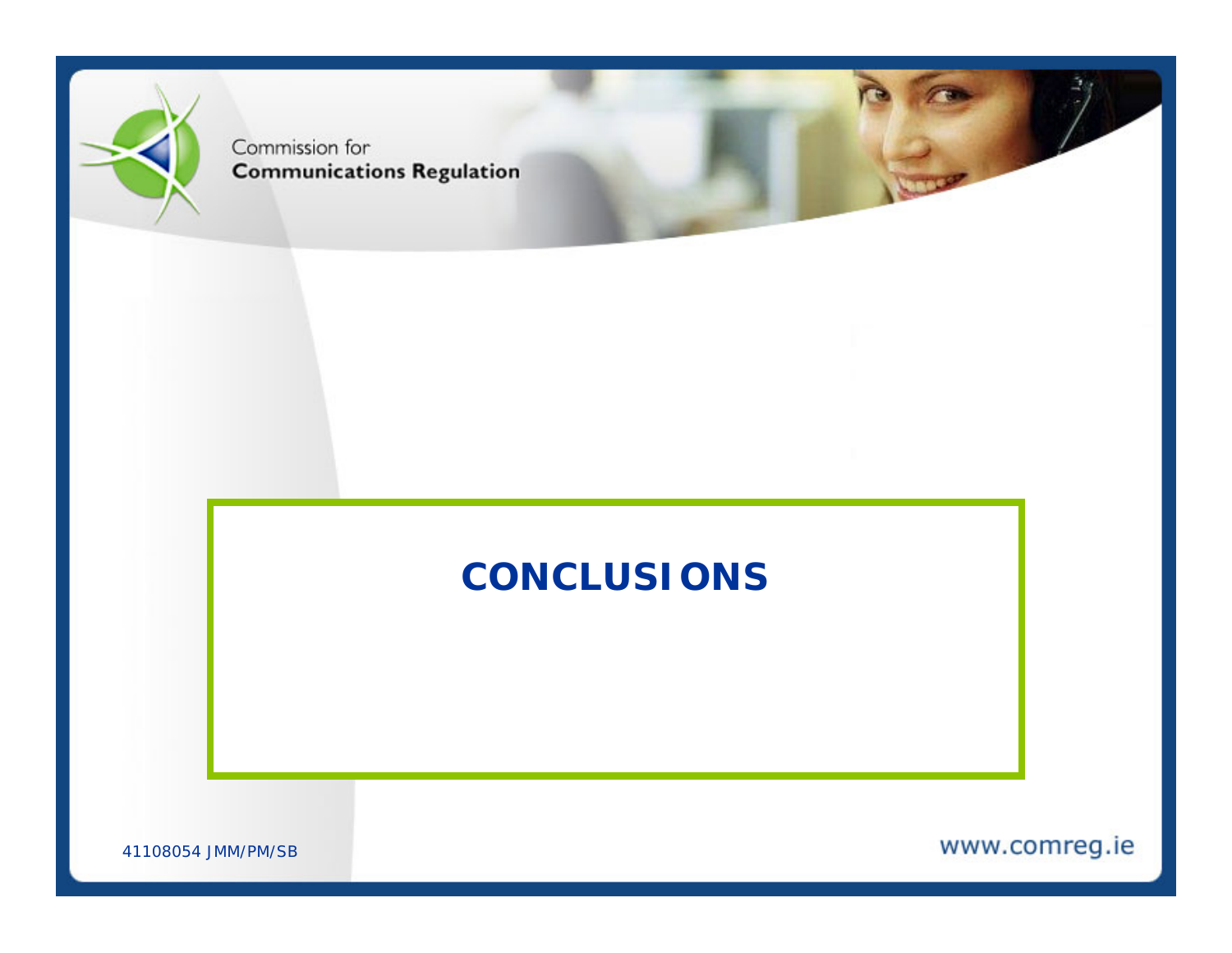# **CONCLUSIONS -I**<br> **I** Communications Regulation



59

- П Mobile phone ownership is virtually universal, with over nine in ten claiming to own one. Ownership of a Fixed Line phone has remained static over the last two years - the decline in ownership has relented somewhat over the most recent studies.
- $\mathbf{r}$  Eircom remain the primary provider in terms of market share of fixed lines, and there has been no significant movements among other providers in terms of market share. The average fixed line bi-monthly bill has increased marginally.
- $\blacksquare$  One in eight fixed line users have made a complaint over the past 12 months, and of those, just over half expressed satisfaction with the outcome of the complaint.
- $\overline{\phantom{a}}$  In terms of mobile phone customer profiles, there has been an increase in the proportion of Pre-Pay customers relative to Post-Pay customers. Four in every five customers now claim to be a Pre-Pay mobile phone customer.
- $\blacksquare$  A large majority of mobile phone owners claim they have just one handset (90%) and one active SIM card (88%)
- Ī. The monthly spend on mobile phones continues to decrease.
- П Less than one in ten mobile customers has complained to their service provider over the past 12 months, and of those who complained, two thirds were satisfied with the outcome.

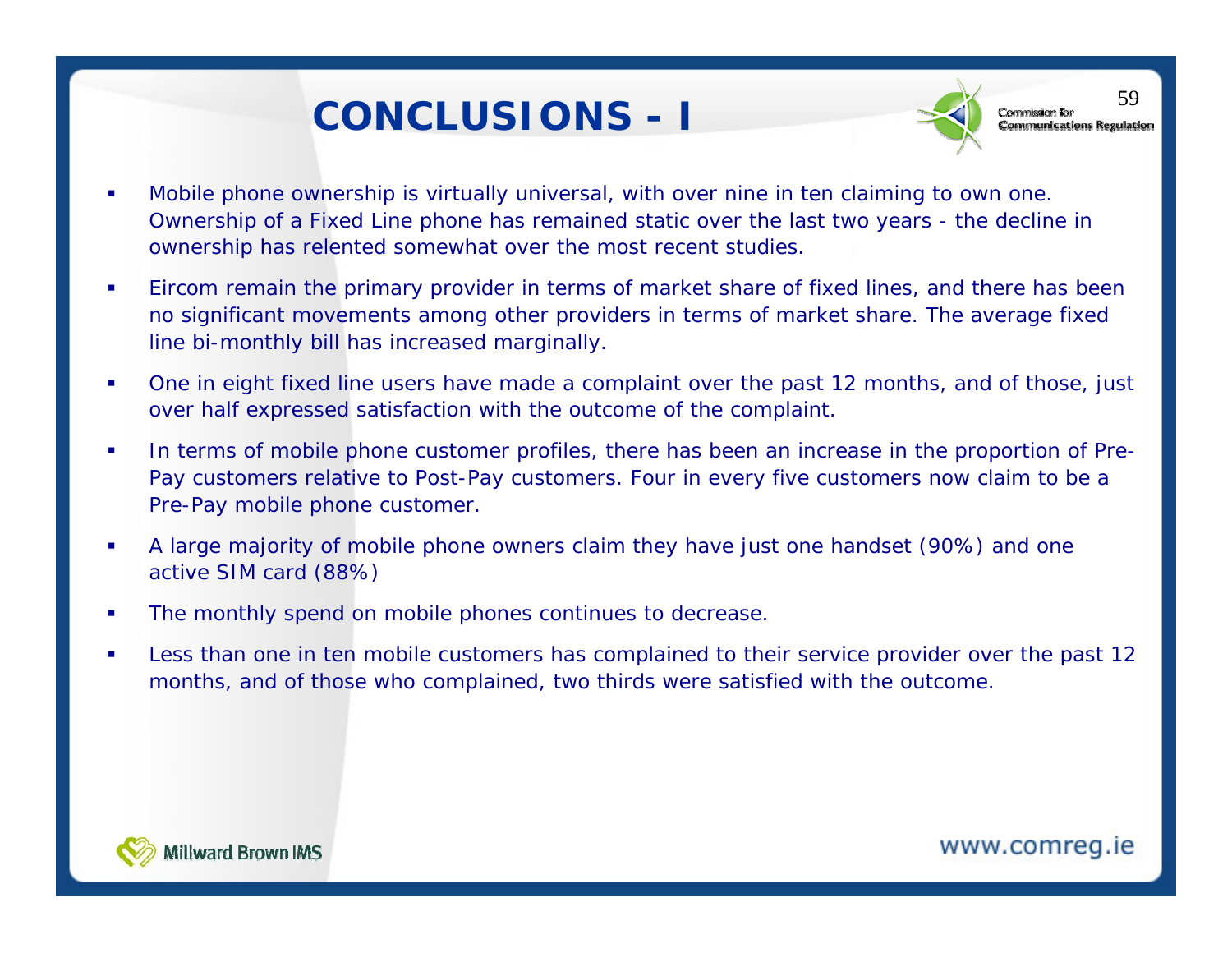# CONCLUSIONS - **II**<br> **CONCLUSIONS** - **II**



60

- П A large minority (43%) claim to use their mobiles more for voice calls than for SMS, with a further 25% of mobile phone owners dividing their usage equally. Younger respondents use their mobile more for SMS while older people are more likely to make a voice call.
- П Among those who have seen a shift in their mobile phone usage, most state that this represents an increase in usage.
- Г There is limited awareness regarding both the previous EU ruling on capping roaming (voice) charges, and also towards the proposed capping of roaming SMS charges.
- $\blacksquare$  The incidence of owning a PC/laptop has increased slightly. There has been a more noticeable increase among those accessing the internet, with 64% now claiming to do so. A large majority of those using the internet access it at home while there has been a significant increase in home internet penetration.
- П The most important factor when using the internet is speed, followed by security and to a lesser extent, cost. However, among broadband users, half are unaware of their contracted download speed.
- ù, There seems to be a uniform degree of unawareness among those with home internet connections as to the actual type of connection they have.
- П Over half use Eircom as their ISP, but the proliferation of other ISPs used is striking. The use of mobile broadband providers have shown some gains. One in eight Internet users have made a complaint to their ISP over the past 12 months, with over half being satisfied with the outcome.



Millward Brown IMS